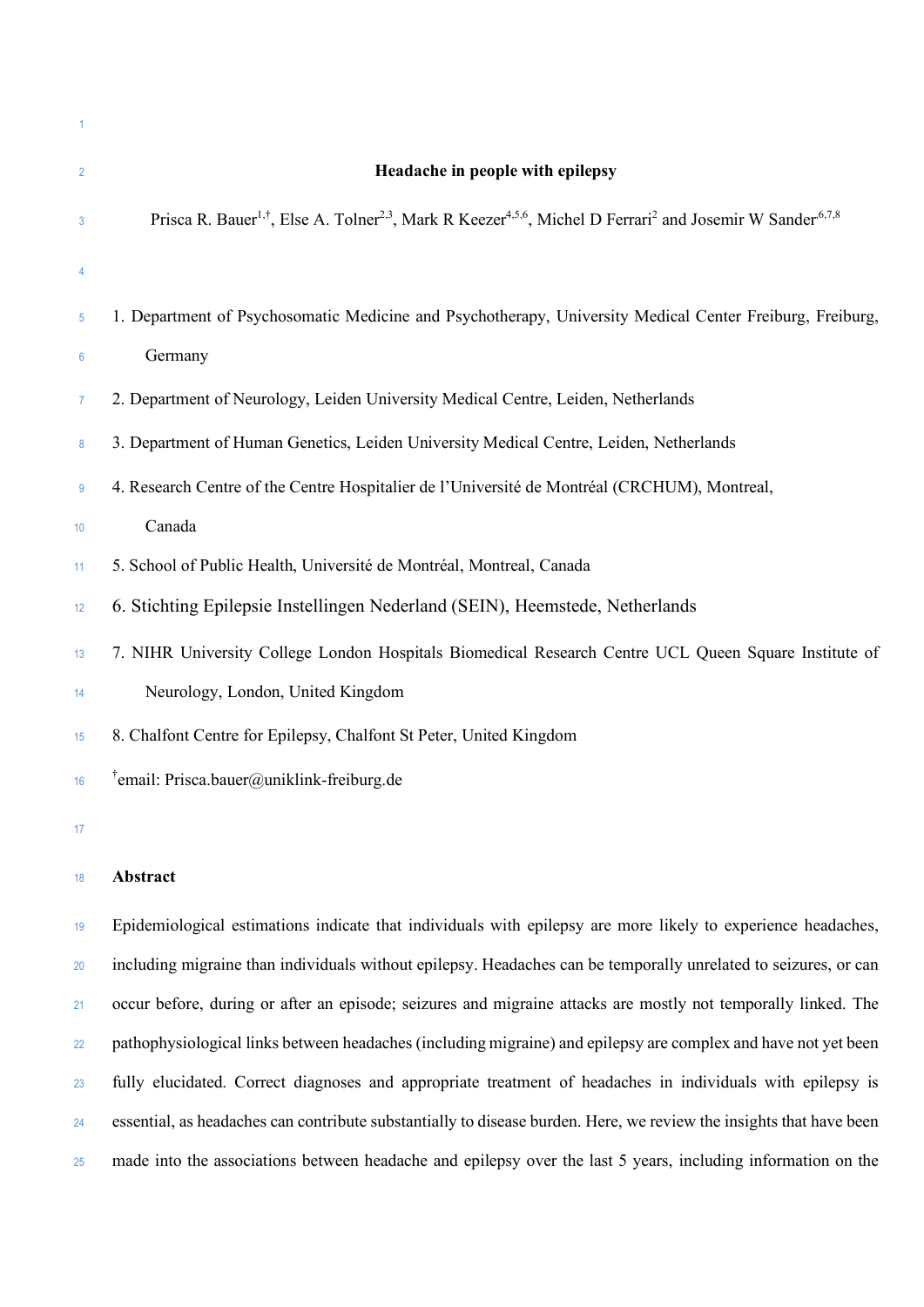pathophysiological mechanisms and genetic variants that link the two disorders. We also discuss the current best practice for the management of headaches co-occurring with epilepsy and highlight future challenges for this area of research.

# **[H1] Introduction**

 The hallmark of epilepsy is an enduring predisposition to seizures accompanied by neurobiological, cognitive and psychological comorbidities<sup>1</sup>. Epileptic seizures are defined as the disruption of normal neuronal functioning owing to excessive or synchronous neuronal activity, leading to an epileptic event that is discernible by the person and/or by an observer<sup>1</sup>. An analysis for the Global Burden of Disease Study 2016 estimated that >50 million  $_{34}$  people worldwide had active epilepsy, that is, they had continuing seizures or were receiving epilepsy treatment<sup>2</sup>. <sup>35</sup> The origin and cause of seizures can vary. The International League Against Epilepsy (ILAE) scheme<sup>3</sup> classifies seizures as either "focal", meaning that seizures originate at a specific location in one hemisphere; "generalised", denoting seizures that engage bilaterally distributed networks; or "unknown", for seizures with an undefined origin. The ILAE classifies epilepsy as either "focal", "generalised", "focal and generalised", or "unknown", depending on the type of seizures that occur<sup>3</sup>. The same scheme also classifies epilepsy according to aetiology, including "structural" (for example, associated with a brain tumour or gliosis), "genetic", "metabolic" (for 41 example, associated with mitochondrial disease), "infectious", "immune" or "unknown"<sup>3</sup>. The category "unknown" includes genetic, metabolic and structural causes that have not yet been identified.

44 Headaches are among the commonest disorders globally — the Global burden of Disease Study 2017 estimated that there were  $> 3$  billion individuals with headache across 195 countries and territories<sup>4</sup>. The International Classification of Headache Disorders 3 (ICHD-3)<sup>5</sup> distinguishes between primary headaches — including 47 migraine, tension-type headache (TTH) and trigeminal autonomic cephalalgias — and secondary headaches, which are attributable to other disorders or substances. TTH, which affects  $\geq 2$  billion people globally<sup>4</sup>, is a poorly 49 defined featureless headache that lacks the characteristic features of other primary headaches and is usually bilateral and pressing (non-pulsating)<sup>5</sup>. TTH can last for 30 minutes to seven days, is not usually aggravated by routine physical activity and is not accompanied by nausea, vomiting or photo-phobia or phonophobia<sup>5</sup>.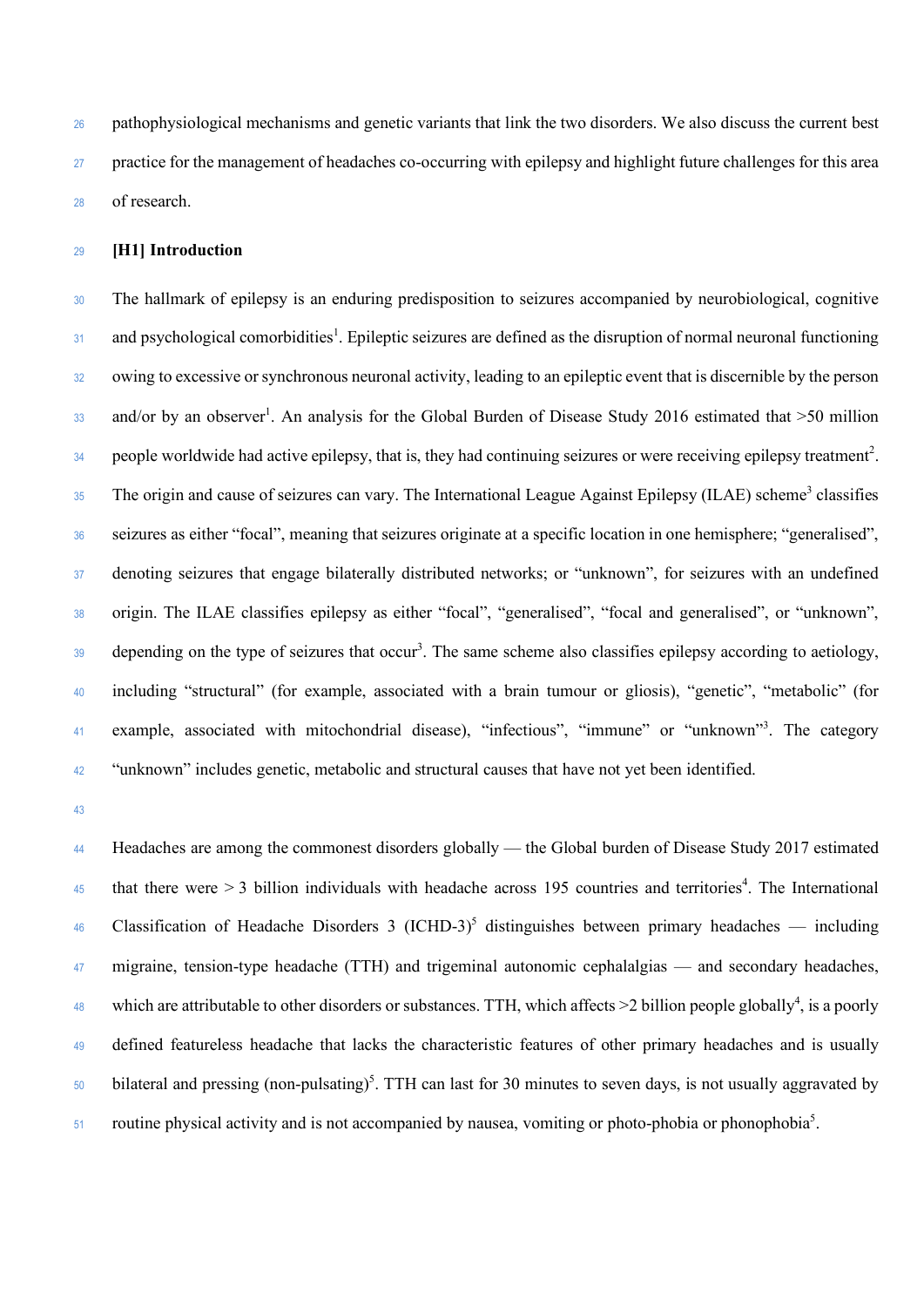62 Global migraine prevalence is  $\sim$ 1.3 billion and the disorder is 3–4 times more common in women than men<sup>4</sup>. Migraine is a heterogeneous brain disorder, typically characterised by recurrent attacks of mostly severe unilateral pulsating headache lasting 4–72 hours, accompanied by nausea, vomiting and/or hypersensitivity to sensory  $\frac{1}{55}$  stimuli, and a range of other sensory and cognitive symptoms<sup>5</sup>. In about 30% of individuals with migraine, the pain is preceded — and in rare cases accompanied or followed by — a migraine aura, consisting of transient focal neurological symptoms. Symptoms of migraine aura are usually visual but may involve tactile, motor and/or speech disturbances<sup>6</sup>. Some individuals have auras without headache<sup>7</sup>.

 Here, we review the link between epilepsy and headaches, starting with the epidemiology of the two disorders. We then discuss the diagnosis and classification of headaches in epilepsy and provide an overview of the current understanding of the underlying pathophysiological mechanisms. Last, we discuss the clinical management of co-existing headaches and epilepsy. We focus on evidence published between 2015 and 2020 to provide a view of recent progress in the field, and we also provide a timeline of key publications from before 2015 (Fig. 1.).

#### **[H1] Epidemiological evidence**

 Headaches, especially migraine, and epilepsy frequently co-exist in the same individuals. A meta-analysis of population-based studies of migraine in people with epilepsy published between 1996 and 2012 indicated that lifetime migraine prevalence was  $52\%$  greater in people with epilepsy than in people without epilepsy<sup>8</sup>. The lifetime epilepsy prevalence was also 79% greater in people with migraine than in people without migraine. A more recent meta-analysis (including studies published between 2004 and 2019) estimated a 49% prevalence of  $\frac{71}{10}$  unspecified headache among people with epilepsy<sup>9</sup>. Additional evidence has confirmed the findings of these meta-analyses regarding the co-existence of epilepsy and headache (Table 1)<sup>10–19</sup>. In these studies,  $\leq 79\%$  of individuals with epilepsy reported experiencing headaches. The most common headache types in individuals with epilepsy were migraine (reported by  $\leq$ 25% of participants) and TTH (reported by  $\leq$ 40% of participants)<sup>10,13,14,16,18</sup>. 75 Women with epilepsy tended to report migraine more often than men with epilepsy<sup>11,12,16,18,20</sup>. No clear relationship between headache type and epileptic focus location, seizure type, seizure frequency, or use of anti- $\frac{1}{77}$  seizure medication was identified in these recent studies<sup>13,16</sup>. One older study reported that peri-ictal headaches were ipsilateral to the epileptic focus in temporal epilepsy, but not in extra-temporal epilepsy<sup>22</sup>. Some researchers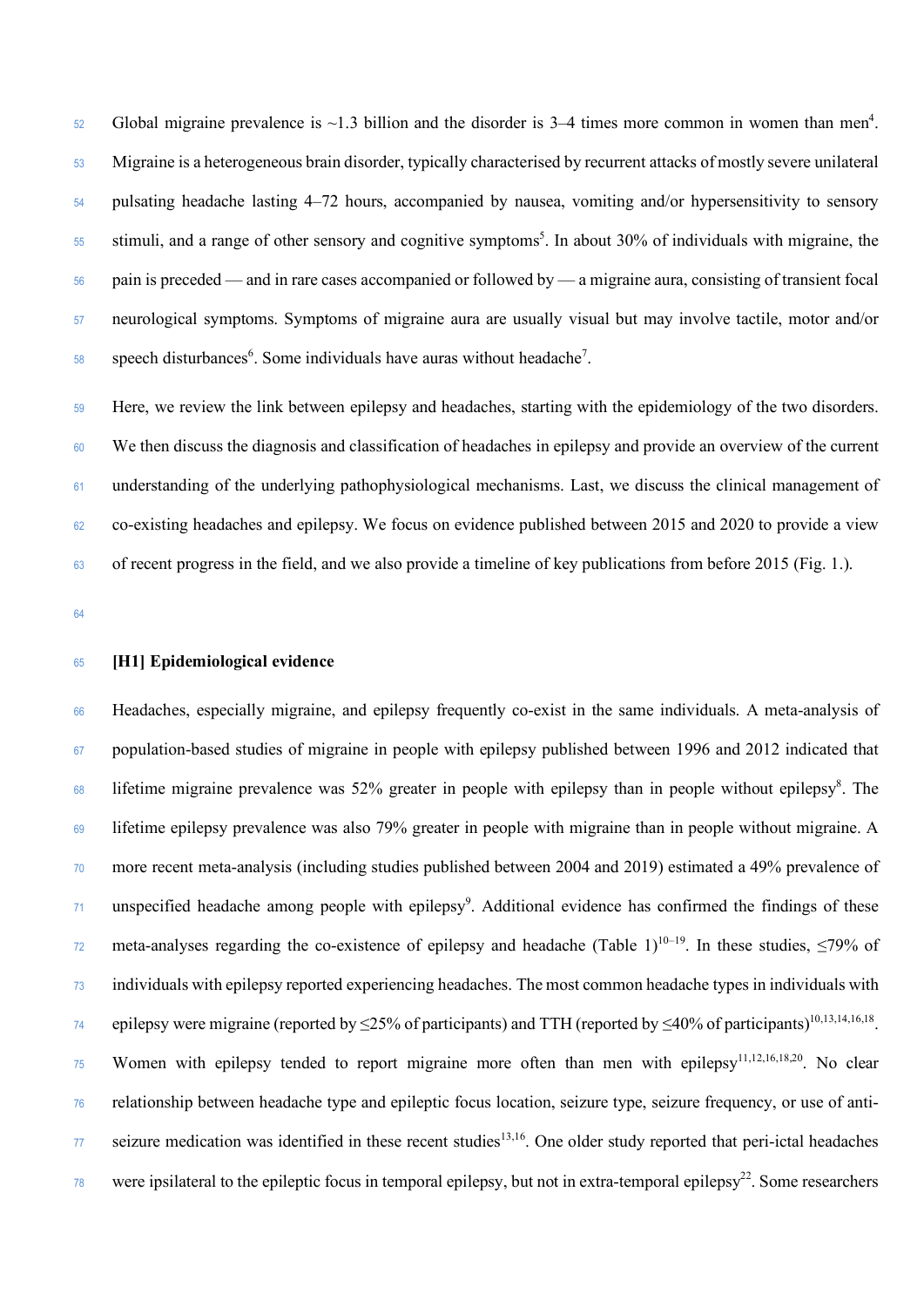<sup>79</sup> have suggested that the association between headache and epilepsy is stronger in individuals with genetic forms  $\delta$  of epilepsy than those with non-genetic forms, and stronger in children than in adults<sup>23</sup>, One study reported a  $\frac{81}{10}$  negative correlation between headache frequency and age of epilepsy onset<sup>11</sup> comparative meta-analytic evidence <sup>82</sup> to support this finding is lacking.

# <sup>83</sup> *[H2] Limitations of epidemiological studies*

<sup>84</sup> Epidemiological studies have offered important insights into the relationship between epilepsy and headache but 85 can be subject to biases, which might influence findings. First, the case-ascertainment method used often <sup>86</sup> influences study findings, for example, studies that use self-report questionnaires tend to show a stronger association between headache and epilepsy than those that rely upon a physician's assessment<sup>8</sup>. This disparity  $\frac{88}{20}$  might be caused by the fact that few validated instruments exist for self-diagnosis of epilepsy or headaches<sup>24</sup> studies often use their own, unvalidated instruments<sup>8</sup>, the accuracy of which is unknown. How questions are <sup>90</sup> formulated can influence the responses; for example, the results of one study suggested that people with epilepsy <sup>91</sup> were three times more likely to report headaches preceding seizures when asked closed-ended questions than  $\mu$ <sup>92</sup> when asked open-ended questions<sup>25</sup>.

Second is the effect of recall bias on findings<sup>26</sup>. Evidence indicates that, compared with healthy individuals,  $\frac{94}{2}$  individuals with a pre-existing condition are more likely to report additional symptoms<sup>26</sup>. This observation might explain why individuals with epilepsy report migraine more often than individuals without epilepsy<sup>8</sup>. Conversely, <sup>96</sup> seizures can be associated with amnesia, which would make it difficult for the individual to recall what happened just prior, during or after the seizure, thus preventing the reporting of comorbidities such as headache<sup>27</sup>. <sup>98</sup> Additionally, seizures are often conspicuous events and could overshadow less apparent complaints like <sup>99</sup> headache, especially in children. Consequently, individuals with epilepsy might perceive headaches as <sup>100</sup> "mundane" and thus not report them unless directly asked.

Third, physicians might not be aware that headaches are common in individuals with epilepsy<sup>27–29</sup>, which could  $\frac{102}{2}$  introduce misclassification bias<sup>26</sup>. This type of bias could occur when the health provider is more or less attentive <sup>103</sup> to comorbidities contingent on whether the individual has a debilitating condition. A serious ailment might <sup>104</sup> prompt physicians to look for other associated conditions. However, an individual might be so ill that "milder" <sup>105</sup> symptoms or diseases are overlooked or seen as part of the significant condition. We hypothesize that this bias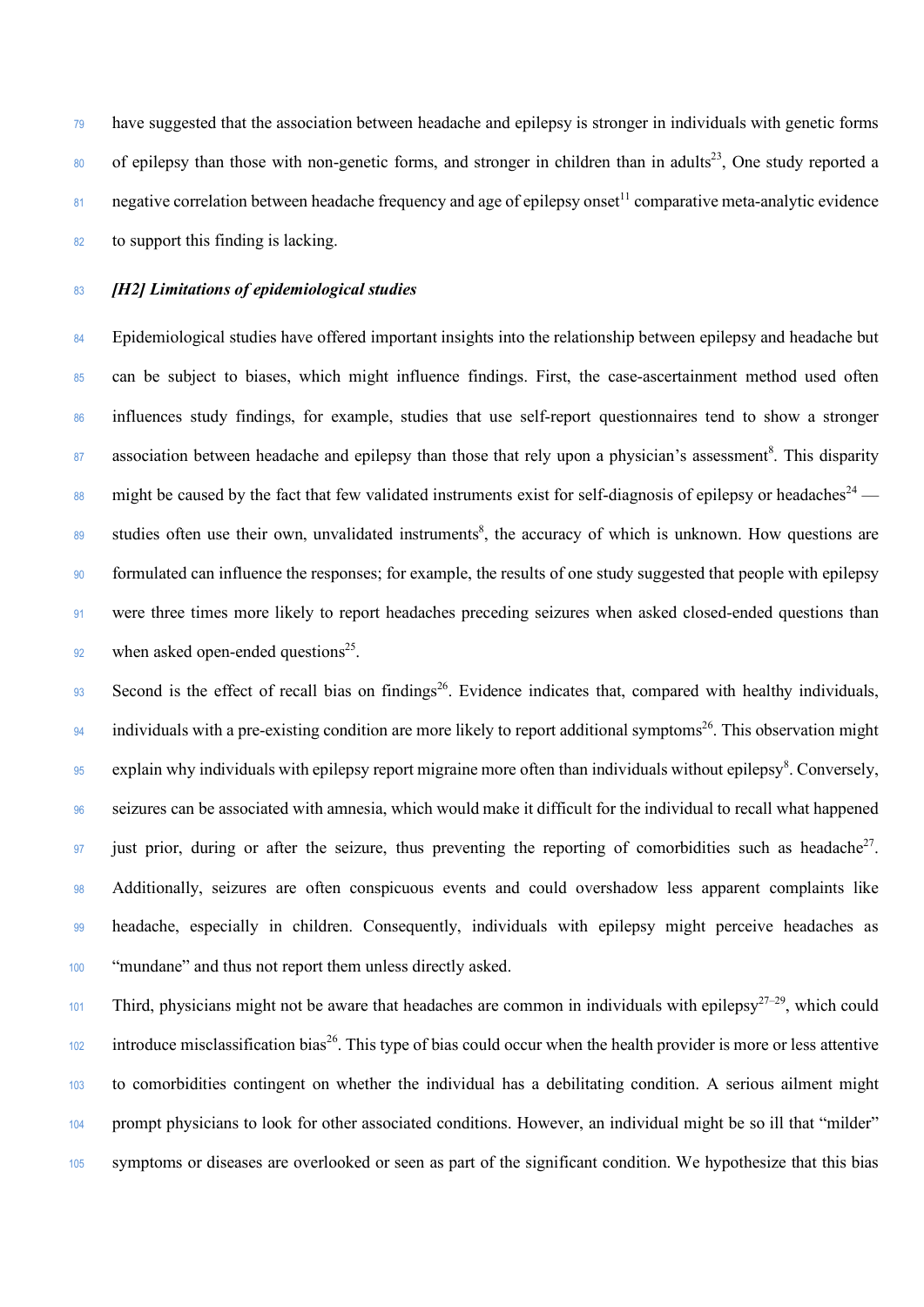could explain why studies based on physician assessment show a lower association between epilepsy and  $h$ eadaches than studies based on self-assessment<sup>8</sup>.

 Last, although studies that use insurance data or International Classification of Diseases codes have the advantage of physician-diagnosed data from large cohorts of individuals, the use of codes and insurance labels can be influenced by local policies. The choice of codes used might be influenced by financial or insurance-related factors, also resulting in biases. Despite these various sources of bias, epidemiological studies are essential in ascertaining the overlap between different conditions. Designing studies that are totally free of bias is impossible but bias can be reduced during the data collection phase and taken into account when interpreting results.

# *[H2] A bidirectional relationship*

 Whether epilepsy and headaches have a "bidirectional" association — meaning that the occurrence of one influences the onset of the other and vice versa — remains unknown. To date, most studies of the association between epilepsy and headaches have been cross-sectional, so do not allow for such assessments. To assert that a relationship between two conditions is bidirectional, a precise determination of condition B's onset in relation to condition A is required, and thus costly and labour-intensive longitudinal studies are needed. One such study evaluated the risk of developing subsequent epilepsy when first diagnosed with migraine and found that individuals with migraine and those who had migraine and sleep disorders, cognitive disorders, anxiety or depression were more likely to develop epilepsy than healthy individuals<sup>30</sup>. This cohort was followed-up for a mean period of 12 years, and the relative risk of developing epilepsy was found to be 2.3 times higher in men than in women<sup>31</sup>. Risk was increased by older age, low-income status and comorbidities, especially head trauma. For example, the risk of developing epilepsy was 4.6 times higher in men with migraine and a history of head trauma than in men with migraine and no history of head trauma<sup>31</sup>. These studies are longitudinal, but only assessed the risk of developing epilepsy in people with migraine and do not provide information on whether or not the relationship is truly bidirectional. Multi-centre prospective, long-term studies with clear diagnostic criteria will be vital to shed light on the complex relationship between epilepsy and headache and help identify individuals at risk of developing severe or chronic forms of either condition.

**[H1] Diagnosis and classification**

Headaches that co-occur with epilepsy can be classified according to their temporal relationship to seizures (Fig.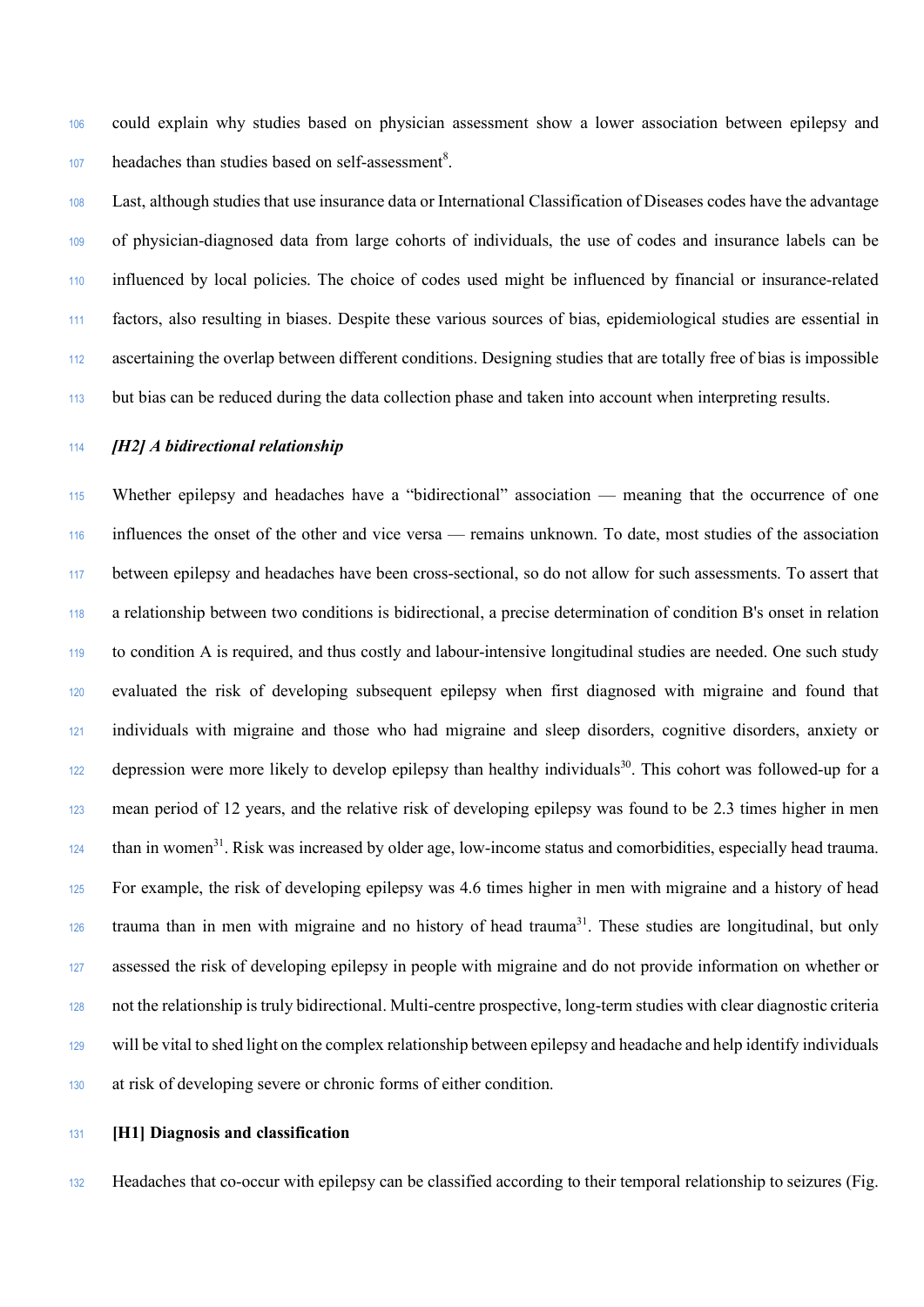2). Interictal headaches occur > 24 hours before and > 72 hours after epileptic seizures. Peri-ictal headaches, including migraine, occur shortly before, during or just after an epileptic seizure and can present a diagnostic challenge. The distinction between epilepsy and peri-ictal headaches is often apparent, the conditions can sometimes overlap either temporally or in terms of symptoms. These temporally classified types of headache (pre-ictal, post-ictal, ictal and interictal headache) can occur in the same individual (table 1).

 Accurate classification of epilepsy and headache is important for initiating adequate, timely and appropriate treatment and requires a good description of the symptoms and their temporal relationships. The ILAE seizure classification scheme does not include a class of seizures with symptoms that overlap with headaches. However, the ICHD-3 includes several categories of seizure-related headaches<sup>5</sup> (Box 1): migraine aura-triggered seizure (section 1.4.4), ictal epileptic headache (section 7.6.1) and post-ictal headache (section 7.6.2).

# <sup>143</sup> *[H2] Pre-ictal headaches*

Headaches that occur  $\leq$  24 hours before a seizure and last until seizure onset have been defined as pre-ictal<sup>11</sup>. According to the ICHD-3<sup>5</sup>, the existence of pre-ictal headaches is controversial<sup>5</sup>, even though they have been reported in several studies<sup>32–35</sup>. The issue is that an EEG recording of the headache event is mandatory for the <sup>147</sup> diagnosis of pre-ictal headache — for a headache to be pre-ictal, it must not be accompanied by ictal epileptic discharges on the EEG — and the studies cited above did not include an EEG recording of the event<sup>32–35</sup>. <sup>149</sup> Headache concomitant with ictal epileptic discharges should be classified as ictal epileptic headache (see below). A classification of pre-ictal headache is not given in the ICHD- $3<sup>5</sup>$ , but the comments section calls for more studies <sup>151</sup> to establish the existence, prevalence and features of this type of headache. The results of cohort studies suggest that possible pre-ictal headaches (without EEG confirmation) occur in  $1-10\%$  of people with epilepsy<sup>10,12–15,19,21</sup>  $\sim$  (Table 1) the headache is migraine-like in 30–60% of these individuals and tension-type in ~20% <sup>10–15,17,19,21</sup>. <sup>154</sup> In a video-EEG study, 25 of 831 (6.3%) individuals with epilepsy reported pre-ictal headache without epileptic discharges on the  $EEG<sup>17</sup>$ . Five had "headache as a seizure aura", which should be classified as "ictal epileptic 156 headache", see below<sup>17</sup>.

<sup>157</sup> *[H2] Migraine-aura triggered seizures*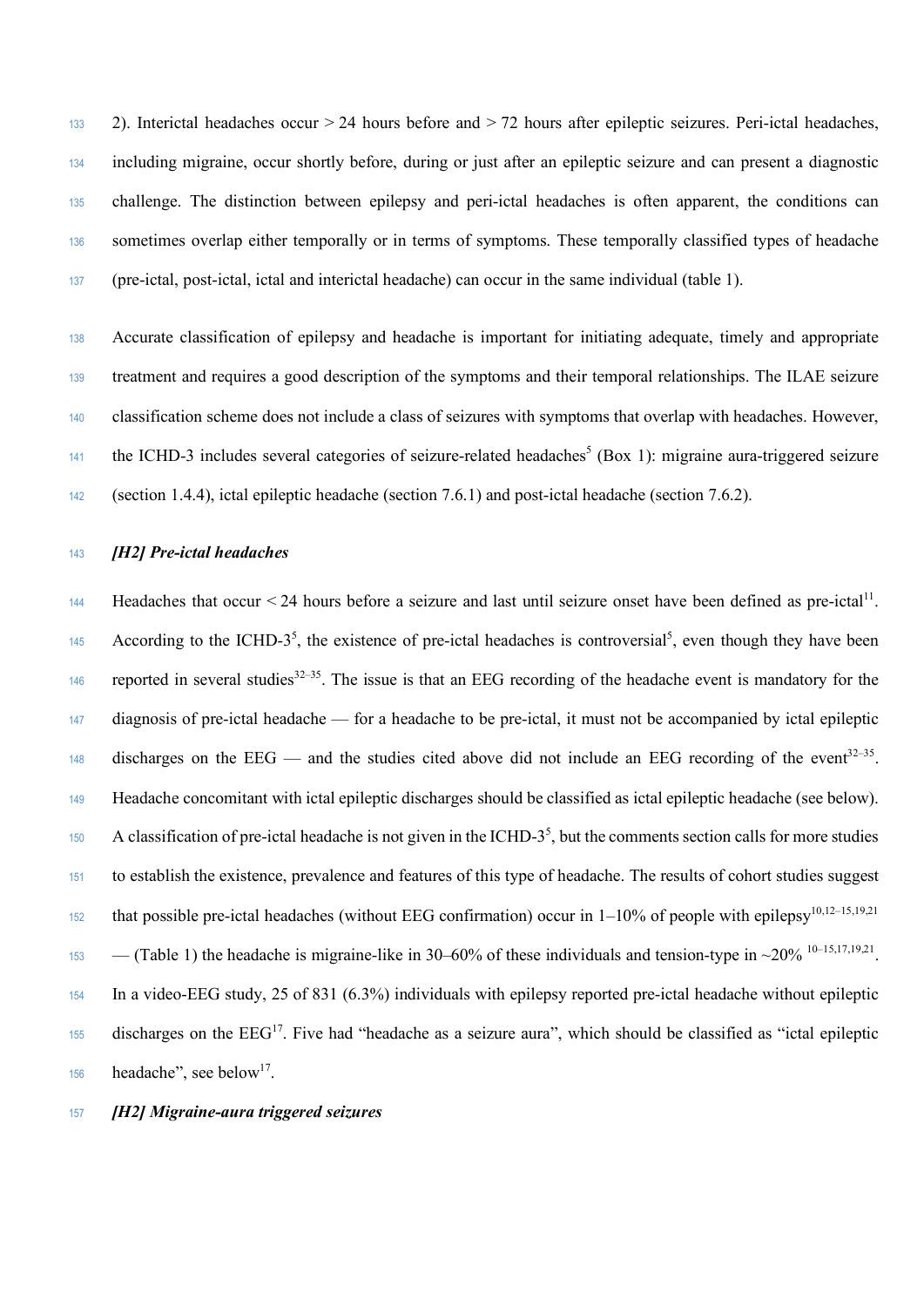The term aura is used to describe subjective precursory symptoms of seizures and migraine headaches; however, it refers to different phenomena in the context of migraine or epilepsy. The ICHD- $3<sup>5</sup>$  defines aura as "recurrent" attacks, lasting (5–60) minutes, of unilateral fully reversible visual, sensory, motor or other central nervous system symptoms that usually develop gradually and are usually followed by headache and associated migraine symptoms." (Box 2). In contrast, a report by the ILAE Task Force on Classification and Terminology describes aura as "A subjective ictal phenomenon that, in a given individual, may precede an observable seizure; if alone, constitutes a sensory seizure."<sup>36</sup> An epileptic aura is confirmed by epileptic discharges on EEG and is part of the seizure<sup>36</sup>. Some epileptic auras do not have a visible EEG correlate as they can be very focal, occupying such a small cortical area that the spatial resolution of surface EEG is insufficient to detect them<sup>37</sup>.

 In migraine, no consistent EEG abnormalities are observed during the aura and headache phase<sup>38,39</sup>. Studies have found either slow waves, attenuation of background activity amplitude or the presence of normal EEG patterns during migraine aura<sup>38,40</sup>. During attacks of hemiplegic migraine and migraine with disturbed consciousness, abnormal EEG patterns with unilateral or bilateral delta activity have been recorded<sup>40</sup>. The EEG has no diagnostic value in migraine (or headaches)<sup>38</sup>, but is mandatory for diagnosis of epilepsy, which also applies to individuals with epilepsy and comorbid headache<sup>41</sup>.

In rare cases, a migraine-like aura can occur immediately before a seizure<sup>5</sup>. The ICHD-3 refers to seizures that <sup>174</sup> occur during or < 1 hour after the end of a migraine with aura attack as "A seizure triggered by an attack of 175 migraine with aura<sup>75</sup>. These seizures are sometimes referred to as migralepsy<sup>5</sup>. Visual symptoms and <sup>176</sup> hallucinations are hallmarks of migraine aura and occipital epilepsy, making it difficult to distinguish between <sup>177</sup> the two conditions**.** In a meta-analysis published in 2019, the most common visual symptoms of migraine aura reported were foggy and/or blurred vision, zigzag or jagged lines, scotoma, phosphenes and flickering light<sup>42</sup>. <sup>179</sup> (Table 2) The symptoms of occipital epilepsy are elementary and visual hallucinations or illusions; blindness; <sup>180</sup> palinopsia and sensory hallucinations of ocular movements; ocular pain and oculomotor symptoms, including deviation of the eyes; and nystagmus and repetitive eyelid closure or fluttering<sup>43</sup>. The duration of symptoms is the most helpful feature for differentiating between migraine-related aura and occipital epilepsy<sup>44</sup>: the median duration of migraine aura is ~25 minutes, whereas epileptic visual hallucinations last < 1 minute<sup>45</sup>. The hallmark of migraine aura is a slowly progressive centrifugal or centripetal scotoma that expands over  $10-60$  minutes<sup>5,42</sup>;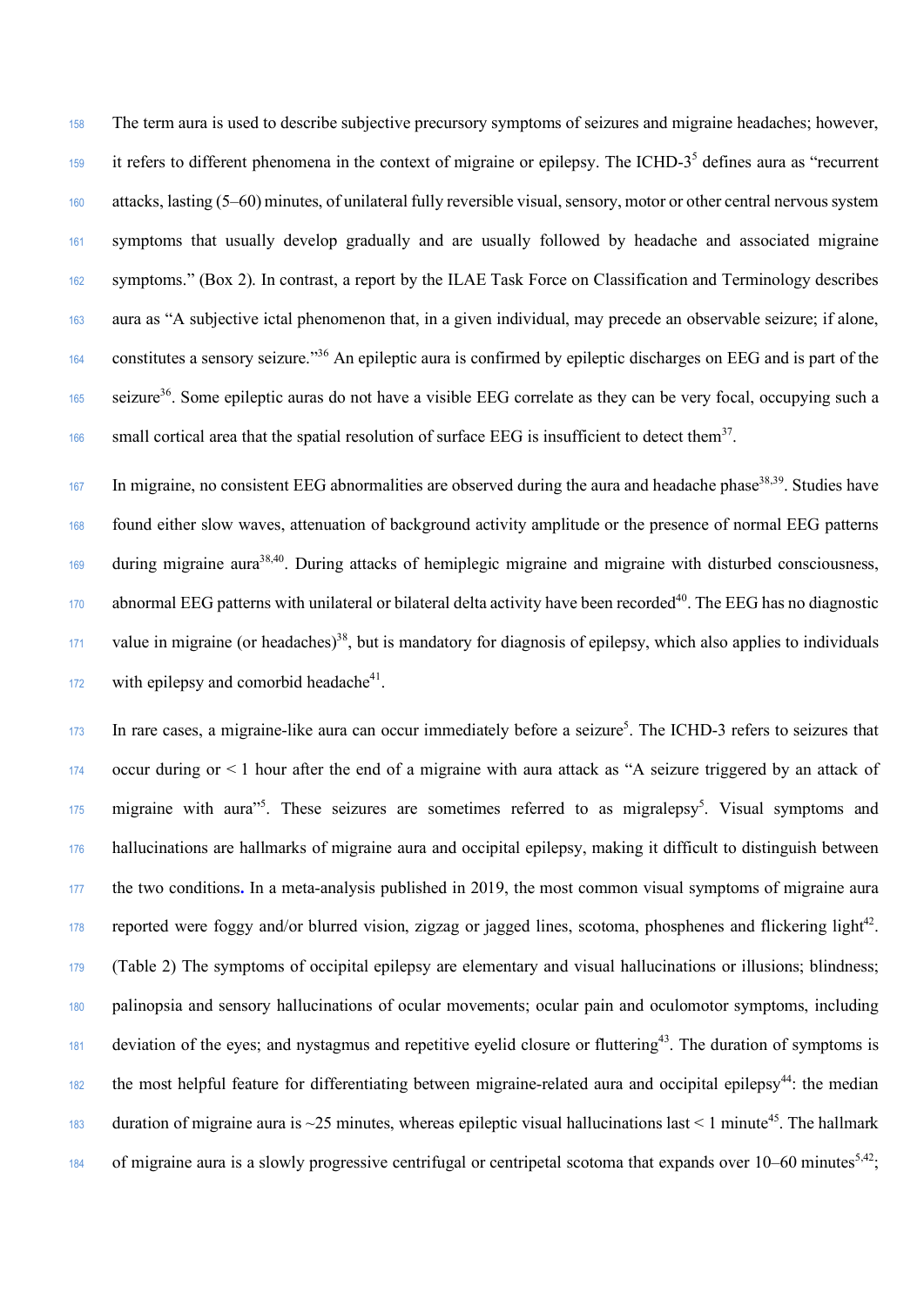a feature not described by people with occipital epilepsy<sup>43,45</sup>. In migraine, visual symptoms are almost always 186 lateralised<sup>5</sup>. Similarly, event-associated nausea, vomiting, photophobia and phonophobia occur more often in  $\frac{187}{187}$  migraine with aura than in occipital epilepsy<sup>45</sup>. Clinically, the simultaneous occurrence of positive and negative  $p_{188}$  bhenomena is more suggestive of a migraine aura than of epilepsy<sup>5,43,45</sup>.

 The overlapping features of migraine aura and occipital seizures means that diagnosis requires a detailed description of the subjective symptoms, and pre-ictal and ictal EEG recordings. The absence of epileptiform abnormalities when the symptoms are present is the gold standard for ruling out an epileptic origin. The lack of epileptic EEG abnormalities during the migraine aura phase is essential for diagnosing migraine aura-triggered seizure. Experts doubt the existence of migraine aura-triggered seizures<sup>46–48</sup> as pre-ictal and ictal EEG recordings often confirm an epileptic rather than a migraineous origin of the symptoms. For example, in one EEG study, 16 out of a cohort of 4,600 children diagnosed with epilepsy had an epileptic seizure < 1 hour after a presumed migraine attack. These children had focal or generalized ictal EEG abnormalities during the migraine phase, indicating an epileptic origin of the migraine-like symptoms<sup>46</sup>. In a more recent study involving a large cohort of individuals with epilepsy, three participants (<1%) reported epileptic seizures within an hour of an attack of migraine with aura. Two of these individuals were diagnosed with occipital epilepsy — the migraine-like aura was interpreted as an occipital seizure — and the third was diagnosed with epilepsy secondary to systematic lupus erythematosus<sup>49</sup>. In a case report, two individuals presented with visual auras lasting  $13-17$  minutes, followed by a forceful turning of the head and, in one individual, a generalised tonic–clonic seizure<sup>48</sup>. EEG recordings showed a left occipital seizure in the first individual and a right parietal–occipital seizure in the other individual. We observed a similar presentation in one of our patients, who presented with headache accompanied by epileptic discharges on the EEG (Supplementary video 1). These individuals, in whom epileptic discharges accompany the visual symptoms and headaches on the EEG, should receive a diagnosis of ictal epileptic headache (see below), not migraine aura-triggered seizures, highlighting the challenges involved in diagnosing these conditions.

*[H2] Ictal epileptic headache*

 A headache accompanied by epileptic abnormalities on the EEG is classified as an "ictal epileptic headache" by the ICHD- $3<sup>5</sup>$ . The headache should develop simultaneously with the seizure, and either be ipsilateral to the ictal discharge and/or show a substantial reduction in severity immediately after the seizure has terminated. Ictal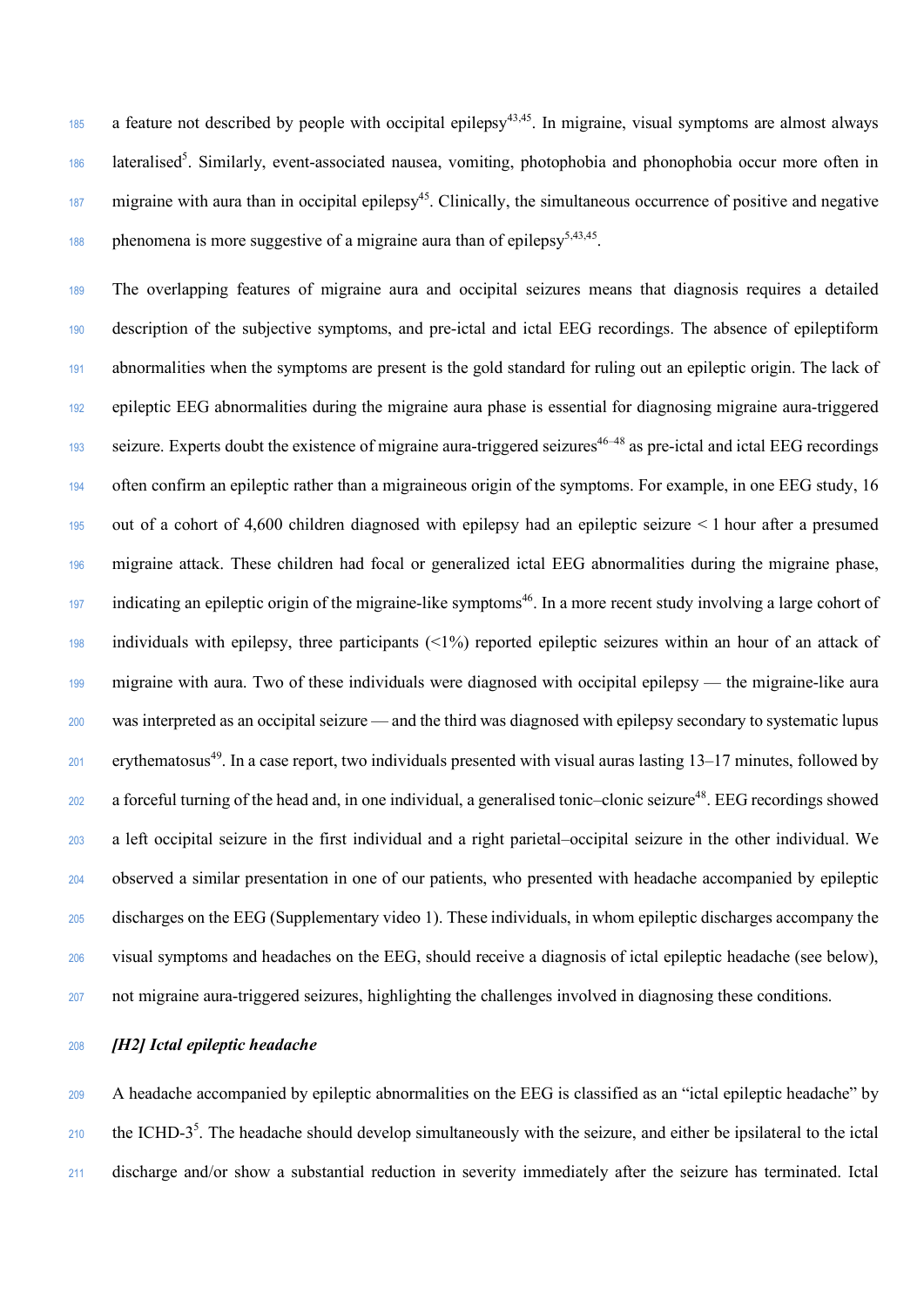epileptic headache can be accompanied or followed by other epileptic manifestations, such as motor, sensory or autonomic signs<sup>50</sup>. If 'pure' or 'isolated' ictal epileptic headache is the only manifestation of a seizure, it requires a differential diagnosis from other types of headache. In the ICHD-3 'hemicrania epileptica' signifies a rare  $\gamma$ <sup>215</sup> variant of ictal epileptic headache, characterised by headache that is ipsilateral to ictal EEG paroxysms<sup>5</sup>. The precise definitions of the terms 'hemicrania epileptica' and 'ictal epileptic headache' have, however, been extensively debated<sup>27,29,51–53</sup>. Indeed, the ICHD-3 begins the definition of hemicrania epileptic with "if confirmed" to exist", indicating the difficulties involved in confirming this diagnosis — EEG recordings are rarely performed in individuals with isolated headache. However, a video-EEG study did identify two instances of hemicrania epileptica<sup>17</sup>

 $P^2$  People with ictal epileptic headache can have interictal abnormalities on the  $EEG^{53}$ . The diagnosis is confirmed by the presence of epileptiform patterns on the ictal EEG; however, as these abnormalities can occur with different types of lesional and non-lesional epilepsy, there is no unique EEG pattern linked to ictal epileptic headache $^{27,53}$ . Persistent ictal epileptic headache can occur in non-convulsive status epilepticus and in some individuals the headache only resolves after intravenous administration of anti-seizure medication<sup>27</sup>. Some researchers have suggested that an ability of anti-seizure medication to resolve the headache and the epileptic discharges on the  $EEG$  should be added as a diagnostic criterion for ictal epileptic headache<sup>51,54</sup>. Our view is that, owing to potential pharmacokinetic and pharmacodynamic differences between individuals, a response to treatment should not be part of a clinical definition.

 EEG recordings have little diagnostic value in the majority of individuals with isolated headaches, including migraines, so are rarely performed in this group of people<sup>38</sup>. Therefore, ictal epileptic headache, although rare, is probably underdiagnosed. For example, one study reported that out of 831 people with epilepsy and peri-ictal headaches who underwent video-EEG monitoring, six had "headache as an aura of a seizure", along with epileptic discharges on the  $EEG<sup>17</sup>$ . Therefore, these headaches should be classified as ictal epileptic headache<sup>5</sup>. The headaches lasted <35s in all cases, which is also suggestive of ictal events<sup>17</sup>. A systematic review published in 2017 analysed 32 cases of reported ictal epileptic headache and found that the headache can be migraine-like or tension-type, and the location of the pain can vary<sup>53</sup>. The headaches occurred in children and adults and affected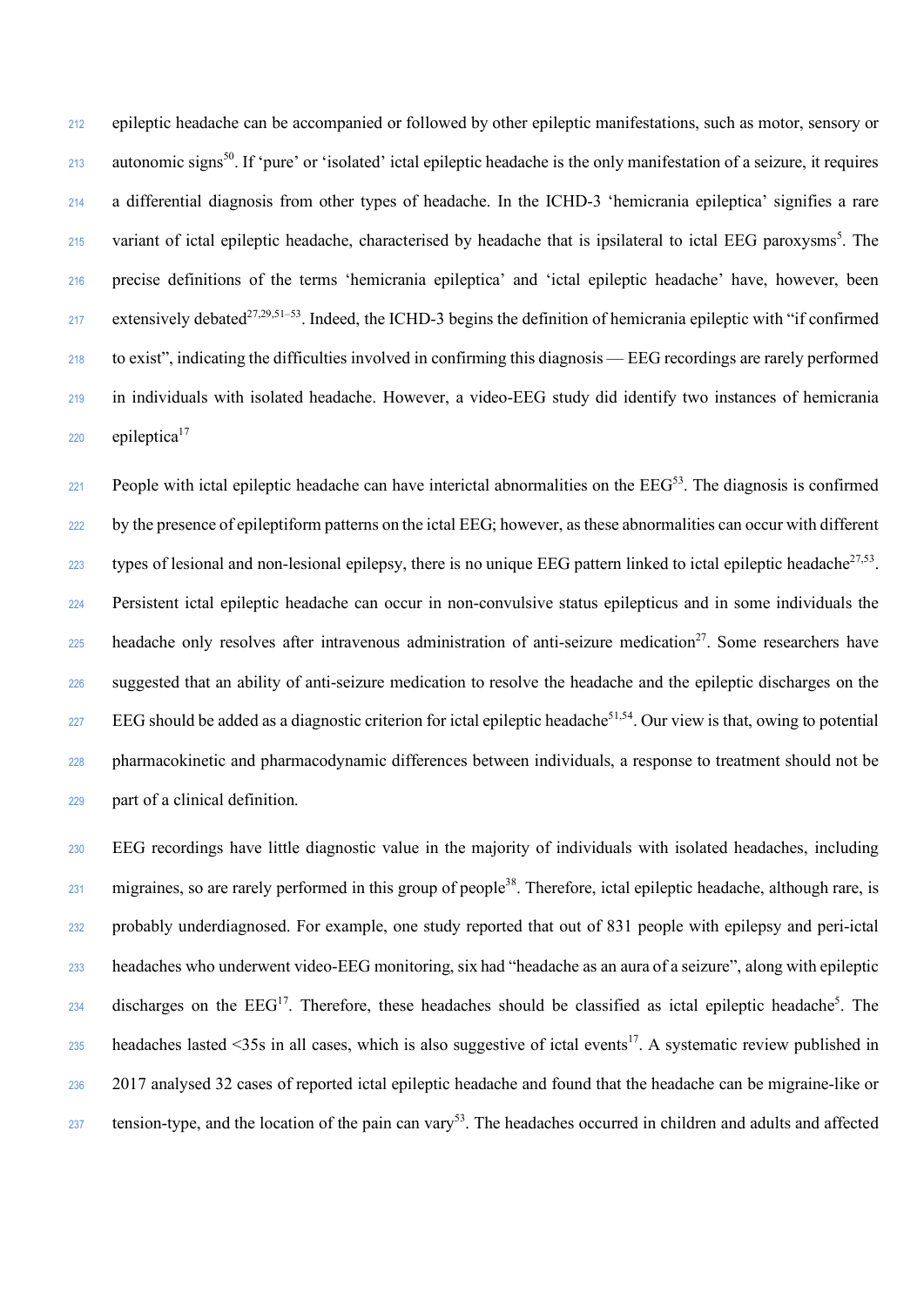the sexes equally. Evidence from this and other studies indicates that the epileptic focus and EEG features of ictal epileptic headaches are heterogeneous<sup>52,53,55</sup>.

 As in other focal epilepsies, in some individuals with ictal epileptic headache, epileptic abnormalities can only <sup>241</sup> be detected with intracranial electrodes, suggesting a deep epileptic focus<sup>56</sup>. Ictal epileptic headache was 242 identified in just five people in a retrospective review of 8,800 video-EEG recordings of 4,800 individuals with epilepsy<sup>57</sup>. Three of these five individuals had lesions in the left posterior regions, whereas the other two had generalised genetic or idiopathic epilepsy. A descriptive study of 47 people with epilepsy or unusual headache identified 22 individuals reporting headaches during seizures<sup>19</sup>. This high prevalence was attributed to the use of self-reports, and the absence of an objective tool to evaluate headache characteristics and accurately define the timing of headache onset relative to the seizure<sup>19</sup>. EEG recordings confirmed ictal headache in two individuals<sup>19</sup>. These studies and the definitions given in the ICHD-3 highlight the overlap between headaches and epilepsy. 249 Atypical headaches — especially those with an abrupt onset and ending, or those that do not respond to analgesic treatment — should suggest to the clinician the possibility of an epileptic origin warranting an ictal EEG recording, especially if other suggestive features, such as a family history of epilepsy, are present. Paroxysmal episodes with visual signs can point to migraine with aura or epilepsy, and require detailed history taking. EEG recordings, ideally with concomitant video and encompassing the pre-ictal and ictal phase, are mandatory to

suspicion that the headaches have an epileptic origin<sup>58</sup>.

# *[H2] Post-ictal headaches*

 Post-ictal headache is defined as a headache caused by an epileptic seizure, occurring < 3 hours after the end of the seizure event and remitting spontaneously  $\leq$  72 hours after seizure termination<sup>5</sup>. Evidence indicates that post- ictal headache occurs in < 45% of individuals with epilepsy (Table 1), making it the most common type of peri-260 ictal headache<sup>10–17,19,21</sup>. In ~ 50% of individuals with post-ictal headache, the headache is migraine-like (Table  $1)^{10-12,14-17}$ . The results of a meta-analysis published in 2019 indicated that of individuals with epilepsy, one third experience post-ictal headache and  $16\%$  experience post-ictal migraine<sup>59</sup>. Interestingly, in people with focal epilepsy, post-ictal headache is more common in those with occipital epilepsy than those with epilepsy originating

support these challenging differential diagnoses and should be performed when the clinician has even the slightest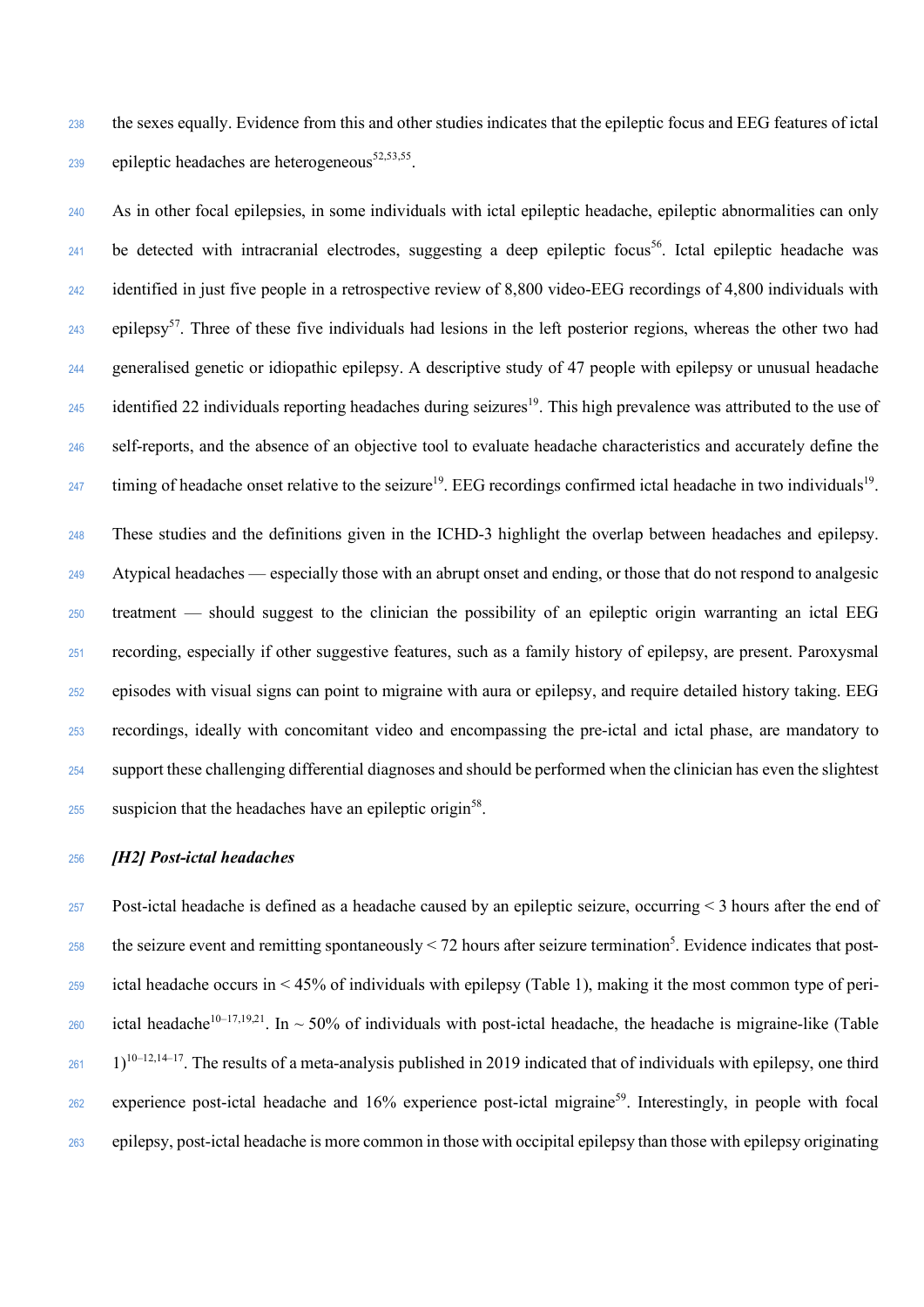in the frontal or temporal lobes<sup>49</sup>. Post-ictal headache is also more common after convulsive seizures than after 265 . non-convulsive seizures .

# **[H1] Pathophysiology of headache disorders in epilepsy**

 Comparing the pathophysiology of seizures and headache could help uncover the mechanisms underlying the observed associations between these two disorders. A neuronal excitation/inhibition imbalance is thought to contribute to attack susceptibility in epilepsy and migraine<sup>60–62</sup>. The link between hyperexcitability, seizures and cortical spreading depolarisation — the neurobiological correlate of the migraine aura and a putative trigger of migraine attacks — provides a mechanistic framework for some, but not all, of the clinical observations of headache in epilepsy (Box 2; Fig. 3).

# *[H2] Mechanisms underlying seizures and headaches*

 Epilepsy is characterised by a temporary disruption of neurological function caused by seizures, which spread across neuronal networks within seconds and are typically associated with hypersynchronous activity on EEG recordings<sup>63</sup>. This neuronal network synchronisation is thought to be caused by neuronal hyperexcitability<sup>64</sup>. which is likely to result from multiple factors. These factors include perinatal insults, impaired mitochondrial function and mutations in genes encoding ion channels or transporters that are involved in glutamatergic or  $GABA$ ergic neuronal transmission or glial buffering capacity<sup>65–70</sup>.

 Unlike seizures, headaches are not associated with hypersynchronous EEG activity, except in the case of headaches with an epileptic origin<sup>5,71,72</sup>. Headache is thought to result from activation of the trigeminovascular system, which involves meningeal nociceptive afferents from trigeminal ganglion sensory neurons, the brainstem trigeminal cervical complex (TCC), and thalamocortical areas contributing to the sensation of pain $73,74$ . Several factors can activate the trigeminovascular system at the meningeal level. These factors include the build-up of diffusible substances such as extracellular  $K^+$  and  $H^+$  (leading to low pH), release of vasoactive mediators such as calcitonin gene-related peptide (CGRP) or substance P, as well as inflammatory mechanisms<sup>74–76</sup>. The results of preclinical studies in rodents indicate that the trigeminovascular system can become activated by cortical spreading depolarisation<sup>77,78</sup> and that this activation involves inflammatory cascades<sup>79,80</sup>. These observations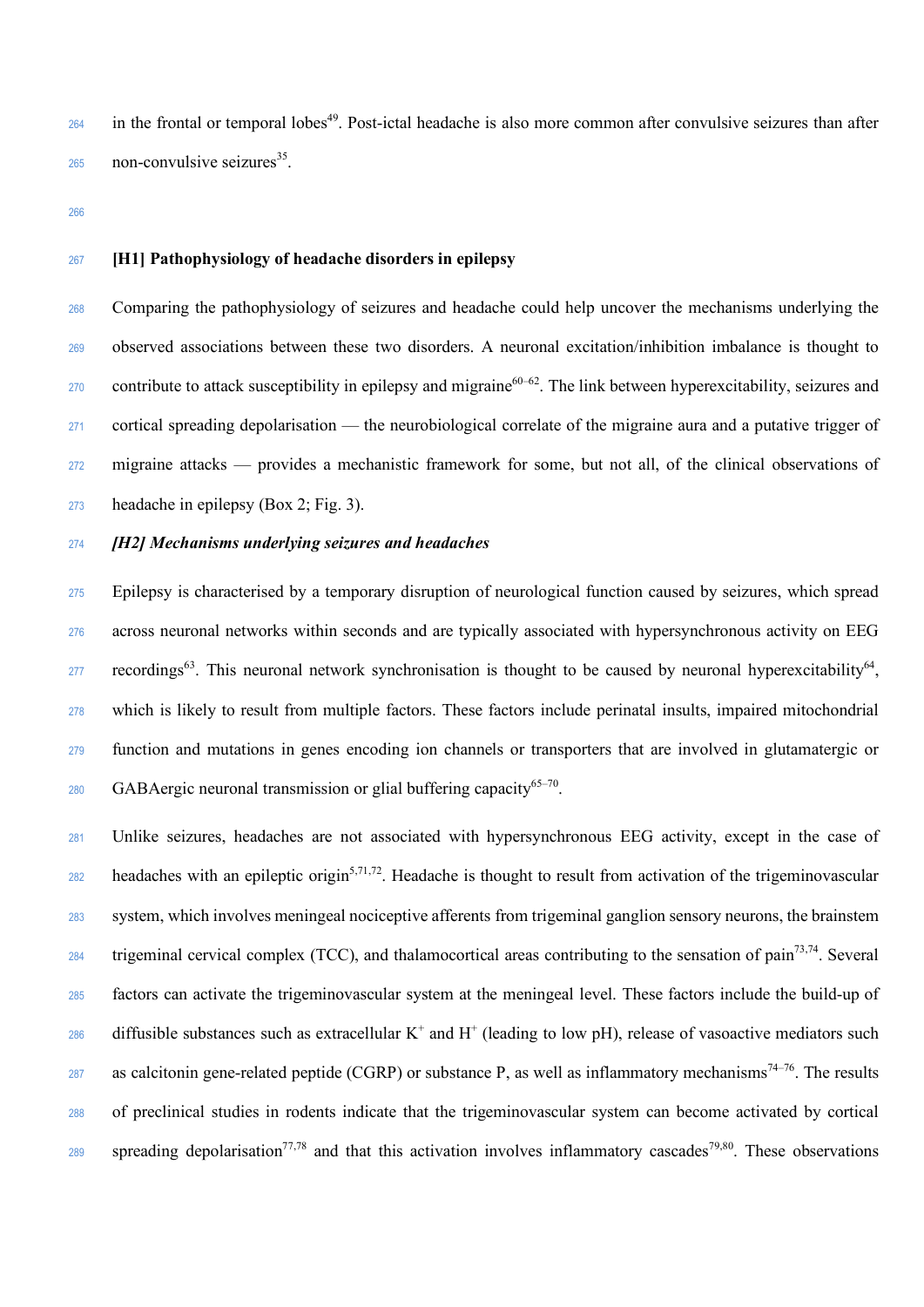suggest that cortical spreading depolarisation during migraine aura might initiate headache (Fig.3; but see also Box 2).

 Meningeal vasodilation has been cited as trigger for trigeminovascular system activation, in line with the ancient 'vascular theory' of migraine, but more recent evidence suggests that changes to cerebral blood flow during a migraine attack are an accompanying phenomenon induced by trigeminal nerve activation<sup>82</sup>. In addition to the release of vasoactive substances from trigeminal nociceptive afferents, cerebral vasodilation could also result from activation of cardiovascular nuclei in the brainstem<sup>74</sup>. Neuroimaging studies have identified functional changes in the thalamic nuclei and brainstem, hypothalamus, frontal cortex, anterior cingulate cortex, basal ganglia, and insula during headache generation $83,84$ . Connectivity changes in some of these regions have also been observed outside of and during attacks, as have changes affecting other regions such as the pons and somatosensory cortex<sup>85–89</sup>. Within this larger 'head pain matrix', hyperexcitability at any level could contribute  $_{301}$  to headache initiation<sup>74,76,90</sup>.

# *[H2] Interictal headaches*

303 General brain hyperexcitability in people with epilepsy<sup>64</sup> might, even in the absence of seizures, lower the activation thresholds of brain regions that are part of the trigeminovascular system, resulting in interictal headaches. This hyperexcitability can be a result of genetic mutations that affect neurotransmission (see section  $\frac{306}{200}$  on overlapping genetics below)<sup>91</sup>. Studies in transgenic mouse models of migraine have identified an association between migraine-causing mutations and inflammatory changes<sup>92,93</sup>, which might also contribute to trigeminovascular system activation. In migraine, effects of exogenous triggers such as light or stress, food or sleep deprivation, and systemic fluctuations in sex hormones are hypothesized to contribute to attack initiation via the dysregulation of cortical and (hypo)thalamic pathways<sup>74,76,94–101</sup>. For example, in rats, bright-light stress causes cortical activation<sup>96</sup>, and sleep deprivation is associated with reduced brain glycogen levels and enhanced susceptibility to cortical spreading depolarization<sup>97,98</sup>. As hyperexcitability seems to contribute to the lowered threshold to headache triggers in migraine<sup>74,76</sup>, this could be hypothesized to also lead to an increased propensity for interictal headaches to occur in people with epilepsy.

*[H2] Pre-ictal headaches*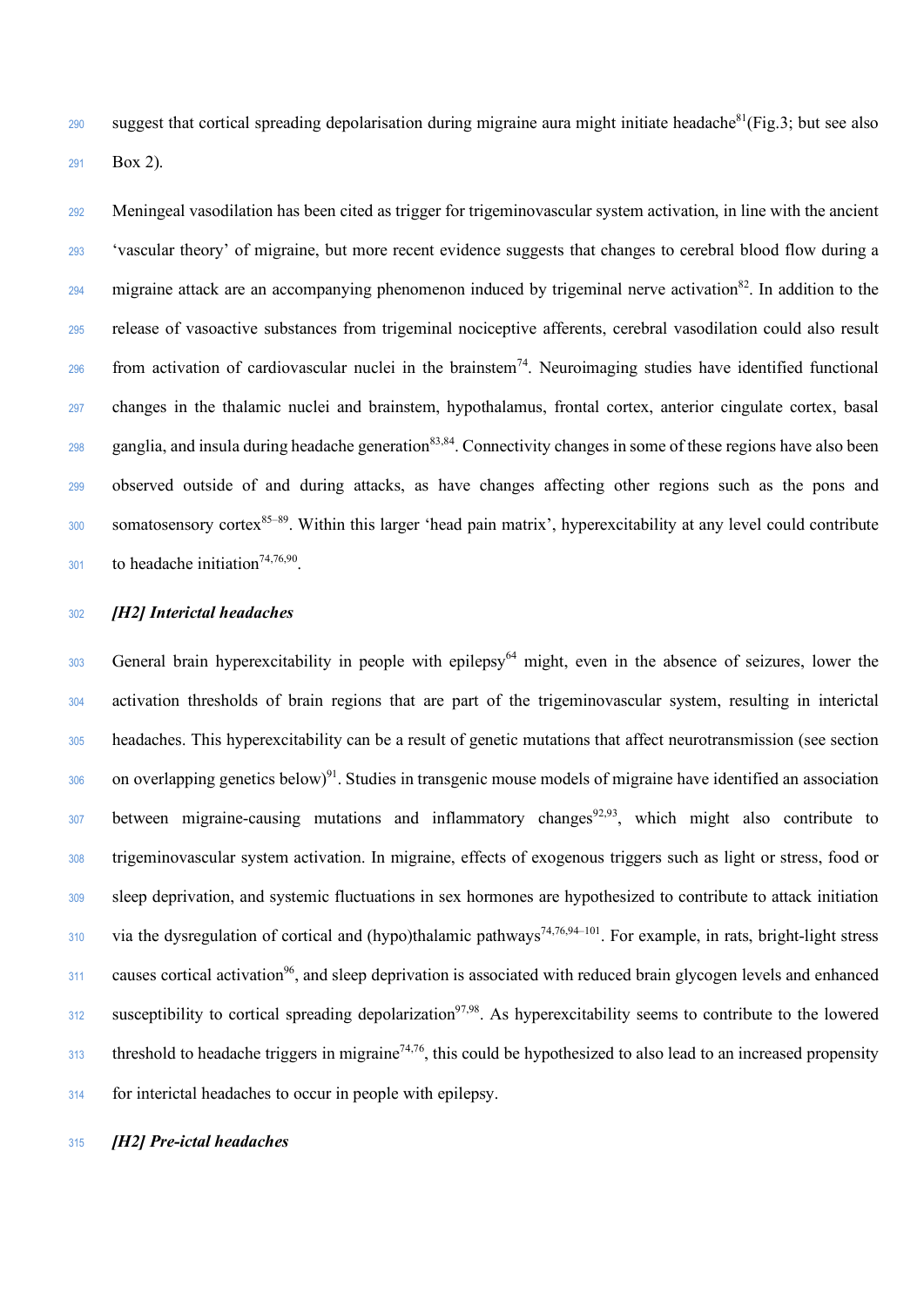Brain parenchymal inflammation has been shown to promote seizure initiation in rodent models<sup>102,103</sup>. One 317 mechanism underlying this inflammatory response involves the neuronal release of brain high mobility group  $_{318}$  box 1 (HMBG1) as a result of brain hyperexcitability<sup>104</sup>. In migraine headaches, activation of the trigeminovascular system by cortical spreading depolarization was shown to activate inflammatory cascades,  $\frac{320}{2}$  including neuronal release of HMBG1, resulting in meningeal nociceptive activation<sup>79</sup>. It could be hypothesized that cortical network hyperexcitability, if maintained below the thresholds for eliciting epileptiform discharges and sensorimotor manifestations, could lead to trigeminovascular system activation via neuronal HMBG1 release. At the subcortical level, pre-ictal hyperexcitability can affect central autonomic circuits, including hypothalamic and brainstem areas<sup>105</sup>, and projections to the limbic system<sup>106</sup>. Given the involvement of these areas in the development of head pain<sup>73,74</sup>, pre-ictal hyperexcitability in these regions could be hypothesized to elicit head pain before the development of widespread seizure activity.

*[H2] Migraine-aura triggered seizures*

 The occurrence of a migraine aura before a seizure suggests an underlying cortical spreading depolarisation, followed by epileptiform activity. This sequence of events has been observed in preclinical studies, in which spreading depolarisation increased epileptic activity in rat brain slices<sup>107</sup>, as well as in resected human epileptic brain tissue<sup>107–110</sup>. Evidence indicates that suppression of inhibitory GABA function can contribute to this increase  $\frac{332}{100}$  in epileptic activity<sup>107,110</sup>. Given the scarcity of clinical evidence for migraine aura-triggered seizures, this sequence of events is likely to be rare in humans. Indeed, the results of a preclinical study found that spreading depolarisation protected rat cortical networks from expressing seizure activity<sup>111</sup>.

#### *[H2] Ictal epileptic headache*

 Multiple mechanisms could be responsible for ictal epileptic headache, including seizure-related changes in the trigeminovascular system and in pain-causing brain regions. The cortical projections responsible for head pain are likely to be widespread, involving primary sensory areas and the central autonomic network, that is, the thalamus, hypothalamus, insula, anterior cingulate cortex, medial prefrontal cortex, precuneus, amygdala, hippocampus and other parts of the limbic system<sup>54,72,112,113</sup>. A study in people with epilepsy evaluated participants' responses to direct electrical stimulation of the cortex during pre-surgical evaluation and showed that pain responses were scarce (observed for 1.4% of the stimulated sites). Pain was only triggered by stimulation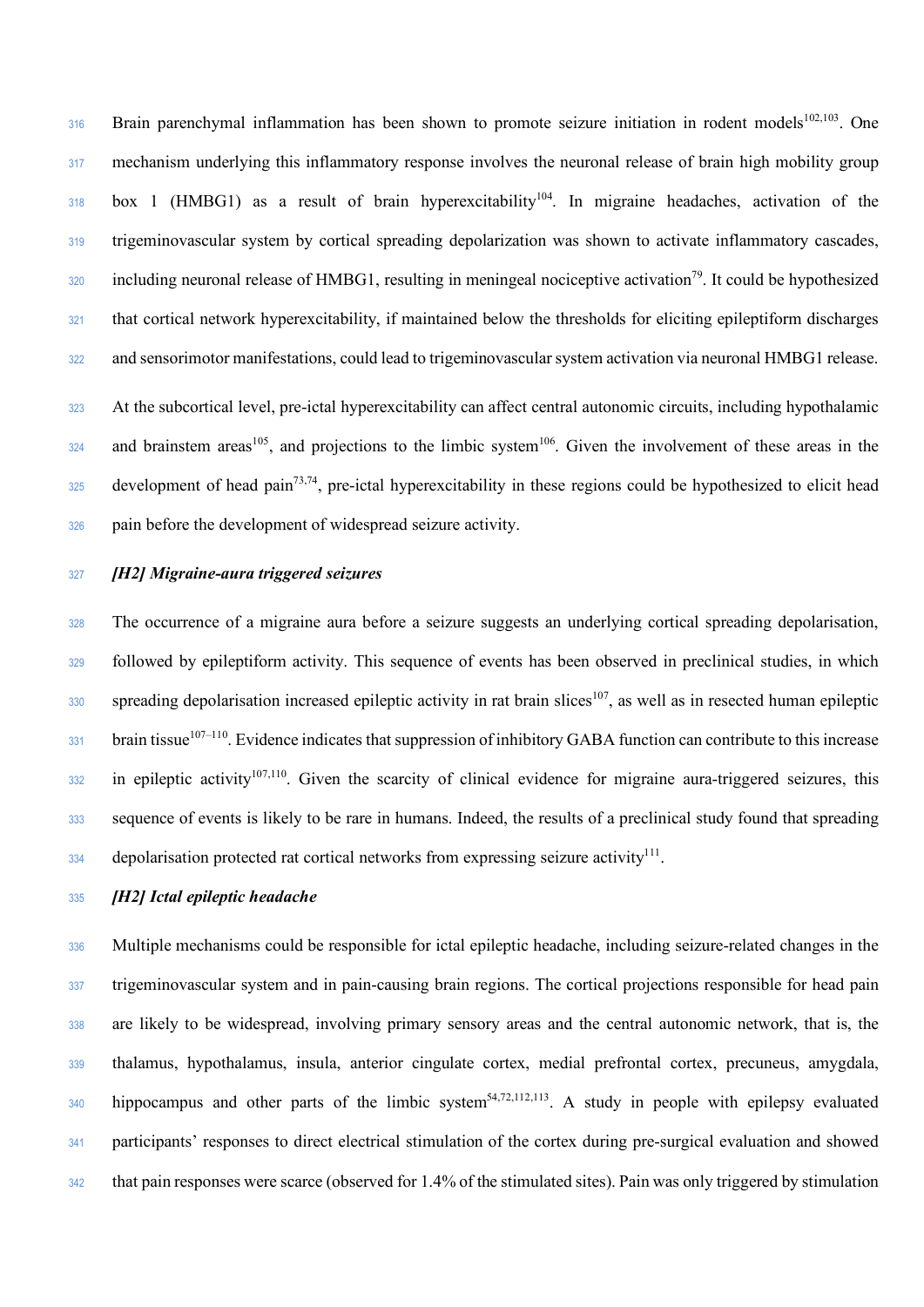of the medial parietal operculum and posterior insula<sup>114</sup>. This deep localisation of several pain areas might explain <sup>344</sup> why, in some individuals, the electrophysiological correlate of ictal epileptic headache is only recorded using <sup>345</sup> depth electrodes. However, seizures with a confirmed origin in the parietal operculum and posterior insula lead to pain sensations in the limbs contralateral to the epileptic focus and do not always lead to head or facial pain $^{115}$ . <sup>347</sup> It is hypothesized that seizure activity in autonomous areas could cause direct neuronal activation of the brainstem trigeminocervical complex<sup>54</sup> resulting in headache<sup>54,112,113</sup>, but direct evidence for this mechanism occurring in <sup>349</sup> ictal epileptic headache is lacking.

A case series identified a multitude of EEG patterns in ictal epileptic headache<sup>52,53</sup> suggesting that this form of headache is associated with different seizure types and localisations. As was suggested for pre-ictal headache, the mechanisms underlying ictal epileptic headache might also involve inflammatory changes caused by enhanced network excitability during seizures. However, in ictal epileptic headache, the timing of events triggering the trigeminovascular system occurs in parallel to the expression of symptomatic seizures and epileptiform EEG bursts. Increased cerebral blood flow during the pre-ictal and ictal period has also been suggested as a possible trigger of the trigeminovascular system, resulting in headache during seizures<sup>33</sup>. However, we do not consider 357 this to be plausible as the results of magnetic resonance angiography studies in people with migraine indicate that arterial dilatation is an effect of headache, as opposed to a cause<sup>116,117</sup>. One such study found no evidence of arterial dilatation during migraine at all<sup>118</sup>. Indeed, the historical view of vasodilation as a cause of migraine  $\frac{360}{100}$  headaches has now effectively been excluded<sup>74,82</sup>. In addition to the release of vasodilating substances from 361 trigeminal nerve endings, vasodilation might also result from increased activity of the trigeminovascular system brainstem nuclei inducing vascular changes such as enhanced cerebral blood flow<sup>74</sup>. These observations suggest that an ictal epileptic headache is likely to result from direct activation of trigeminovascular system brainstem regions involved in headache generation, or seizure-related parenchymal changes triggering the activation of the trigeminovascular system.

<sup>366</sup> *[H2] Post-ictal headaches*

<sup>367</sup> Evidence from preclinical studies in rats indicates that seizures can be followed by spreading depolarisation<sup>119–</sup>  $\frac{122}{368}$   $\frac{122}{368}$ ; however, post-ictal spreading depolarisation has not been observed in humans (except for studies in  $\frac{369}{100}$  individuals with brain damage<sup>123,124</sup>) suggesting that this mechanism is not responsible for post-ictal headache.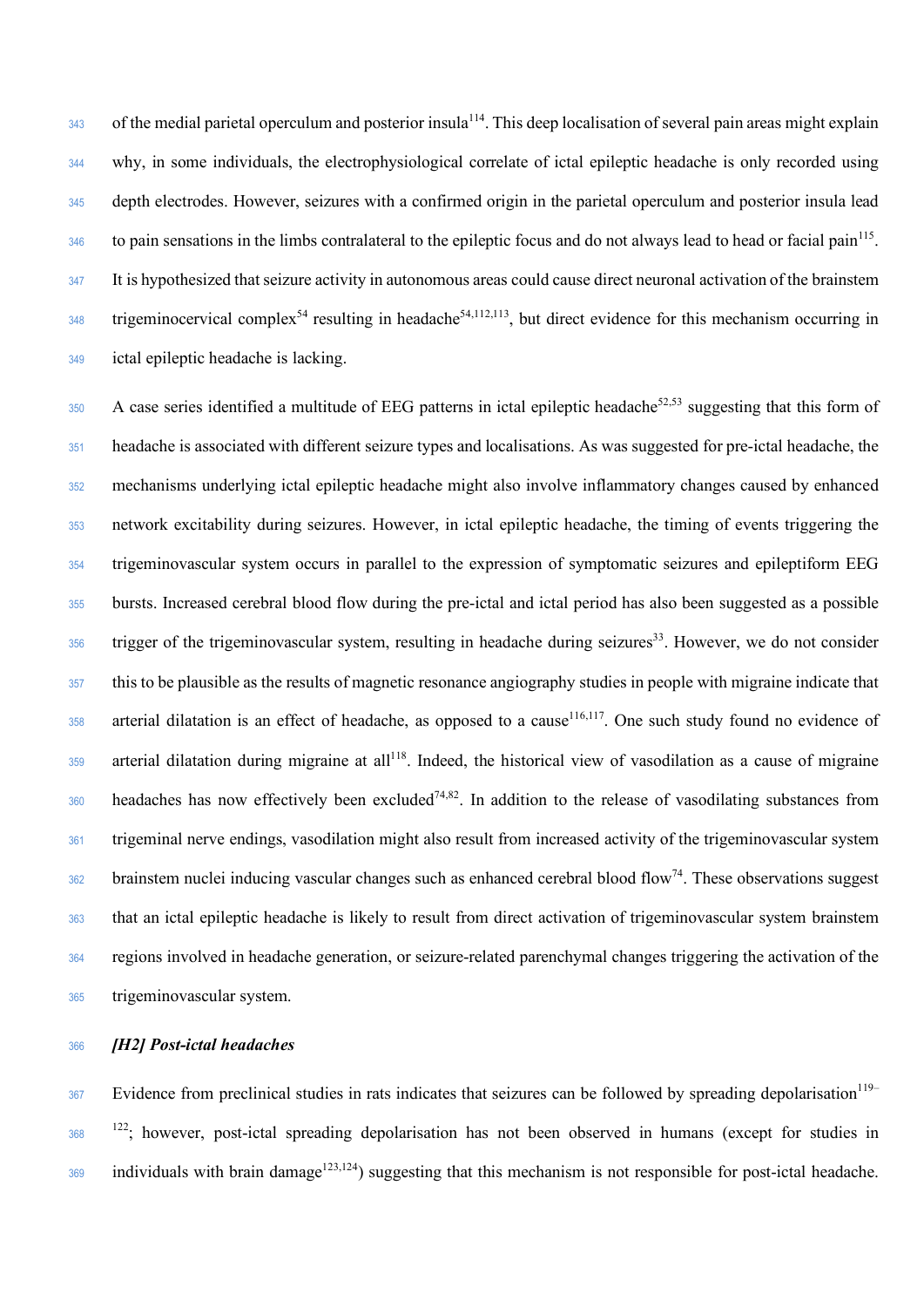Experimental evidence also indicates that neurons do not remain depolarised after the termination of tonic–clonic seizures, but instead become hyperpolarized<sup>125</sup> (Box 2). This post-ictal neuronal silencing is sudden and 372 widespread, instead of spreading<sup>126</sup>. Preclinical studies indicate that the mechanisms underlying post-ictal  $\frac{373}{20}$  silencing are multifactorial<sup>126,127</sup>, including astrocytic adenosine release<sup>128</sup>, acidosis and hypoxia-related vesicular transmitter depletion<sup>128,129</sup>, none of which have been implicated in the initiation of spreading depolarization. There is no clinical evidence that post-ictal spreading depolarization contributes to post-ictal neuronal silencing (Box 2). In people with epilepsy, levels of adenosine were found to be enhanced post-ictally up to 18 minutes after seizures<sup>130</sup>, and post-ictal acidosis is evidenced from postictal hypercapnia<sup>131</sup> and enhanced plasma levels of lactate<sup>132</sup>. Clinical evidence for post-ictal neurotransmitter depletion is lacking<sup>133</sup>. Analysis of neocortical tissue from individuals with chronic epilepsy and a rat model of epilepsy suggested that the low likelihood of spreading depolarisation in epileptic tissue results from intrinsic changes in GABAergic transmission<sup>134</sup>.

 Evidence from studies in rodent brain slices indicates that, even in the absence of post-ictal spreading depolarisation, excessive neuronal network activation during seizures can lead to trigeminovascular system activation via mechanisms such as the build-up of  $K^+$ , acidosis and neuronal release of CGRP during or shortly after a seizure<sup>135–137</sup>. On the basis of evidence from preclinical studies, activation of meningeal nociceptive fibres by such compounds would be expected to lead to perception of headache by thalamocortical activation within  $10-30$  minutes<sup>74</sup>, in line with a post-ictal phenomenon. Inflammatory changes also occur during seizures<sup>102</sup>, for example, neuronal release of HMBG1 was shown to occur within an hour of seizure initiation in animal models<sup>104</sup>. It is possible that following seizures, these enhanced HMBG1 levels activate the trigeminovascular system (similar to the activation after spreading depolarization observed in experimental studies) causing post-ictal headache, although this hypothesis has not yet been tested in animals or humans. Last, seizures can yield post $i$ <sub>391</sub> ictal hypoperfusion as shown in rodent<sup>138</sup> and some clinical epilepsy studies<sup>139,140</sup>. The resulting hypoxia<sup>138</sup> might 392 be sufficient to trigger headache mechanisms as occurs in hypoxia-induced migraine attacks<sup>141</sup>.

#### **[H1] Overlapping genetics**

Variants in  $> 200$  genes have been identified as causing or enhancing the risk of specific types of epilepsy<sup>142</sup>.  $\frac{396}{2}$  Some monogenic forms of epilepsy exist, but for other epilepsies the genetic risk is complex and polygenic<sup>143</sup>.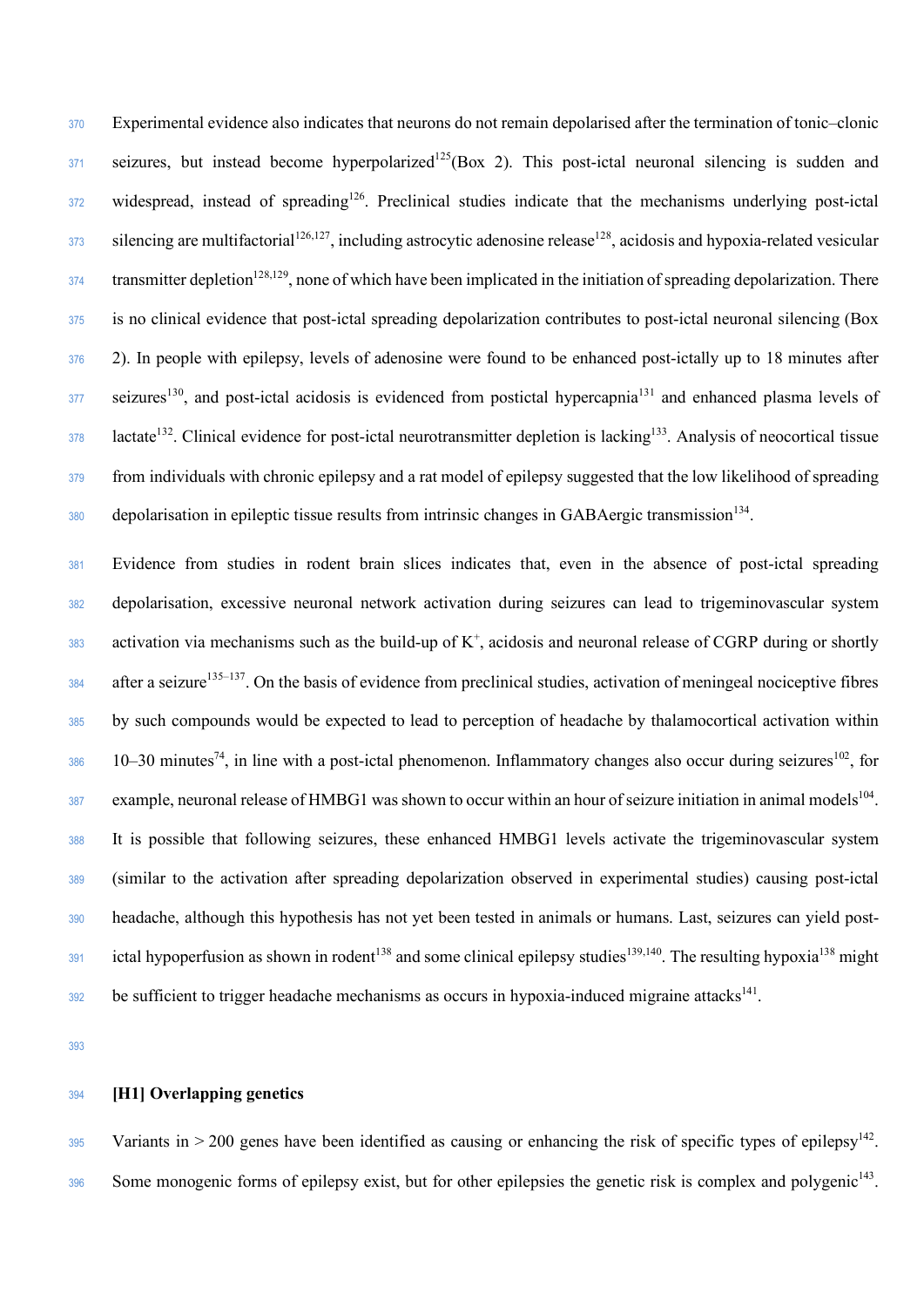Juvenile myoclonic epilepsy has both a monogenetic and a complex genetic origin. In one study, 70% of people with this form of epilepsy reported a family history of migraine, almost twice as many as in an age-matched and sex-matched control group, suggesting an overlap in genetic risk between juvenile myoclonic epilepsy and migraine  $144$ .

 $\frac{401}{400}$  Some specific genes have also been associated with both epilepsy and migraine<sup>66,145</sup>. This commonality is most <sup>402</sup> evident in familial hemiplegic migraine (FHM), which is an autosomal dominant subtype of migraine with aura, <sup>403</sup> characterised by a transient hemiparesis during the aura and headache characteristics that are identical to those observed in common forms of migraine<sup>146,147</sup>. Three genes have been associated with FHM: *CACNA1A*, which is located on chromosome 19p13 and encodes a subunit of neuronal voltage-gated Ca<sup>2+</sup> channel 2.1 (Ca<sub>V</sub>2.1)<sup>148</sup>; *ATP1A2*<sup>149</sup>, which is located on chromosome 1q23 and encodes the  $\alpha$ 2 subunit of the glial Na<sup>+</sup>/K<sup>+</sup>-ATPase; and  $SCNIA<sup>150</sup>$ , which is located on chromosome 2q24 and encodes a subunit of neuronal voltage-gated sodium 408 channel 1.1 (Na<sub>V</sub>1.1). These three genes form the basis for the definition of three subtypes of FHM: mutations in <sup>409</sup> *CACNA1A* cause FHM1, mutations in *ATP1A2* cause FHM2 and mutation in *SCN1A* cause FHM3. For all three forms of FHM, specific mutations have been linked to specific presentations of migraine and epilepsy<sup>147,150–153</sup>. In FHM1 the 'mild' R192Q mutation in *CACNA1A* causes hemiplegic migraine without epileptic features<sup>148</sup>, whereas the more severe S218L mutation can also cause seizures<sup>152</sup>. In FHM2, novel missense mutations in *ATP1A2* can result in the co-occurrence of migraine and childhood epilepsy <sup>151</sup>. In FHM3, different mutations in *SCN1A* have been be associated with either childhood epilepsy<sup>150</sup> or generalised tonic–clonic seizures<sup>154</sup>. One <sup>415</sup> study found that, in people with epilepsy and FHM3, generalized seizures occurred independently from  $\mu_{16}$  hemiplegic migraine attacks<sup>154</sup>, suggesting that FHM and epilepsy share common molecular pathways.

<sup>417</sup> Functional studies of FHM-associated mutations in vitro and in transgenic animal models have provided preclinical evidence that epilepsy and migraine result from partially overlapping genetic mechanisms<sup>155,156</sup>. These <sup>419</sup> mechanisms involve alterations to neuronal and glial ion transport, resulting in network hyperexcitability<sup>61,146,155,157,158</sup>. Transgenic knock-in mice carrying the human FHM1-causing S218L mutation <sup>421</sup> mimic the phenotype observed in humans with the mutation and display spontaneous or cortical spreading  $422$  depolarisation-induced generalized seizures<sup>159,160</sup>. Results from in vitro studies suggest that the susceptibility for <sup>423</sup> generalised seizures in FHM1 S218L mice is related to strongly enhanced excitatory transmission, resulting in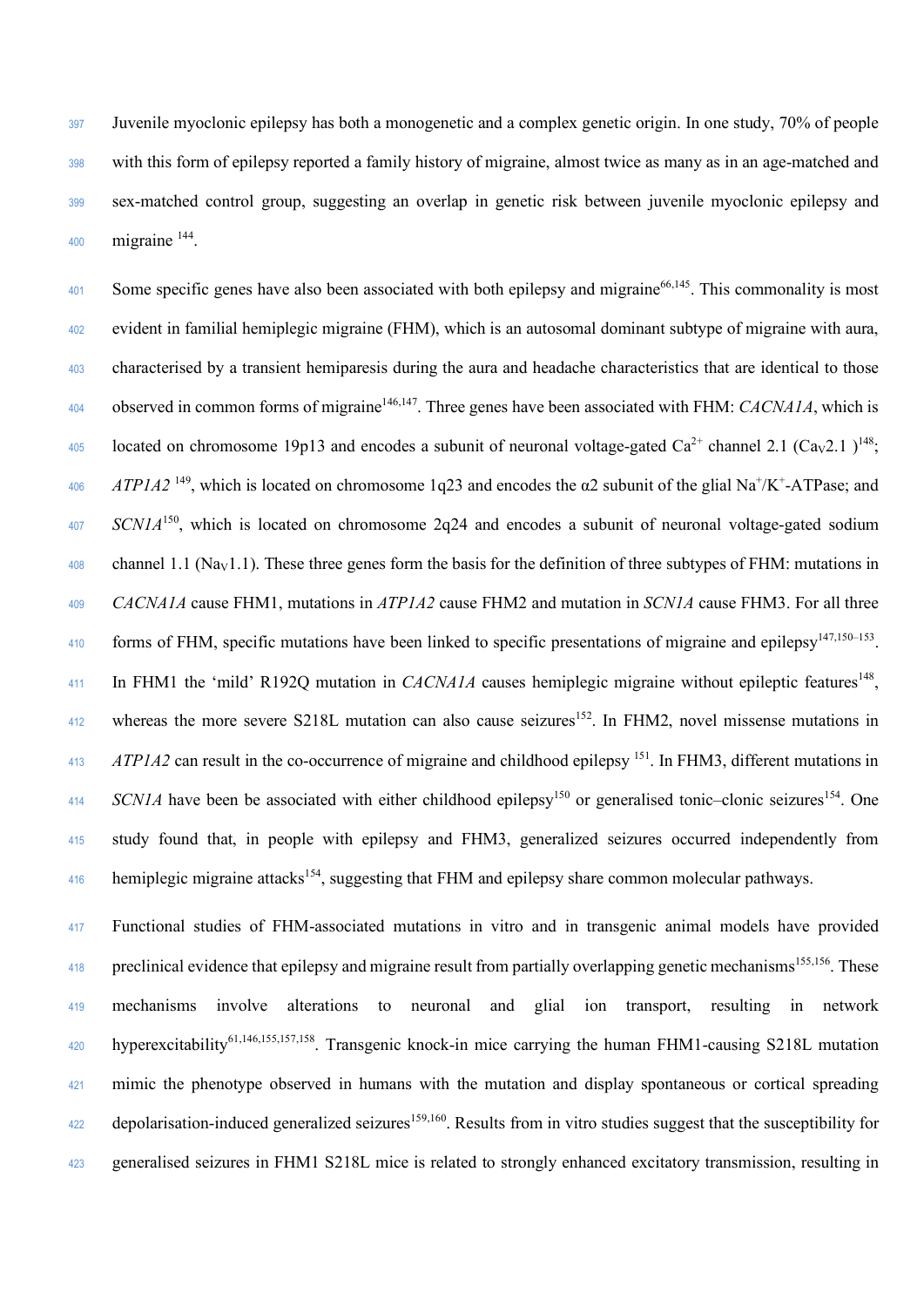excessive recruitment of excitatory and inhibitory neuronal networks<sup>161,162</sup>. In FHM3, the spectrum of Na<sub>V</sub>1.1 <sup>425</sup> defects seems complex, and both gain-of-function and loss-of-function effects of mutations in *SCN1A* have been reported<sup>163,164</sup>. The identification of gain-of-function effects of FHM3-associated mutations contrasts with the <sup>427</sup> loss-of-function mutations in *SCN1A* that are associated with Dravet Syndrome and cause impaired firing of  $\mu_{28}$  inhibitory interneurons<sup>165</sup>. Computational work indicates that dynamic changes in the activity of genetically 429 affected excitatory and inhibitory neuronal networks, and associated changes in ion activity determine whether neuronal hyperexcitability may result in a seizure, a cortical spreading depolarisation, or both<sup>166</sup> (Box 2). This <sup>431</sup> observation underscores the complexity of predicting the functional outcome of shared genetic defects between <sup>432</sup> epilepsy and migraine.

 Truncating deletions in the *PRRT2* gene, which encodes a proline-rich transmembrane protein, were identified in a small number of people with (hemiplegic) migraine<sup>167,168</sup>, as a result of which *PRRT2* was put forward as the fourth FHM-associated gene. However, the same and similar *PRRT2* deletions have been identified in people with paroxysmal kinesigenic dyskinesia, benign familial infantile convulsions and infantile convulsion choreoathetosis without signs of migraine<sup>147</sup>. Therefore, the relationship between *PRRT2* and migraine does not seem to be precise.

<sup>439</sup> A missense mutation in the *SLC1A3* gene, which encodes the glutamate transporter EAAT1 that is important in removing glutamate from the synaptic cleft<sup>169</sup>, has been associated with severe episodes of ataxia, epileptic seizures and hemiplegic migraine that can be explained by impaired glutamate transport<sup>169</sup>. Other genetic findings <sup>442</sup> associated with features of epilepsy and migraine include mutations in *POLG* and *C10orF2,* which encode mitochondrial DNA polymerase<sup>170</sup> and Twinkle helicase<sup>171</sup>, respectively, and are involved in the maintenance of <sup>444</sup> neuronal and glial energy supply. Some evidence suggests that mutations in mitochondrial genes associated with <sup>445</sup> MELAS syndrome can predispose individuals to dysfunctional oxidative brain metabolism, explaining the co- $\mu_{\rm 446}$  occurrence of migraine-like episodes and epilepsy features in individuals with this syndrome<sup>172,173</sup>.

 The genetic associations between polygenic forms of epilepsy and migraine remain unclear. However, a greater prevalence of migraine has been observed among family members of people with non-acquired focal epilepsy or generalised epilepsy than in the general population<sup>174</sup>, indicating a shared genetic susceptibility to both conditions. The results of a large-scale genome-wide association study identified a correlation between variants associated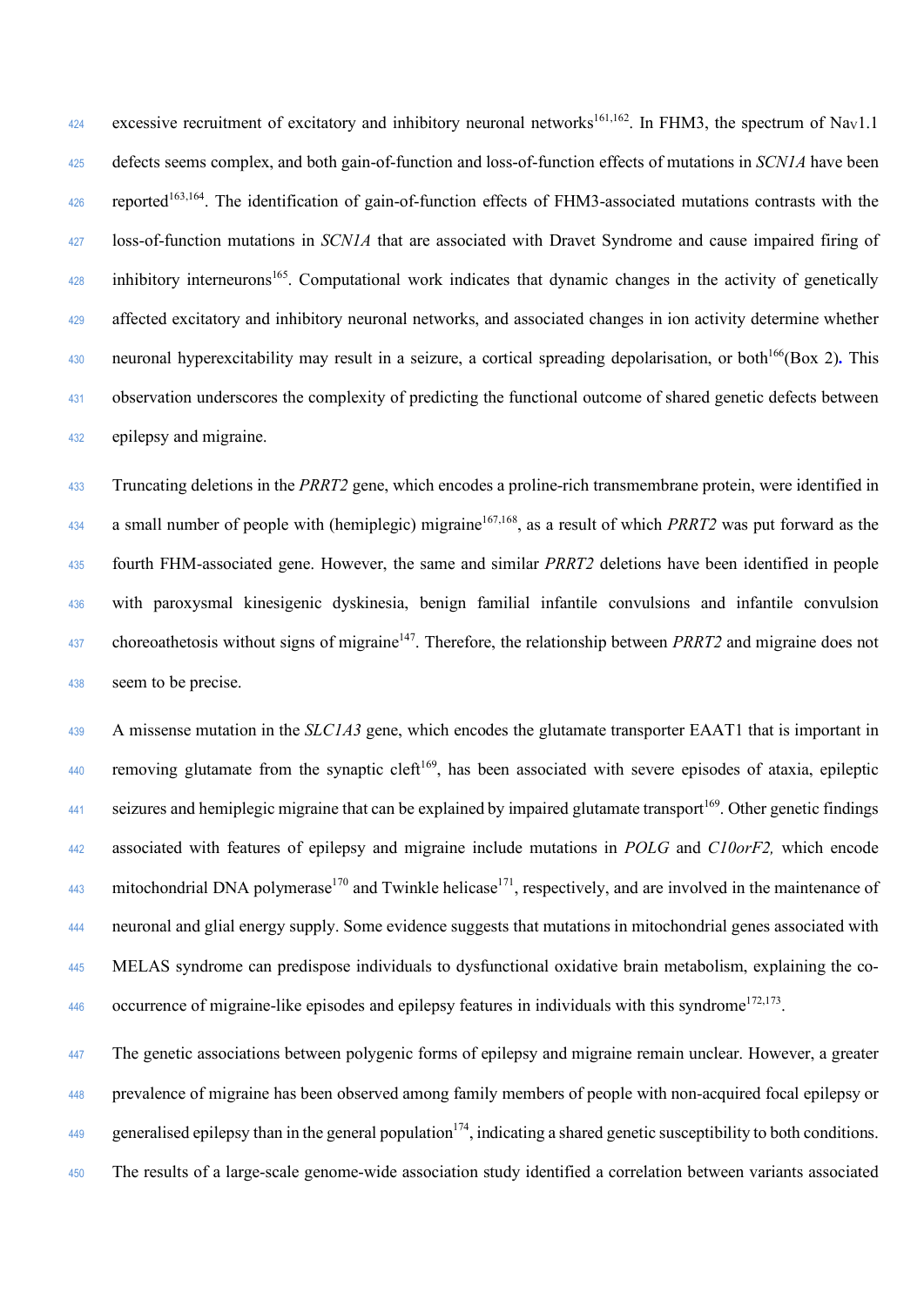with migraine, especially migraine with aura, and variants associated with epilepsy; however, this correlation did not reach statistical significance<sup>175</sup>.

# **[H1] Clinical management**

# *[H2] Impact and diagnosis*

456 The results of a cross-sectional study indicated that  $\sim$ 50% of individuals with headache and epilepsy report the headaches as severe<sup>21</sup>. Headaches linked to epilepsy negatively affect quality of life<sup>21</sup>. A study at an epilepsy 458 clinic found that depression and anxiety were linked to the presence of headache<sup>15</sup>. Postictal headaches, in particular, were associated with depression and suicidality. The first step for successfully managing any condition is a correct diagnosis. The results of a Dutch questionnaire-based study found that neurologists underestimate the occurrence of headache among individuals with epilepsy<sup>28</sup>. This observation suggests that increased awareness among neurologists of the association between epilepsy and headache is required. Atypical or persistent headaches not responding to standard treatment should suggest a possible epileptic origin, warranting an EEG- recording during the symptomatic (headache or possible migraine aura) phase. We are not aware of published guidelines on managing headaches in people with epilepsy, so we summarize the current practice below, providing suggestions for managing headaches in people with epilepsy based on the currently available evidence and our expertise.

#### *[H2] Management of headaches in epilepsy*

 Physicians managing the care of individuals with epilepsy should actively enquire about ictal, pre-ictal, and post- ictal headaches. An EEG recording of a headache event is mandatory to ascertain whether or not headaches have an epileptic origin, especially in the case of atypical, short-lasting and/or peri-ictal headaches<sup>19,45</sup>. Interictal and peri-ictal headaches that the individual reports as moderate or intense, once correctly diagnosed, should be treated with analgesics. If migraine is diagnosed concomitantly with epilepsy or vice-versa, an anti-seizure medication that also has proven efficacy for migraine should be prescribed whenever possible to avoid polypharmacy and possible drug—drug interactions<sup>176,177</sup>. The anti-seizure medications topiramate and valproate are approved for treatment of migraine by the FDA and European Medicines Agency<sup>178–180</sup>. However, topiramate and valproate can be teratogenic, so neither is suitable for treating women of child-bearing age<sup>181–183</sup> unless there is no other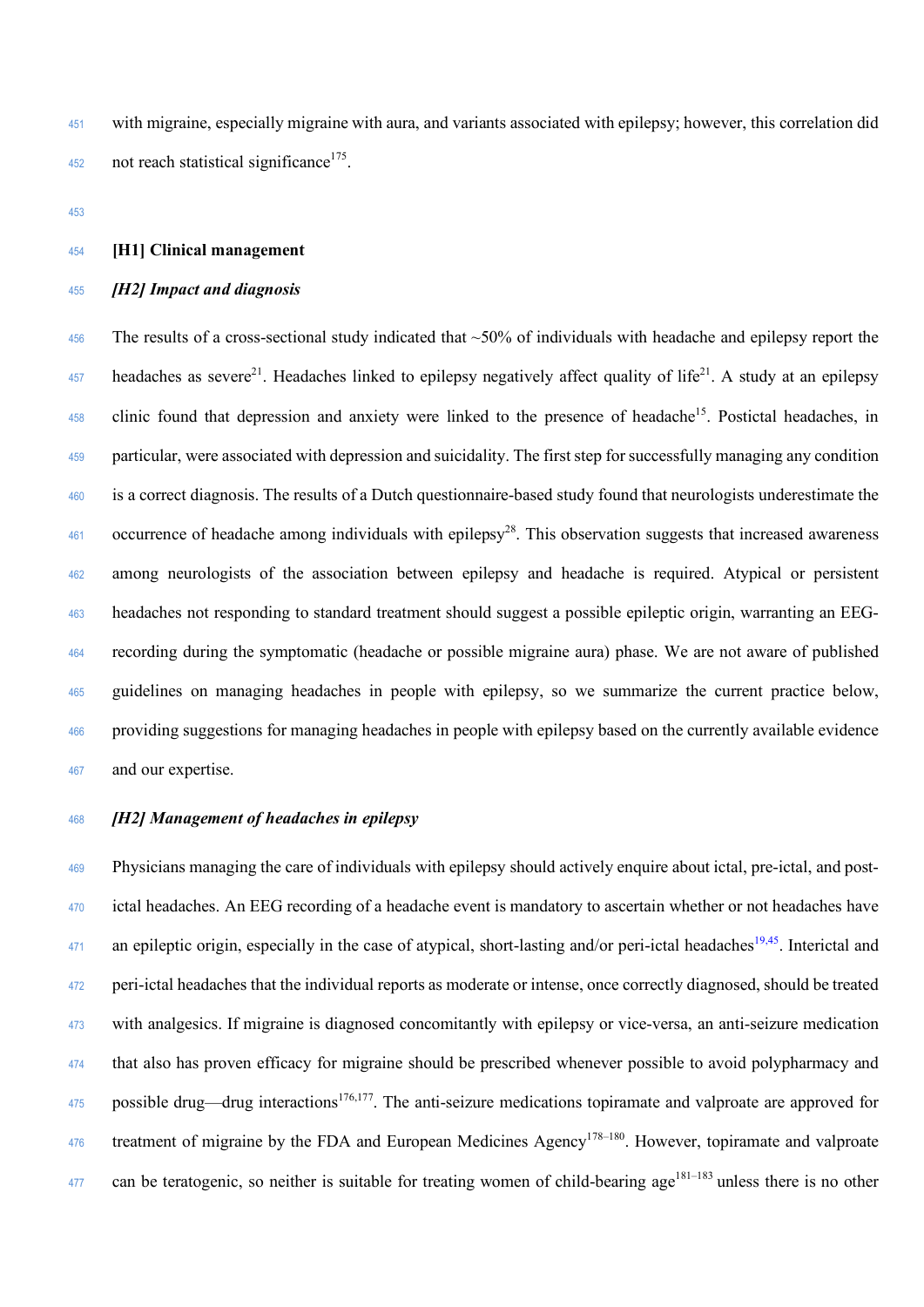478 effective treatment available<sup>179</sup>. Other anti-seizure medications, such as lamotrigine, can be used off-label, especially for migraine<sup>184</sup>.

 Paradoxically, headaches are a common (>10%) adverse-effect of anti-seizure medication, and are most often associated with carbamazepine, phenytoin, lamotrigine and levetiracetam<sup>185</sup>. When evaluating headache in epilepsy, the possibility of an adverse effect of medication should be considered. Lower doses of topiramate, valproate or lamotrigine are used for the treatment of migraine than for the treatment of epilepsy, but people with migraine still seem to be more prone to the adverse effects of these medications than people with epilepsy<sup>186</sup>. People with migraine or migraine and epilepsy are also more likely to discontinue medication than those with 486 epilepsy alone<sup>186</sup>. Medications used for migraine have not been associated with seizures. Individuals with pharmacoresistant focal epilepsy can benefit from a resection of the epileptic focus; 34%–74% become seizure- free following the procedure<sup>187</sup>. However, in one study 12% of participants who underwent the procedure subsequently developed chronic headaches, which persisted for  $> 1$  year after surgery<sup>188</sup>.

#### *[H2] Novel pharmacological therapies*

 Novel pharmacological therapies for migraine include those that target calcitonin gene-related peptide (CGRP), a trigeminal sensory neuropeptide that is expressed in neuronal tissue and distributed in discrete areas of the central and peripheral nervous system<sup>189</sup>. Although the precise mechanisms are unknown, activation of the trigeminovascular system seems to be associated with the increased release of CGRP from C-fibres in the trigeminal ganglion. Upon its release, CGRP binds to its receptor on  $A\delta$ -fibres, leading to pain perception<sup>190</sup>. The results of clinical trials of CGRP-inhibiting drugs in migraine have shown an efficacy that is superior to  $_{498}$  placebo, and generally good tolerability<sup>191</sup>, making these drugs an attractive new avenue for acute and prophylactic treatment of migraine. CGRP-inhibiting drugs hold particular promise for individuals with difficult-to-treat migraine, who have high unmet needs and few treatment options<sup>191–193</sup>. CGRP has vasodilatory  $_{501}$  effects and is important for blood pressure regulation<sup>189,194</sup> and the long-term effects of CGRP-inhibition, especially in individuals with cardiovascular comorbidities, are still unknown<sup>195</sup>. Interestingly, the results of a study published in 2018 indicate that the new anti-seizure medication perampanel, which acts on glutamatergic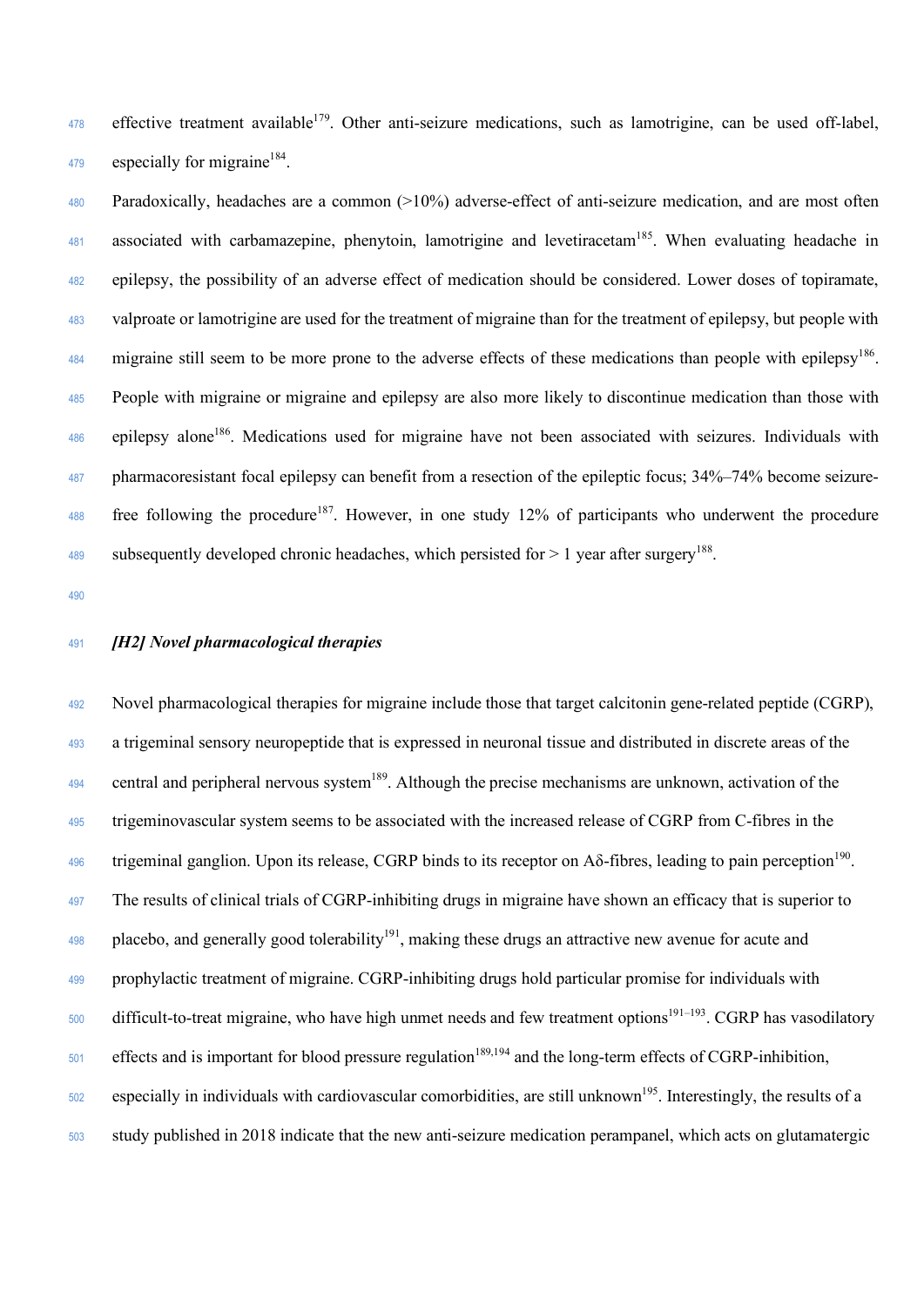- 504 AMPA receptors, inhibits CGRP release in rat brainstem<sup>196</sup>. This observation suggests that perampanel could,
- in theory, be effective in treating peri-ictal headaches, although this has not been investigated yet.

 Cannabidiol has received considerable media attention<sup>197–199</sup> after a case report indicated that it can reduce seizure  $\frac{607}{201}$  frequency in individuals with epilepsy<sup>200</sup>. The results of clinical trials in Dravet syndrome  $201-203$  and Lennox– Gastaut syndrome204,205 suggest that cannabidiol is more effective than placebo in reducing the frequency of  $\frac{1}{209}$  convulsive and drop seizures<sup>206</sup>. Additional open-label studies of cannabidiol in other types of epilepsy are  $_{510}$  ongoing<sup>207–209</sup>. An oral cannabidiol solution has been approved by the FDA<sup>210</sup> and the European Medicines Agency<sup>211</sup> for treatment of seizures in children aged 2 years and older with Dravet syndrome and Lennox–Gastaut syndrome, two rare forms of severe epilepsy. One trial to assess the effect of cannabis on migraine is ongoing<sup>212</sup> and another is planned<sup>213</sup>.

# *[H2] Non-pharmacological approaches*

 A meta-analysis of studies on transcranial magnetic stimulation (TMS) found that low-frequency TMS was associated with a reduction in seizure frequency in 30% of participants with treatment-resistant epilepsy<sup>214</sup>. The studies included in this analysis were, however, relatively small and heterogeneous, so more evidence to support this approach is needed. A systematic review of TMS for the treatment of headache disorders found that stimulation was associated with reduced headache frequency, duration, intensity and medication use; however, few studies reported TMS-associated changes greater than those observed with sham treatment<sup>215</sup>. Several studies have found an association between treatment with single-pulse TMS and a reduction in headache days and medication use in individuals with migraine with aura<sup>216–218</sup>. This evidence led the FDA to approve a single-pulse TMS device for the acute treatment of this type of migraine<sup>219</sup>. Evidence from a study using a rat model of migraine suggests that the effect of TMS on headache involves the suppression of cortical excitability, including the cortical spreading depolarisation that underlies the aura phase<sup>220</sup>. Clinical trials have found non-invasive stimulation of the trigeminal nerve to be moderately effective for acute migraine treatment<sup>221</sup> and prevention<sup>222</sup>. Non-invasive stimulation of the vagus nerve was highly effective for acute migraine treatment<sup>223</sup> but ineffective  $\frac{528}{20}$  for migraine prevention<sup>224</sup>. In three small randomized controlled trials (n<150 in each study) this form of vagus nerve stimulation was also shown to be effective in drug-resistant epilepsy  $225-227$ .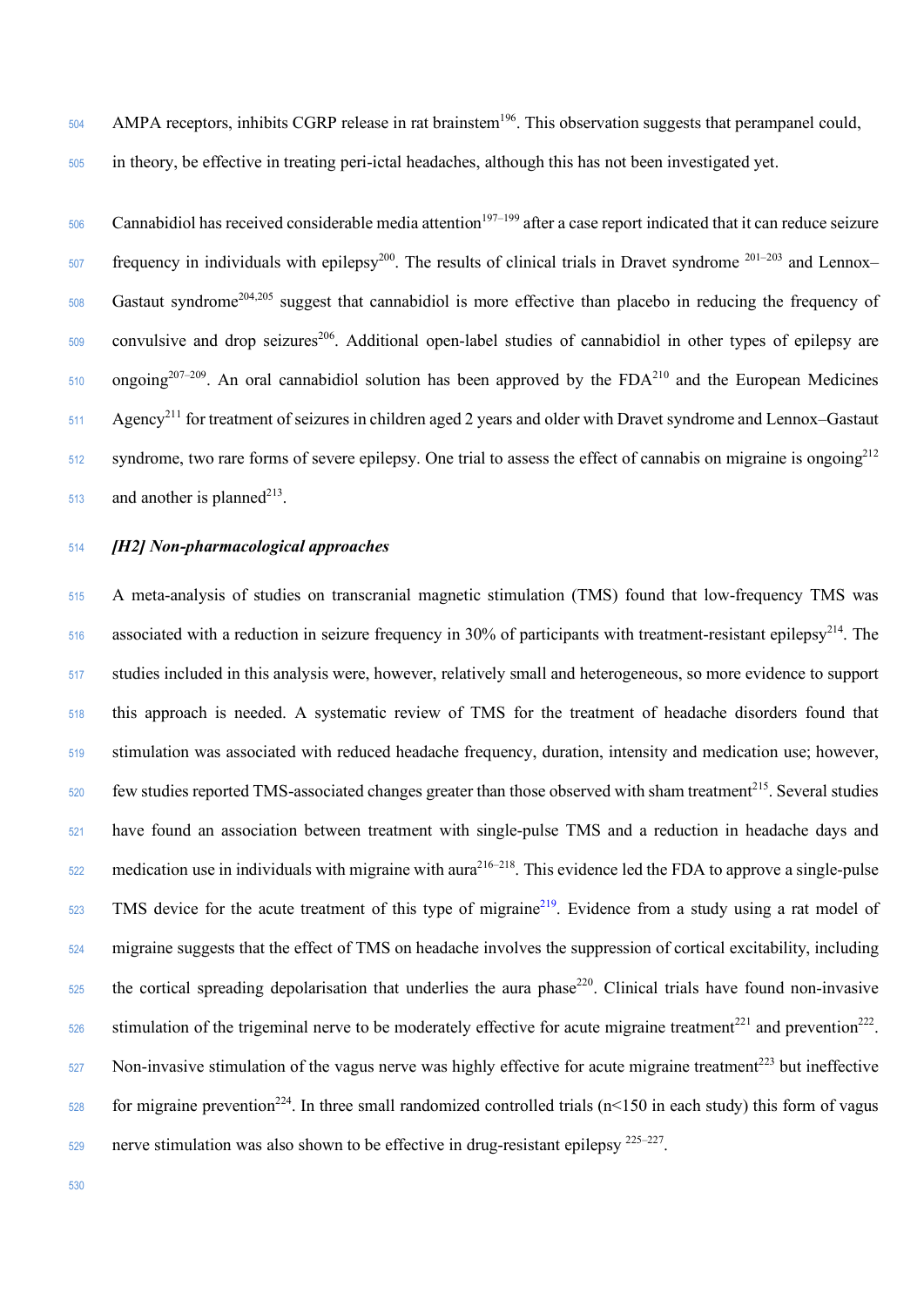Evidence is emerging that therapeutic education, including the provision of information on lifestyle factors such as sleep and alcohol consumption as well as behavioural, self-management and mind-body approaches can have beneficial effects for individuals with chronic conditions, including headache<sup>228,229</sup>, migraine<sup>230–232</sup> and epilepsy<sup>233,234</sup>. Although therapeutic education approaches do not cure these conditions, they can help individuals cope with the associated psychological burden. The ILAE recently recommended the widespread implementation of such techniques for people with epilepsy<sup>233</sup>.

# **[H1] Conclusions and future challenges**

 Clear evidence exists for an association between headaches and epilepsy. The results of studies published in the last five years have confirmed that headaches, especially migraines, often co-occur with epilepsy. This observation is in keeping with the growing body of evidence that comorbidity and multi-morbidity are common  $\frac{542}{2}$  in neurological conditions<sup>235,236</sup>. Highlighting this overlap during neurological and medical training should help neurologists and general physicians be more attentive to the association between headaches and epilepsy. The gap between headache and epilepsy classifications highlights the need for closer collaboration between specialists, within departments and between professional bodies such as the ILAE and IHS. Such partnership could lead to the development of standardised questionnaires to aid the diagnosis of headache in epilepsy and guidelines on the management of comorbid headache and epilepsy. These diagnostic tools and guidelines will help improve the treatment, care, and management of these complex conditions.

 To improve our understanding of the nature of the association between epilepsy and headache, and to establish the direction of this association, thorough longitudinal studies in large, multi-centric cohorts will be vital. Additional research efforts aimed at elucidating the pathophysiological mechanisms underlying headache in epilepsy and improving the management of these conditions are also needed. Although the pathophysiological  $_{553}$  mechanisms underlying epilepsy and migraine are highly complex, animal models of comorbidity<sup>103,237</sup> will help uncover the mechanistic links between activation of the trigeminovascular system and epilepsy.

 In conclusion, headaches, and epilepsy are not separate disease entities but seem to be symptoms of altered neuronal network excitability. Ultimately, it will be important to elucidate the various, likely multifactorial,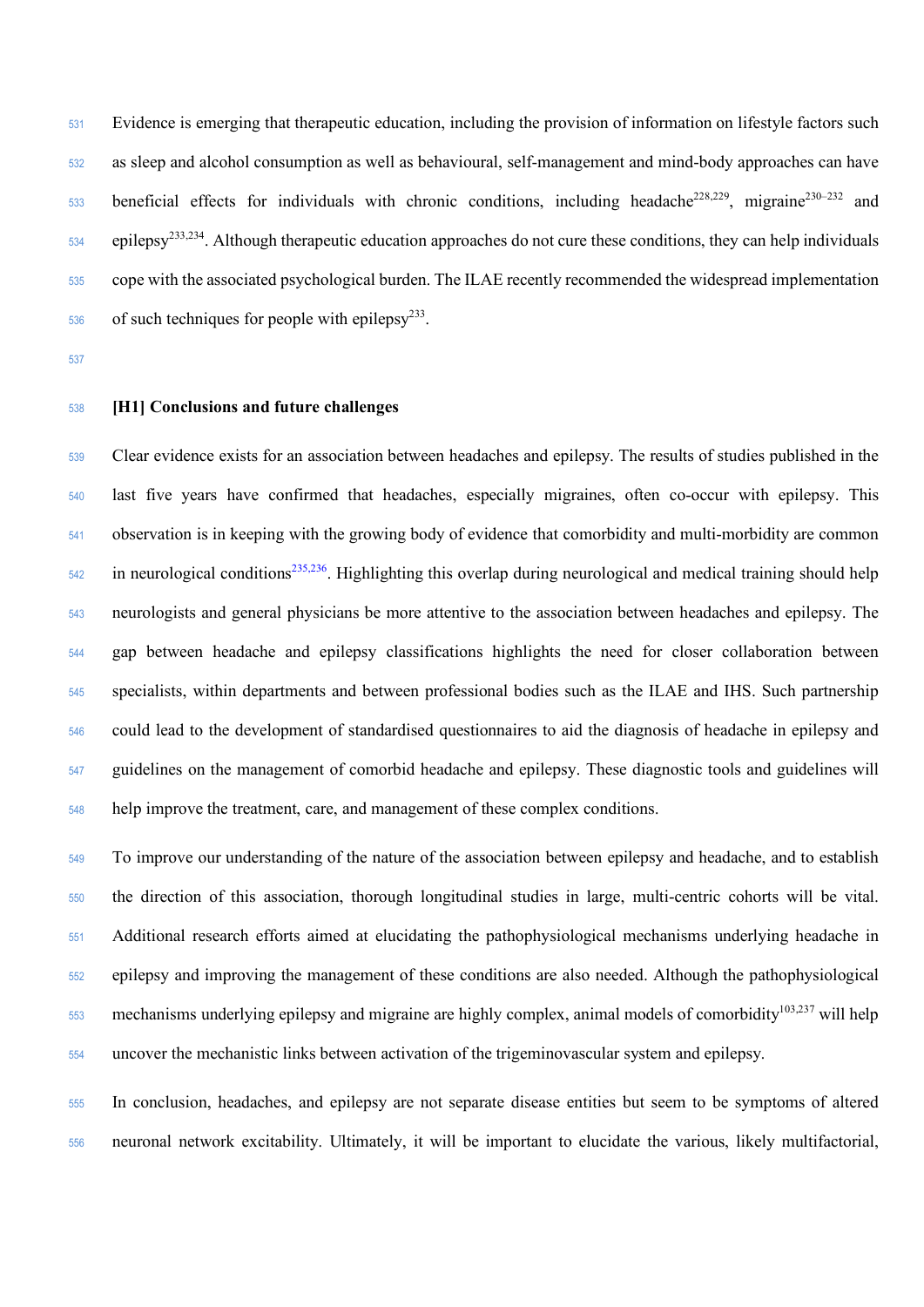- causes underlying the different epilepsy–headache constellations thus enabling the development of aetiological diagnostic classifications and corresponding therapies.
- 
- 
- **References** 1. Fisher, R. S. *et al.* ILAE Official Report: A practical clinical definition of epilepsy. *Epilepsia* **55**, 475– 482 (2014). 2. GBD 2016 Epilepsy Collaborators. Global , regional , and national burden of epilepsy , 1990 – 2016 : a systematic analysis for the Global Burden of Disease Study 2016. *Lancet Neurol.* **18**, 357–375 (2019). 3. Scheffer, I. E. *et al.* ILAE classification of the epilepsies: Position paper of the ILAE Commission for Classification and Terminology. *Epilepsia* **58**, 512–521 (2017). 4. GBD 2017 Disease and Injury Incidence and Prevalence Collaborators. Global, regional, and national incidence, prevalence, and years lived with disability for 354 diseases and injuries for 195 countries and territories, 1990–2017: a systematic analysis for the Global Burden of Disease Study 2017. *Lancet* **392**, 1789–1858 (2018). 5. Headache Classification Committee of the International Headache Society (IHS). The International Classification of Headache Disorders, 3rd edition. *Cephalalgia* **38**, 1–211 (2018). 6. Goadsby, P. J. Pathophysiology of migraine. *Neurol Clin* **27**, 335–360 (2009). 7. Naeije, G., Gaspard, N., Legros, B. & Mavroudakis, N. Transient CNS deficits and migrainous auras in individuals without a history of headache. *Headache* **54**, 493–499 (2014). 8. Keezer, M. R., Bauer, P. R., Ferrari, M. D. & Sander, J. W. The comorbid relationship between migraine and epilepsy : a systematic review and meta-analysis. *Eur J Neurol* **22**, 1038–1047 (2014). 9. Duko, B., Ayalew, M. & Toma, A. The epidemiology of headaches among patients with epilepsy: a systematic review and meta-analysis. *J. Headache Pain* **21**, 3 (2020). 10. Çilliler, A. E., Güven, H. & Çomoğlu, S. S. Epilepsy and headaches: Further evidence of a link. *Epilepsy Behav.* **70**, 161–165 (2017).
- 11. Wang, X. qing *et al.* Comorbidity between headache and epilepsy in a Chinese epileptic center. *Epilepsy*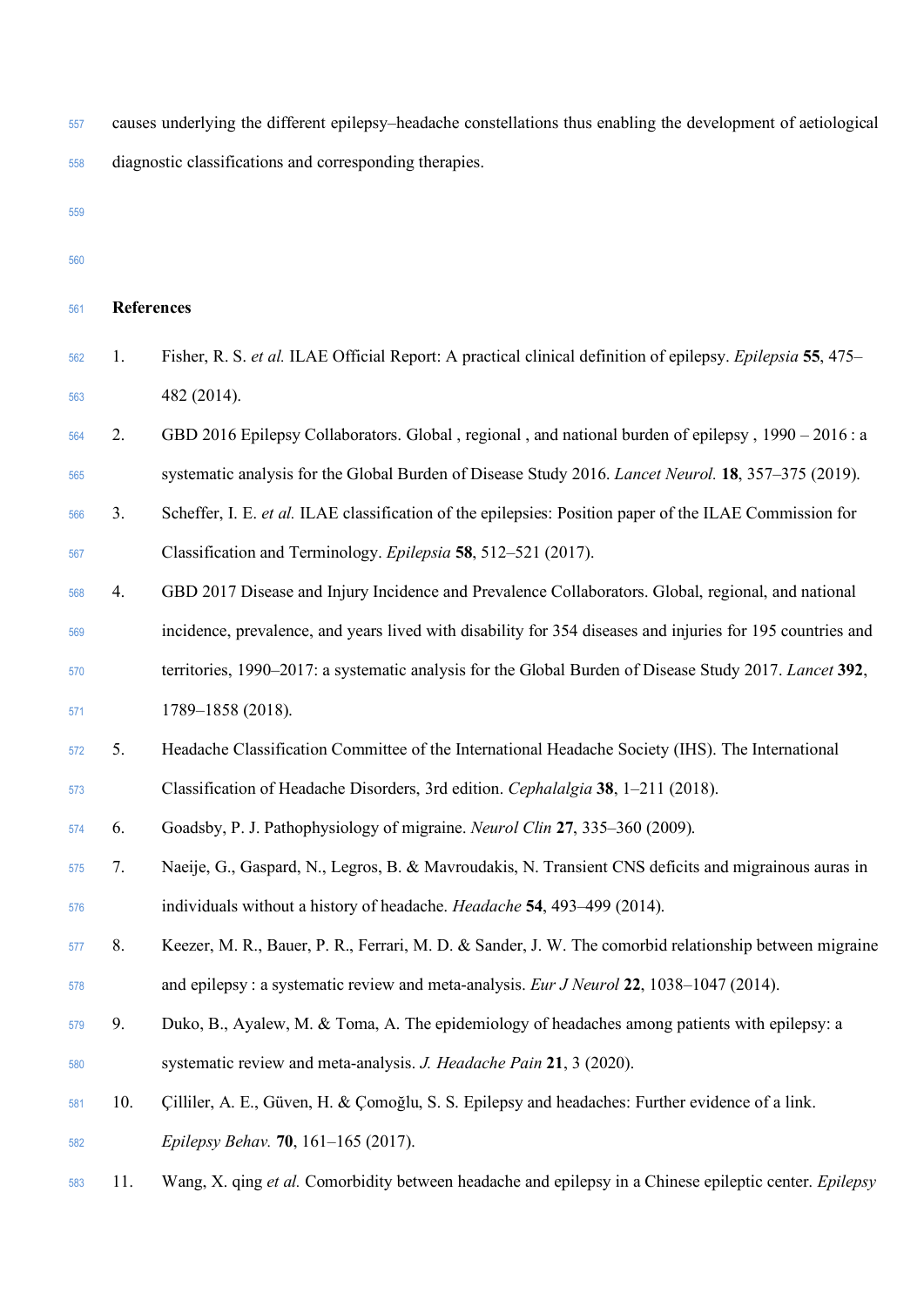- *Res.* **108**, 535–541 (2014).
- 12. Mainieri, G. *et al.* Headache in epilepsy: prevalence and clinical features. *J. Headache Pain* **16**, 1–10 (2015).
- 13. Hofstra, W., Hageman, G. & de Weerd, A. Periictal and interictal headache including migraine in Dutch patients with epilepsy: a cross-sectional study. *Epilepsy Behav.* **44**, 155–158 (2015).
- 14. Mutlu, A. Association between epilepsy and headache. *Neurol. Sci.* **39**, 2129–2134 (2018).
- 15. Seo, J. H., Joo, E. Y., Seo, D. W. & Hong, S. B. Correlation between headaches and affective symptoms in patients with epilepsy. *Epilepsy Behav.* **60**, 204–208 (2016).
- 16. Whealy, M. A., Myburgh, A., Bredesen, T. J. & Britton, J. W. Headache in epilepsy: A prospective observational study. *Epilepsia Open* **4**, 593–598 (2019).
- 17. Kim, D. W., Sunwoo, J. S. & Lee, S. K. Headache as an Aura of Epilepsy: Video-EEG Monitoring Study. *Headache* **56**, 762–768 (2016).
- 18. Begasse de Dhaem, O. A. J. *et al.* Migraine comorbidity and cognitive performance in patients with focal epilepsy. *Epilepsy Behav.* **97**, 29–33 (2019).
- 19. Salma, Z. *et al.* Headaches and their relationships to epileptic seizures. *Epilepsy Behav.* **90**, 233–237 (2019).
- 20. Wilner, A. N., Sharma, B. K., Soucy, A., Thompson, A. & Krueger, A. Common comorbidities in women and men with epilepsy and the relationship between number of comorbidities and health plan paid costs in 2010. *Epilepsy Behav.* **32**, 15–20 (2014).
- 21. Mameniškienė, R., Karmonaitė, I. & Zagorskis, R. The burden of headache in people with epilepsy. *Seizure* **41**, 120–126 (2016).
- 22. Bernasconi, A., Andermann, F., Bernasconi, N., Reutens, D. C. C. & Dubeau, F. Lateralizing value of peri-ictal headache: A study of 100 patients with partial epilepsy. *Neurology* **56**, 130–132 (2001).
- 23. Belcastro, V., Striano, P. & Parisi, P. "Ictal epileptic headache": Beyond the epidemiological evidence. *Epilepsy Behav.* **25**, 9–10 (2012).
- 24. Keezer, M. R., Bouma, H. K. & Wolfson, C. The diagnostic accuracy of screening questionnaires for the identification of adults with epilepsy: A systematic review. *Epilepsia* **55**, 1772–1780 (2014).
- 25. Dugan, P. *et al.* Auras in generalized epilepsy. *Neurology* **83**, 1444–1449 (2014).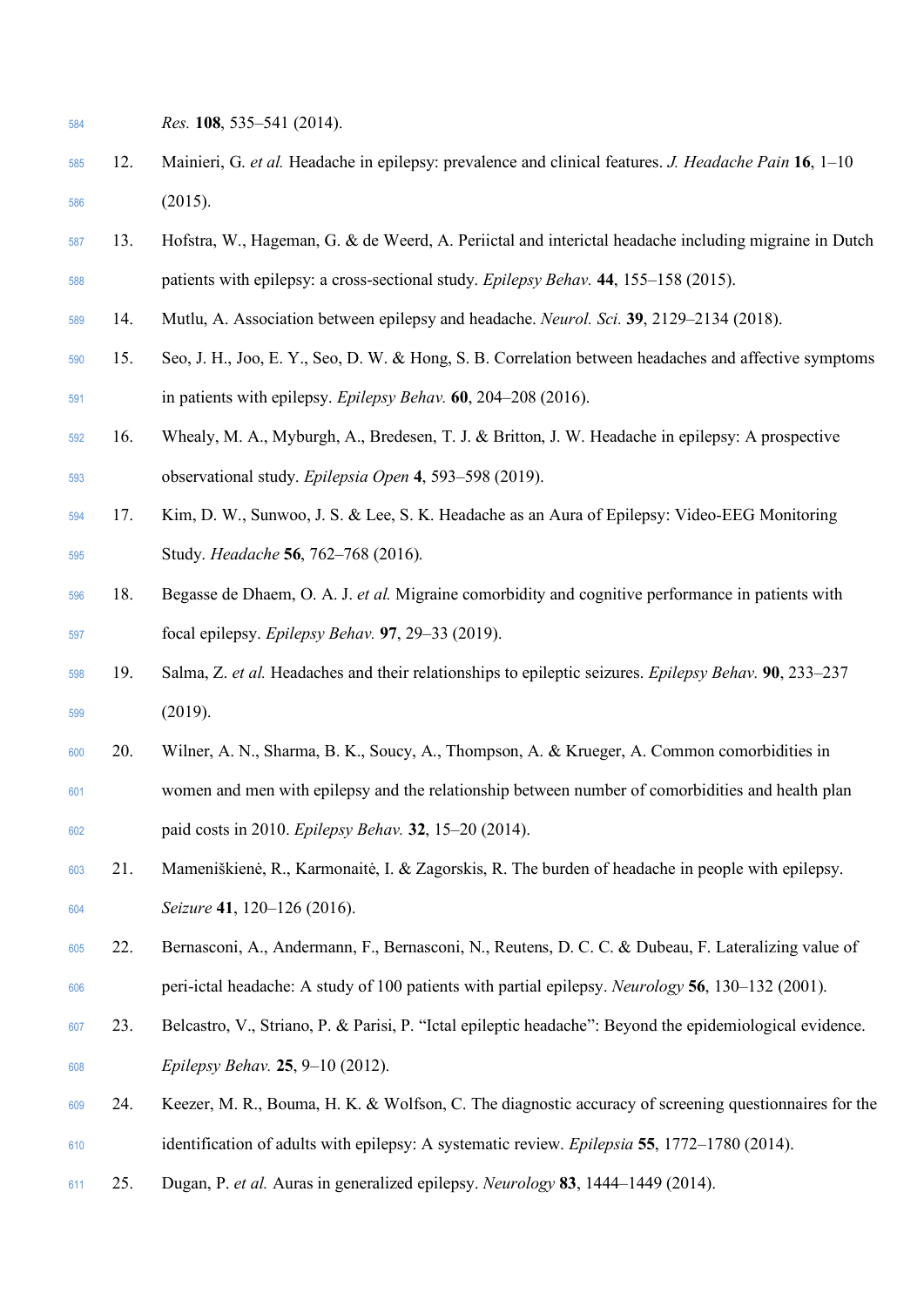- 26. Delgado-Rodriguez, M. Bias. *J. Epidemiol. Community Heal.* **58**, 635–641 (2004).
- 27. Belcastro, V., Striano, P., Kasteleijn-Nolst Trenité, D. G. A., Villa, M. P. & Parisi, P. Migralepsy, hemicrania epileptica, post-ictal headache and 'ictal epileptic headache': a proposal for terminology and classification revision. *J Headache Pain* **12**, 289–294 (2011).
- 28. Hofstra, W. A., Hageman, G. & De Weerd, A. W. Headache in epilepsy patients: The (un)awareness of this phenomenon among Dutch neurologists. *Seizure* **25**, 37–39 (2015).
- 29. Parisi, P. *et al.* Diagnostic criteria currently proposed for 'ictal epileptic headache': Perspectives on strengths, weaknesses and pitfalls. *Seizure* **31**, 56–63 (2015).
- 30. Harnod, T., Wang, Y. C. & Kao, C. H. High risk of developing subsequent epilepsy in young adults with migraine: A nationwide population-based cohort study in Taiwan. *Qjm* **108**, 449–455 (2015).
- 31. Harnod, T., Wang, Y. C. & Tseng, C. H. Male, old age and low income to predispose epilepsy in migraineurs. *Eur. J. Clin. Invest.* **47**, 63–72 (2017).
- 32. Leniger, T., Isbruch, K., Von Den Driesch, S., Diener, H. C. & Hufnagel, A. Seizure-Associated Headache in Epilepsy. *Epilepsia* **42**, 1176–1179 (2002).
- 33. Yankovsky, A. E., Andermann, F. & Bernasconi, A. Characteristics of headache associated with intractable partial epilepsy. *Epilepsia* **46**, 1241–1245 (2005).
- 34. Förderreuther, S., Henkel, A., Noachtar, S. & Straube, A. Headache Associated with Epileptic Seizures: Epidemiology and Clinical Characteristics. *Headache J. Head Face Pain* **42**, 649–655 (2002).
- 35. Karaali-Savrun, F., Göksan, B., Naz Yeni, S., Ertan, S. & Uzun, N. Seizure-related headache in patients with epilepsy. *Seizure* **11**, 67–69 (2002).
- 36. Blume, W. T. *et al.* Glossary of Descriptive Terminology for Ictal Semiology: Report of the ILAE Task Force on Classification and Terminology. *Epilepsia* **42**, 1212–1218 (2002).
- 37. Lieb, J., Walsh, G., Babb, T., Walter, R. & Crandall, P. A comparison of EEG seizure patterns recorded with surface and depth electrodes in patients with temporal lobe epilepsy. *Epilepsia* **17**, 137–60 (1976).
- 38. de Tommaso, M. An update on EEG in migraine. *Expert Rev. Neurother.* **19**, 729–737 (2019).
- 39. Bjork, M., Stovner, L. J., Hagen, K. & Sand, T. What initiates a migraine attack? Conclusions from four
- longitudinal studies of quantitative EEG and steady-state visual-evoked potentials in migraineurs. *Acta*
- *Neurol Scand Suppl* 56–63 (2011). doi:10.1111/j.1600-0404.2011.01545.x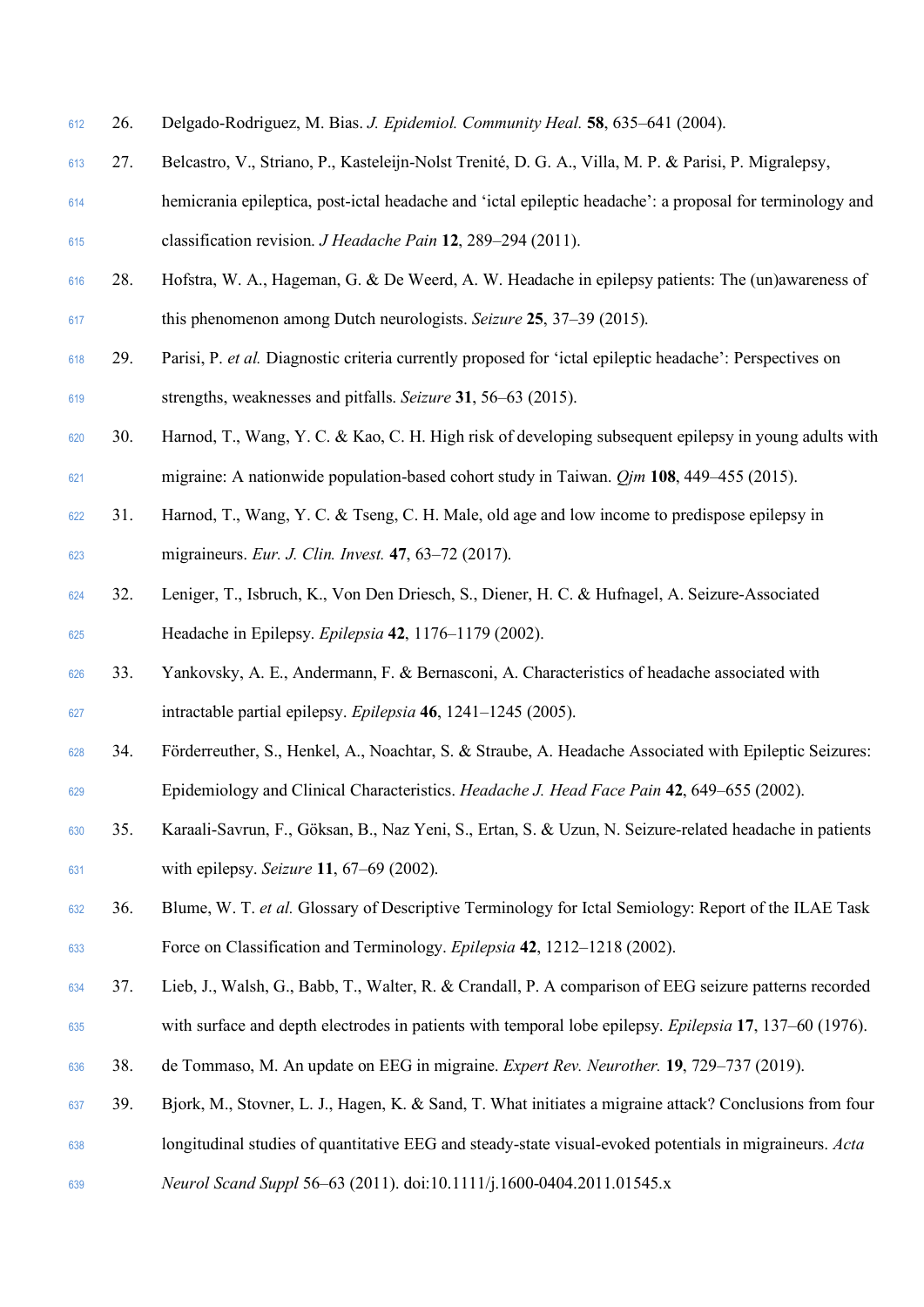| 640 | 40. | Sand, T. EEG in migraine: a review of the literature. <i>Funct. Neurol.</i> 6, 7–22 (1991).                 |
|-----|-----|-------------------------------------------------------------------------------------------------------------|
| 641 | 41. | Sand, T. Electroencephalography in Migraine: A Review with Focus on Quantitative                            |
| 642 |     | Electroencephalography and the Migraine Vs. Epilepsy Relationship. Cephalalgia 23, 5–11 (2003).             |
| 643 | 42. | Viana, M., Tronvik, E. A., Do, T. P., Zecca, C. & Hougaard, A. Clinical features of visual migraine         |
| 644 |     | aura: a systematic review. J. Headache Pain 20, 64 (2019).                                                  |
| 645 | 43. | Adcock, J. E. & Panayiotopoulos, C. P. Occipital lobe seizures and epilepsies. J Clin Neurophysiol 29,      |
| 646 |     | 397-407 (2012).                                                                                             |
| 647 | 44. | Saitowitz, Z., Flamini, R. & Berenson, F. Ictal Epileptic Headache: A Review of Current Literature and      |
| 648 |     | Differentiation From Migralepsy and Other Epilepsies. Headache J. Head Face Pain 54, 1534–1540              |
| 649 |     | (2014).                                                                                                     |
| 650 | 45. | Hartl, E., Angel, J., Rémi, J., Schankin, C. J. & Noachtar, S. Visual Auras in Epilepsy and Migraine –      |
| 651 |     | An Analysis of Clinical Characteristics. Headache 57, 908-916 (2017).                                       |
| 652 | 46. | Verrotti, A. et al. Should "migralepsy" be considered an obsolete concept? A multicenter retrospective      |
| 653 |     | clinical/EEG study and review of the literature. Epilepsy Behav. 21, 52–59 (2011).                          |
| 654 | 47. | Verrotti, A. et al. Migralepsy and related conditions: advances in pathophysiology and classification.      |
| 655 |     | Seizure 20, 271-275 (2011).                                                                                 |
| 656 | 48. | Hartl, E., Rémi, J., Noachtar, S., Remi, J. & Noachtar, S. Two Patients With Visual Aura - Migraine,        |
| 657 |     | Epilepsy, or Migralepsy? Headache 55, 1148–1151 (2015).                                                     |
| 658 | 49. | Wang, X. qing et al. High prevalence of headaches in patients with epilepsy. J. Headache Pain 15, 1–10      |
| 659 |     | (2014).                                                                                                     |
| 660 | 50. | Fanella, M. et al. Clinical Correspondence: A Case of Ictal Epileptic Headache in Non Convulsive            |
| 661 |     | Status. Headache 59, 1090-1092 (2019).                                                                      |
| 662 | 51. | Parisi, P. et al. 'Ictal epileptic headache': recent concepts for new classifications criteria. Cephalalgia |
| 663 |     | 32, 723-724 (2012).                                                                                         |
| 664 | 52. | Parisi, P., Striano, P., Verrotti, A., Villa, M. P. & Belcastro, V. What have we learned about ictal        |
| 665 |     | epileptic headache? A review of well-documented cases. Seizure 22, 253–258 (2013).                          |
| 666 | 53. | Cianchetti, C., Dainese, F., Ledda, M. G. & Avanzini, G. Epileptic headache: A rare form of painful         |
| 667 |     | seizure. Seizure 52, 169-175 (2017).                                                                        |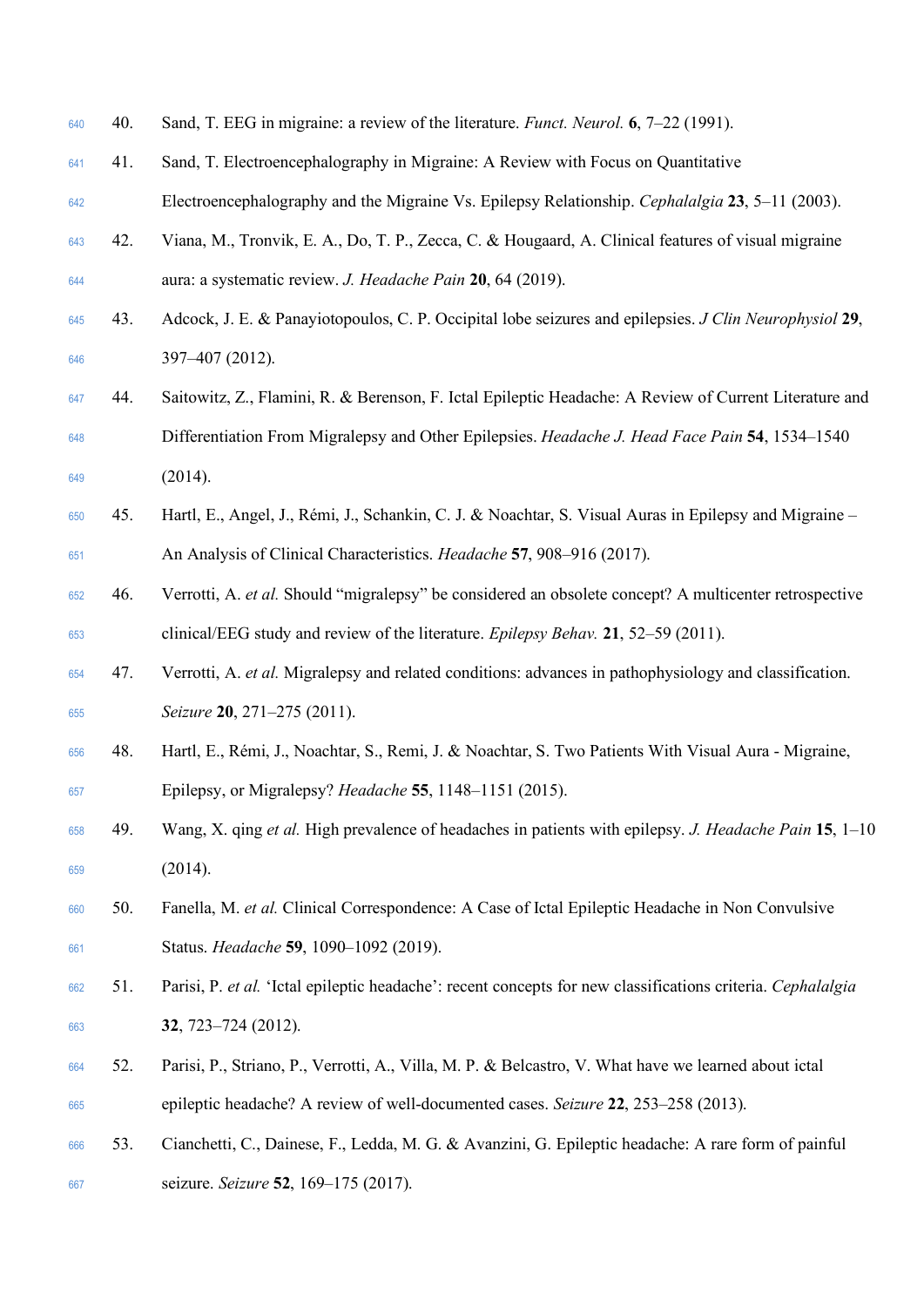- 54. Parisi, P. *et al.* Ictal Epileptic Headache: When Terminology Is Not a Moot Question. *Front. Neurol.* **10**,  $1-6(2019)$ .
- 55. Coci, E. G. & Riedel, J. Exploring two novel cases of suspected ictal epileptic headache, a rare form of paediatric epilepsy. *Acta Paediatr.* **106**, 786–790 (2017).
- 56. Siegel, A. M., Williamson, P. D., Roberts, D. W., Thadani, V. M. & Darcey, T. M. Localized Pain Associated with Seizures Originating in the Parietal Lobe. *Epilepsia* **40**, 845–855 (1999).
- 57. Fanella, M. *et al.* Ictal epileptic headache in adult life: Electroclinical patterns and spectrum of related syndromes. *Epilepsy Behav.* **53**, 161–165 (2015).
- 58. Parisi, P., Belcastro, V., Verrotti, A., Striano, P. & Kasteleijn-Nolst Trenitè, D. G. A. "Ictal epileptic
- headache" and the revised International Headache Classification (ICHD-3) published in Cephalalgia
- 2018, vol. 38(1) 1–211: Not just a matter of definition! *Epilepsy Behav.* **87**, 243–245 (2018).
- 59. Subota, A. *et al.* Signs and symptoms of the postictal period in epilepsy: A systematic review and meta-analysis. *Epilepsy Behav.* **94**, 243–251 (2019).
- 60. Nye, B. L. & Thadani, V. M. Migraine and epilepsy: review of the literature. *Headache* **55**, 359–380 (2015).
- 61. Bauer, P. R. *et al.* Headache and epilepsy. *Curr Pain Headache Rep* **17**, 351–360 (2013).
- 62. Parisi, P. *et al.* Hypothesis on neurophysiopathological mechanisms linking epilepsy and headache. *Med Hypotheses* **70**, 1150–1154 (2008).
- 63. Jefferys, J. G. R. Advances in understanding basic mechanisms of epilepsy and seizures. *Seizure* **19**, 638–646 (2010).
- 64. Staley, K. Molecular mechanisms of epilepsy. *Nat Neurosci* **18**, 367–372 (2015).
- 65. Janigro, D. & Walker, M. C. What non-neuronal mechanisms should be studied to understand epileptic seizures? *Adv Exp Med Biol* **813**, 253–264 (2014).
- 66. Spillane, J., Kullmann, D. M. & Hanna, M. G. Genetic neurological channelopathies: molecular genetics and clinical phenotypes. *J Neurol Neurosurg Psychiatry* **87**, 37–48 (2016).
- 67. Whittaker, R. G. *et al.* Epilepsy in adults with mitochondrial disease: A cohort study. *Ann. Neurol.* **78**, 949–957 (2015).
- 68. Boison, D. & Steinhäuser, C. Epilepsy and astrocyte energy metabolism. *Glia* **66**, 1235–1243 (2018).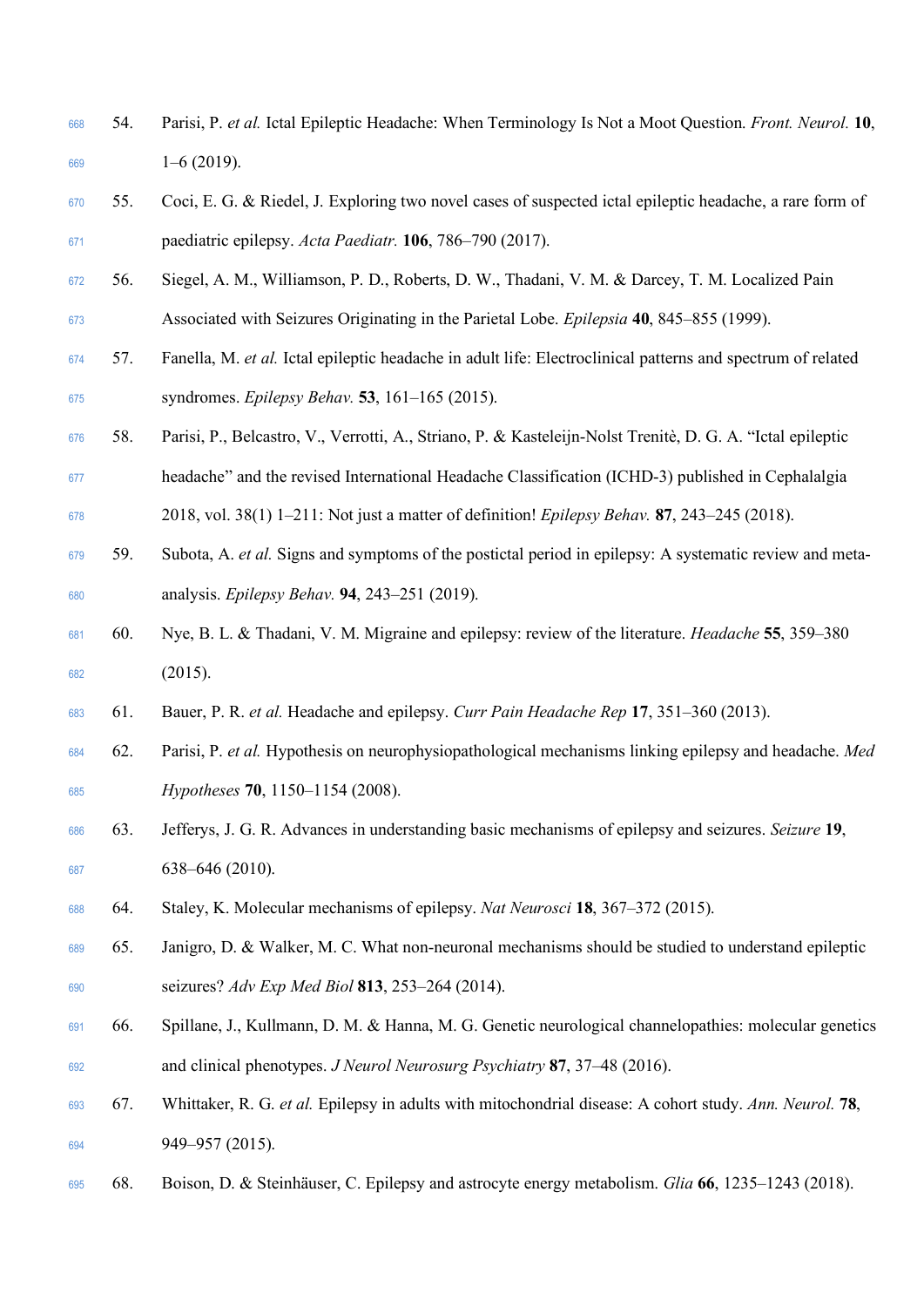| 696 | 69. | Kovács, R. et al. Bioenergetic Mechanisms of Seizure Control. Front. Cell. Neurosci. 12, (2018).        |
|-----|-----|---------------------------------------------------------------------------------------------------------|
| 697 | 70. | Carrasco, M. & Stafstrom, C. E. How Early Can a Seizure Happen? Pathophysiological Considerations       |
| 698 |     | of Extremely Premature Infant Brain Development. Dev. Neurosci. 40, 417–436 (2018).                     |
| 699 | 71. | Magis, D. et al. Pearls and pitfalls: electrophysiology for primary headaches. Cephalalgia 33, 526–539  |
| 700 |     | (2013).                                                                                                 |
| 701 | 72. | Tolner, E. A., Chen, S. P. & Eikermann-Haerter, K. Current understanding of cortical structure and      |
| 702 |     | function in migraine. Cephalalgia 39, 1683-1699 (2019).                                                 |
| 703 | 73. | Burstein, R., Noseda, R. & Borsook, D. Migraine: multiple processes, complex pathophysiology. J         |
| 704 |     | Neurosci 35, 6619-6629 (2015).                                                                          |
| 705 | 74. | Goadsby, P. J. et al. Pathophysiology of Migraine: A Disorder of Sensory Processing. Physiol Rev 97,    |
| 706 |     | 553-622 (2017).                                                                                         |
| 707 | 75. | Romero-Reyes, M. & Akerman, S. Update on Animal Models of Migraine. Curr. Pain Headache Rep.            |
| 708 |     | 18, 462 (2014).                                                                                         |
| 709 | 76. | Brennan, K. C. & Pietrobon, D. A Systems Neuroscience Approach to Migraine. Neuron 97, 1004-1021        |
| 710 |     | (2018).                                                                                                 |
| 711 | 77. | Zhang, X. et al. Activation of meningeal nociceptors by cortical spreading depression: implications for |
| 712 |     | migraine with aura. <i>J Neurosci</i> 30, 8807–8814 (2010).                                             |
| 713 | 78. | Zhang, X. et al. Activation of central trigeminovascular neurons by cortical spreading depression. Ann  |
| 714 |     | Neurol 69, 855–865 (2011).                                                                              |
| 715 | 79. | Karatas, H. et al. Spreading depression triggers headache by activating neuronal Panx1 channels.        |
| 716 |     | Science (80-. ). 339, 1092-1095 (2013).                                                                 |
| 717 | 80. | Schain, A. J. et al. Activation of pial and dural macrophages and dendritic cells by cortical spreading |
| 718 |     | depression. Ann Neurol 83, 508–521 (2018).                                                              |
| 719 | 81. | Hadjikhani, N. et al. Mechanisms of migraine aura revealed by functional MRI in human visual cortex.    |
| 720 |     | Proc Natl Acad Sci U S A 98, 4687-4692 (2001).                                                          |
| 721 | 82. | Mason, B. N. & Russo, A. F. Vascular Contributions to Migraine: Time to Revisit? Front Cell Neurosci    |
| 722 |     | 12, 233 (2018).                                                                                         |
| 723 | 83. | Schwedt, T. J., Chiang, C. C., Chong, C. D. & Dodick, D. W. Functional MRI of migraine. Lancet          |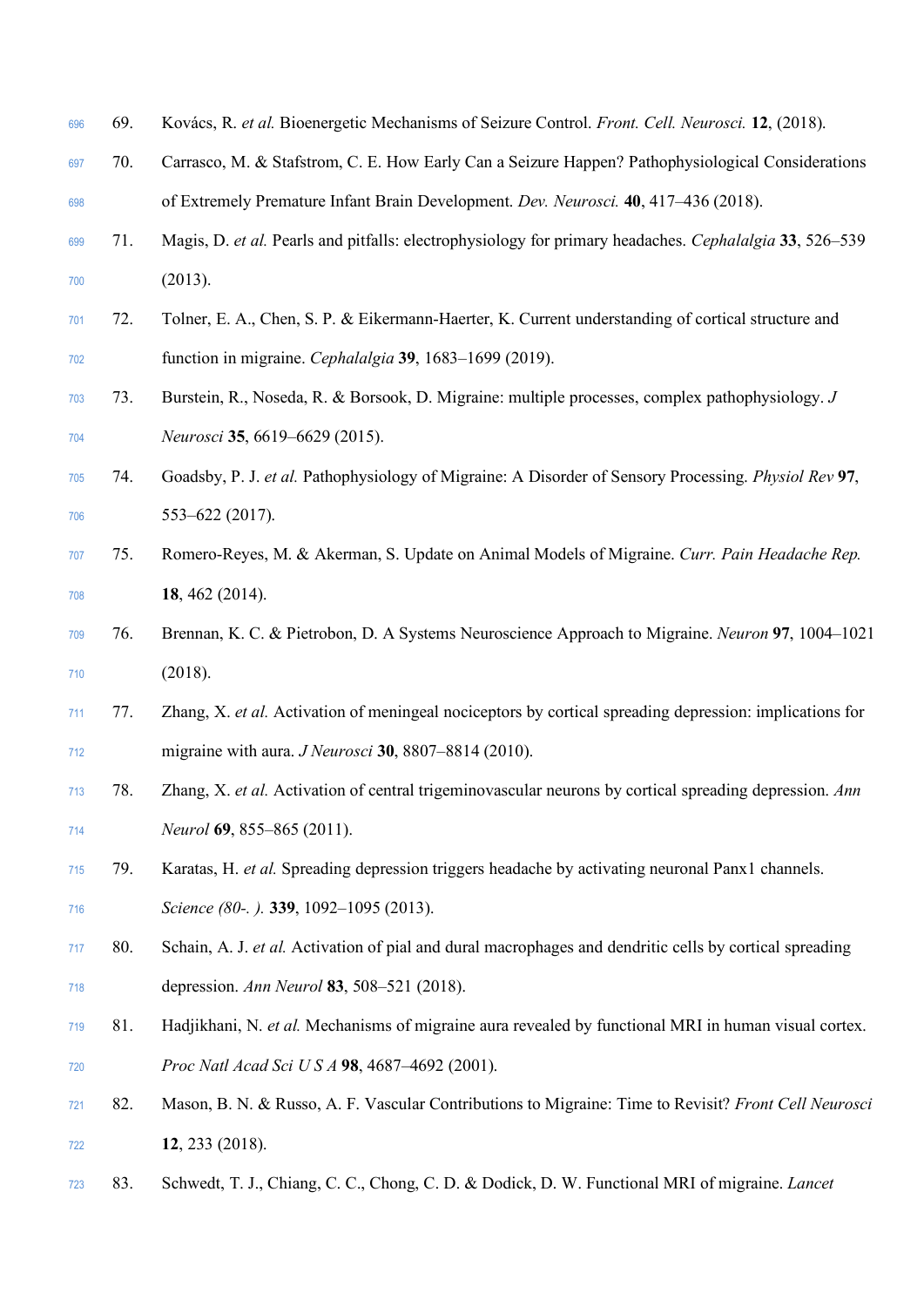- *Neurol* **14**, 81–91 (2015).
- 84. Schulte, L. H. & May, A. Of generators, networks and migraine attacks. *Curr Opin Neurol* **30**, 241–245 (2017).
- 85. Chong, C. D., Schwedt, T. J. & Hougaard, A. Brain functional connectivity in headache disorders: A narrative review of MRI investigations. *J Cereb Blood Flow Metab* **39**, 650–669 (2019).
- 86. Skorobogatykh, K. *et al.* Functional connectivity studies in migraine: What have we learned? *J. Headache Pain* **20**, (2019).
- 87. Coppola, G. *et al.* Resting state connectivity between default mode network and insula encodes acute migraine headache. *Cephalalgia* **38**, 846–854 (2018).
- 88. Amin, F. M. *et al.* Altered thalamic connectivity during spontaneous attacks of migraine without aura: A resting-state fMRI study. *Cephalalgia* **38**, 1237–1244 (2018).
- 89. Hougaard, A., Amin, F. M., Larsson, H. B., Rostrup, E. & Ashina, M. Increased intrinsic brain connectivity between pons and somatosensory cortex during attacks of migraine with aura. *Hum Brain Mapp* **38**, 2635–2642 (2017).
- 90. Vecchia, D. & Pietrobon, D. Migraine: a disorder of brain excitatory-inhibitory balance? *Trends Neurosci* **35**, 507–520 (2012).
- 91. Myers, C. T. & Mefford, H. C. Advancing epilepsy genetics in the genomic era. *Genome Med* **7**, 91 (2015).
- 92. Franceschini, A. *et al.* TNFalpha levels and macrophages expression reflect an inflammatory potential of trigeminal ganglia in a mouse model of familial hemiplegic migraine. *PLoS One* **8**, e52394 (2013).
- 93. Eising, E. *et al.* Cortical Spreading Depression Causes Unique Dysregulation of Inflammatory Pathways in a Transgenic Mouse Model of Migraine. *Mol Neurobiol* **54**, 2986–2996 (2017).
- 94. Borsook, D. *et al.* Sex and the migraine brain. *Neurobiol Dis* **68**, 200–214 (2014).
- 95. Lipton, R. B. *et al.* Reduction in perceived stress as a migraine trigger: testing the 'let-down headache' hypothesis. *Neurology* **82**, 1395–1401 (2014).
- 96. Becerra, L. *et al.* Triptans disrupt brain networks and promote stress-induced CSD-like responses in cortical and subcortical areas. *J Neurophysiol* **115**, 208–217 (2016).
- 97. Negro, A. *et al.* Acute sleep deprivation enhances susceptibility to the migraine substrate cortical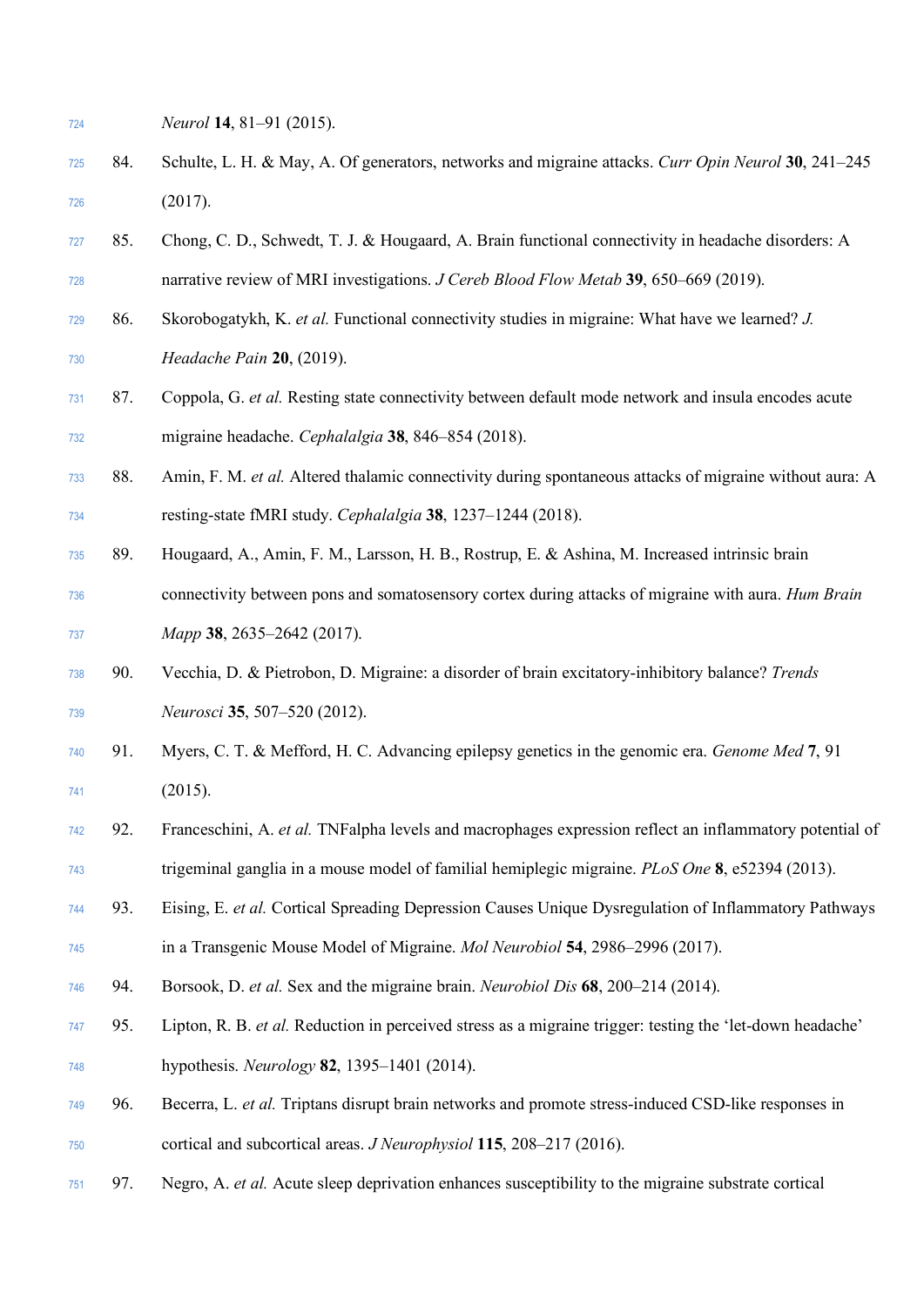- spreading depolarization. *J. Headache Pain* **21**, 86 (2020).
- 98. Kilic, K. *et al.* Inadequate brain glycogen or sleep increases spreading depression susceptibility. *Ann. Neurol.* **83**, 61–73 (2018).
- 99. Martins-Oliveira, M. *et al.* Neuroendocrine signaling modulates specific neural networks relevant to migraine. *Neurobiol. Dis.* **101**, 16–26 (2017).
- 100. Eikermann-Haerter, K. *et al.* Enhanced subcortical spreading depression in familial hemiplegic migraine type 1 mutant mice. *J Neurosci* **31**, 5755–5763 (2011).
- 101. van Casteren, D. S., Verhagen, I. E., Onderwater, G. L., MaassenVanDenBrink, A. & Terwindt, G. M. Sex differences in prevalence of migraine trigger factors: A cross-sectional study. *Cephalalgia* (2020).
- doi:10.1177/0333102420974362
- 102. Vezzani, A. Epilepsy and inflammation in the brain: overview and pathophysiology. *Epilepsy Curr* **14**,  $3-7(2014)$ .
- 103. Fan, S., Xiao, Z., Zhu, F., He, X. & Lu, Z. A new comorbidity model and the common pathological mechanisms of migraine and epilepsy. *Am. J. Transl. Res.* **9**, 2286–2295 (2017).
- 104. Ravizza, T. *et al.* High Mobility Group Box 1 is a novel pathogenic factor and a mechanistic biomarker for epilepsy. *Brain. Behav. Immun.* **72**, 14–21 (2018).
- 105. Nagai, Y. Modulation of autonomic activity in neurological conditions: Epilepsy and Tourette Syndrome. *Front Neurosci* **9**, 278 (2015).
- 106. Bartolomei, F. *et al.* Pre-ictal synchronicity in limbic networks of mesial temporal lobe epilepsy. *Epilepsy Res.* **61**, 89–104 (2004).
- 107. Krüger, H. *et al.* Repetitive spreading depression causes selective suppression of GABAergic function. *Neuroreport* **7**, 2733–2736 (1996).
- 108. Gorji, A. & Speckmann, E. J. Spreading depression enhances the spontaneous epileptiform activity in human neocortical tissues. *Eur J Neurosci* **19**, 3371–3374 (2004).
- 109. Berger, M., Speckmann, E. J., Pape, H. C. & Gorji, A. Spreading depression enhances human neocortical excitability in vitro. *Cephalalgia* **28**, 558–562 (2008).
- 110. Eickhoff, M. *et al.* Spreading depression triggers ictaform activity in partially disinhibited neuronal tissues. *Exp. Neurol.* **253**, 1–15 (2014).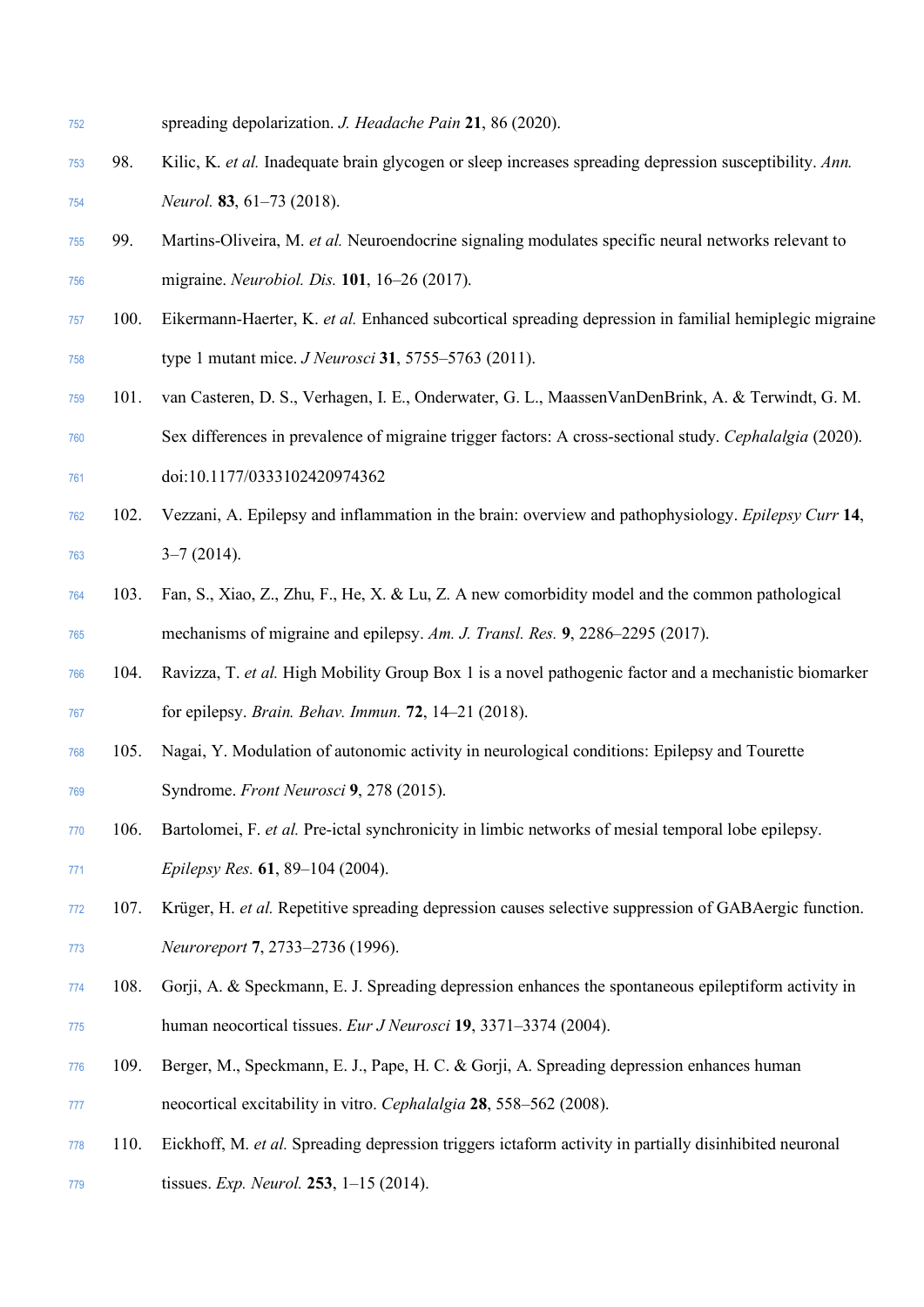| 780 | 111. | Zakharov, A., Chernova, K., Burkhanova, G., Holmes, G. L. & Khazipov, R. Segregation of seizures                  |
|-----|------|-------------------------------------------------------------------------------------------------------------------|
| 781 |      | and spreading depolarization across cortical layers. Epilepsia 60, 2386-2397 (2019).                              |
| 782 | 112. | Sklerov, M., Dayan, E. & Browner, N. Functional neuroimaging of the central autonomic network:                    |
| 783 |      | recent developments and clinical implications. Clin. Auton. Res. 29, 555–566 (2019).                              |
| 784 | 113. | Beissner, F., Meissner, K., Bär, K. J. & Napadow, V. The autonomic brain: An activation likelihood                |
| 785 |      | estimation meta-analysis for central processing of autonomic function. J. Neurosci. 33, 10503-10511               |
| 786 |      | (2013).                                                                                                           |
| 787 | 114. | Mazzola, L., Isnard, J., Peyron, R. & Mauguire, F. Stimulation of the human cortex and the experience             |
| 788 |      | of pain: Wilder Penfield's observations revisited. Brain 135, 631–640 (2012).                                     |
| 789 | 115. | Montavont, A. <i>et al.</i> On the origin of painful somatosensory seizures. <i>Neurology</i> 84, 594–601 (2015). |
| 790 | 116. | Amin, F. M. et al. Magnetic resonance angiography of intracranial and extracranial arteries in patients           |
| 791 |      | with spontaneous migraine without aura: a cross-sectional study. Lancet Neurol 12, 454-461 (2013).                |
| 792 | 117. | Khan, S. et al. Meningeal contribution to migraine pain: a magnetic resonance angiography study. Brain            |
| 793 |      | 142, 93-102 (2019).                                                                                               |
| 794 | 118. | Schoonman, G. G. et al. Migraine headache is not associated with cerebral or meningeal vasodilatation--           |
| 795 |      | a 3T magnetic resonance angiography study. Brain 131, 2192-2200 (2008).                                           |
| 796 | 119. | Koroleva, V. I. & Bures, J. Cortical penicillin focus as a generator of repetitive spike-triggered waves of       |
| 797 |      | spreading depression in rats. Exp Brain Res 51, 291-297 (1983).                                                   |
| 798 | 120. | Mody, I., Lambert, J. D. & Heinemann, U. Low extracellular magnesium induces epileptiform activity                |
| 799 |      | and spreading depression in rat hippocampal slices. <i>J Neurophysiol</i> 57, 869–888 (1987).                     |
| 800 | 121. | Vinogradova, L. V. Comparative potency of sensory-induced brainstem activation to trigger spreading               |
| 801 |      | depression and seizures in the cortex of awake rats: Implications for the pathophysiology of migraine             |
| 802 |      | aura. Cephalalgia 35, 979-986 (2015).                                                                             |
| 803 | 122. | Haglund, M. M. & Schwartzkroin, P. A. Role of Na-K pump potassium regulation and IPSPs in seizures                |
| 804 |      | and spreading depression in immature rabbit hippocampal slices. J. Neurophysiol. 63, 225–239 (1990).              |
| 805 | 123. | Dreier, J. P. et al. Spreading convulsions, spreading depolarization and epileptogenesis in human                 |
| 806 |      | cerebral cortex. Brain 135, 259-275 (2012).                                                                       |
| 807 | 124. | Fabricius, M. et al. Association of seizures with cortical spreading depression and peri-infarct                  |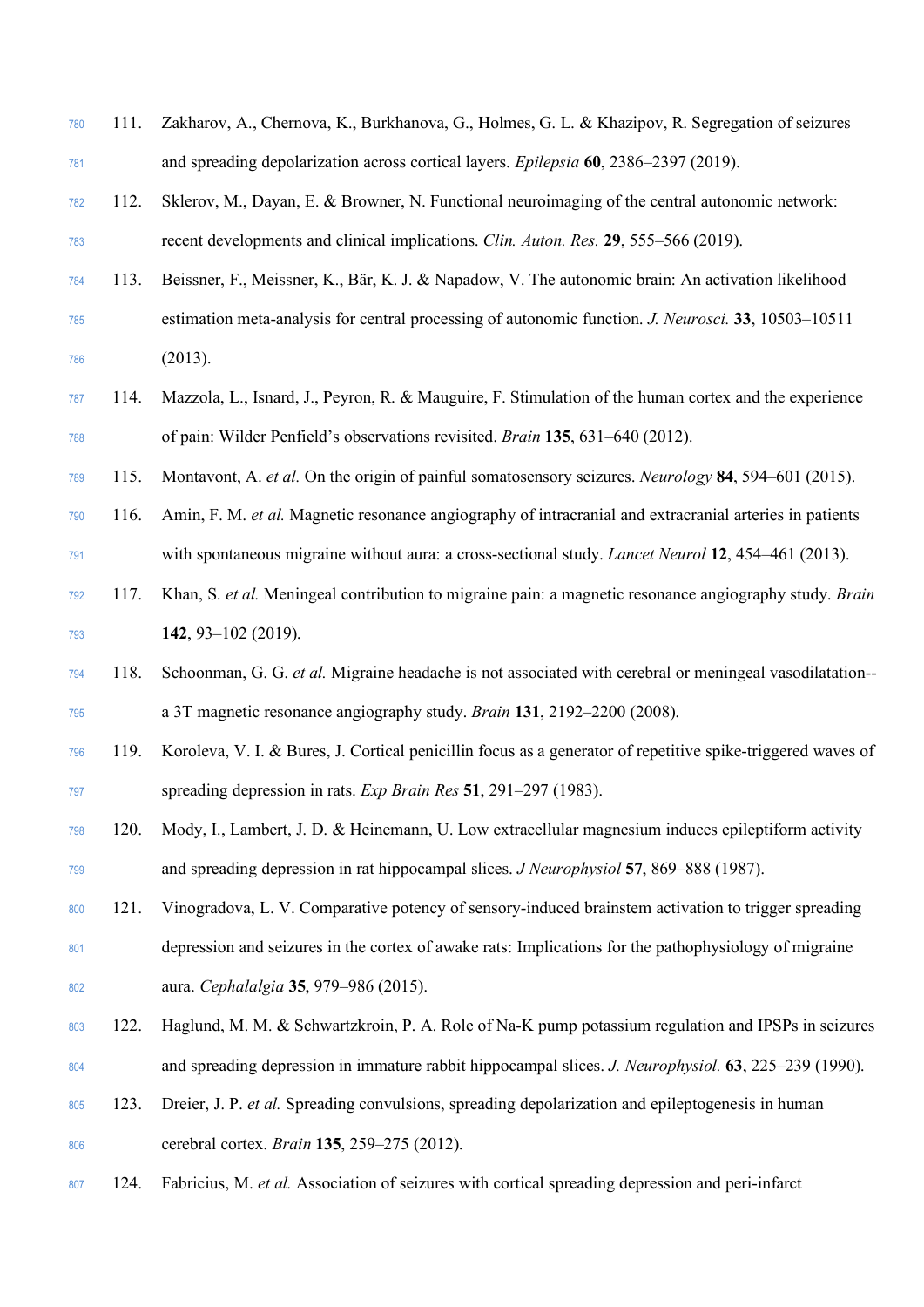| 808 |      | depolarisations in the acutely injured human brain. Clin Neurophysiol 119, 1973–1984 (2008).                  |
|-----|------|---------------------------------------------------------------------------------------------------------------|
| 809 | 125. | Kandel, E. R. & Spencer, W. A. Excitation and inhibition of single pyramidal cells during hippocampal         |
| 810 |      | seizure. Exp Neurol 4, 162-179 (1961).                                                                        |
| 811 | 126. | Bauer, P. R. <i>et al.</i> Dynamics of convulsive seizure termination and postictal generalized EEG           |
| 812 |      | suppression. <i>Brain</i> <b>140</b> , 655–668 (2017).                                                        |
| 813 | 127. | Pottkämper, J. C. M., Hofmeijer, J., van Waarde, J. A. & van Putten, M. J. A. M. The postictal state —        |
| 814 |      | What do we know? <i>Epilepsia</i> <b>61</b> , 1045-1061 (2020).                                               |
| 815 | 128. | Boison, D. Adenosine and seizure termination: endogenous mechanisms. Epilepsy Curr 13, 35–37                  |
| 816 |      | (2013).                                                                                                       |
| 817 | 129. | Fleidervish, I. A., Gebhardt, C., Astman, N., Gutnick, M. J. & Heinemann, U. Enhanced spontaneous             |
| 818 |      | transmitter release is the earliest consequence of neocortical hypoxia that can explain the disruption of     |
| 819 |      | normal circuit function. <i>J Neurosci</i> 21, 4600–4608 (2001).                                              |
| 820 | 130. | During, M. J. & Spencer, D. D. Adenosine: a potential mediator of seizure arrest and postictal                |
| 821 |      | refractoriness. Ann Neurol 32, 618–624 (1992).                                                                |
| 822 | 131. | Kennedy, J. D. & Seyal, M. Respiratory Pathophysiology With Seizures and Implications for Sudden              |
| 823 |      | Unexpected Death in Epilepsy. J. Clin. Neurophysiol. 32, 10–13 (2015).                                        |
| 824 | 132. | Nass, R. D., Zur, B., Elger, C. E., Holdenrieder, S. & Surges, R. Acute metabolic effects of tonic-clonic     |
| 825 |      | seizures. Epilepsia Open 4, 599–608 (2019).                                                                   |
| 826 | 133. | Fisher, R. S. & Schachter, S. C. The Postictal State: A Neglected Entity in the Management of Epilepsy.       |
| 827 |      | Epilepsy Behav. 1, 52–59 (2000).                                                                              |
| 828 | 134. | Kohling, R. et al. Differential sensitivity to induction of spreading depression by partial disinhibition in  |
| 829 |      | chronically epileptic human and rat as compared to native rat neocortical tissue. Brain Res 975, 129–134      |
| 830 |      | (2003).                                                                                                       |
| 831 | 135. | Tozzi, A. et al. Critical role of calcitonin gene-related peptide receptors in cortical spreading depression. |
| 832 |      | Proc Natl Acad Sci U S A 109, 18985-18990 (2012).                                                             |
| 833 | 136. | Raimondo, J. V, Burman, R. J., Katz, A. A. & Akerman, C. J. Ion dynamics during seizures. Front Cell          |
| 834 |      | Neurosci 9, 419 (2015).                                                                                       |
| 835 | 137. | Barbarosie, M., Louvel, J., Kurcewicz, I. & Avoli, M. CA3-Released Entorhinal Seizures Disclose               |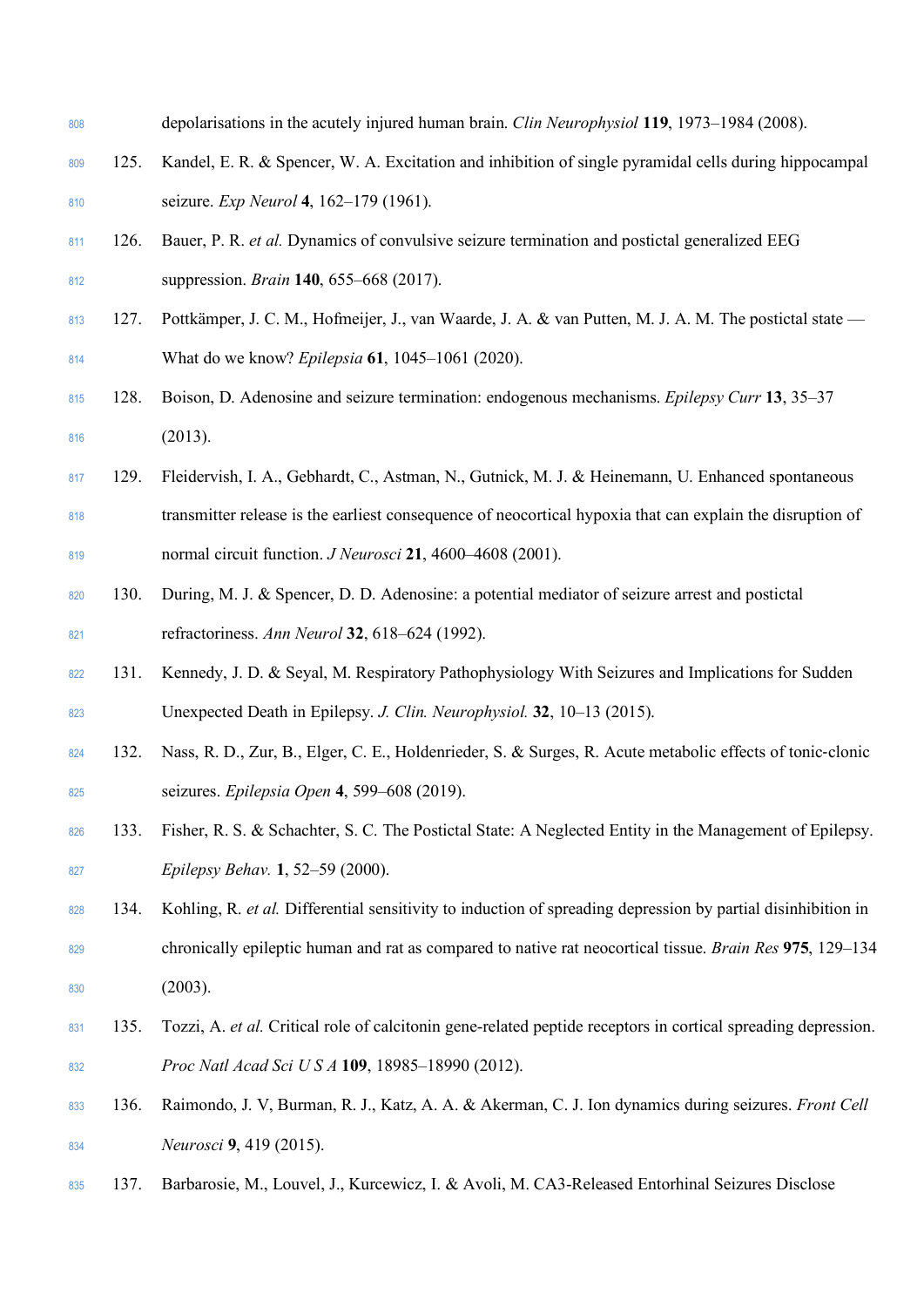- Dentate Gyrus Epileptogenicity and Unmask a Temporoammonic Pathway. *J. Neurophysiol.* **83**, 1115– 1124 (2000).
- 138. Farrell, J. S. *et al.* Postictal behavioural impairments are due to a severe prolonged hypoperfusion/hypoxia event that is COX-2 dependent. *Elife* **5**, (2016).
- 139. Weinand, M. E. *et al.* Cerebral blood flow and temporal lobe epileptogenicity. *J. Neurosurg.* **86**, 226– 232 (1997).
- 842 140. Phillips, T. J., Gom, R. C., Wolff, M. D. & Teskey, G. C. Caffeine Exacerbates Postictal Hypoxia. *Neuroscience* **422**, 32–43 (2019).
- 141. Arngrim, N. *et al.* Migraine induced by hypoxia: an MRI spectroscopy and angiography study. *Brain* **139**, 723–737 (2016).
- 142. Myers, K. A., Johnstone, D. L. & Dyment, D. A. Epilepsy genetics: Current knowledge, applications, and future directions. *Clin. Genet.* **95**, 95–111 (2019).
- 143. Noebels, J. L. Single-gene models of epilepsy. *Adv Neurol* **79**, 227–238 (1999).
- 144. Dedei Daryan, M. *et al.* Prevalence and clinical characteristics of headache in juvenile myoclonic epilepsy: experience from a tertiary epilepsy center. *Neurol. Sci.* **39**, 519–525 (2018).
- 145. Prontera, P. *et al.* Epilepsy in hemiplegic migraine: Genetic mutations and clinical implications. *Cephalalgia* **38**, 361–373 (2018).
- 146. Haan, J., van den Maagdenberg, A. M., Brouwer, O. F. & Ferrari, M. D. Migraine and epilepsy: genetically linked? *Expert Rev Neurother* **8**, 1307–1311 (2008).
- 147. Pelzer, N. *et al.* Clinical spectrum of hemiplegic migraine and chances of finding a pathogenic mutation. *Neurology* **90**, e575–e582 (2018).
- 148. Ophoff, R. *et al.* Familial hemiplegic migraine and episodic ataxia type-2 are caused by mutations in the Ca2+ channel gene CACNL1A4. *Cell* **87**, 543–552 (1996).
- 149. De Fusco, M. *et al.* Haploinsufficiency of ATP1A2 encoding the Na+/K+ pump alpha2 subunit associated with familial hemiplegic migraine type 2. *Nat Genet* **33**, 192–196 (2003).
- 150. Dichgans, M. *et al.* Mutation in the neuronal voltage-gated sodium channel SCN1A in familial hemiplegic migraine. *Lancet* **366**, 371–377 (2005).
- 151. Vanmolkot, K. R. *et al.* Novel mutations in the Na+, K+-ATPase pump gene ATP1A2 associated with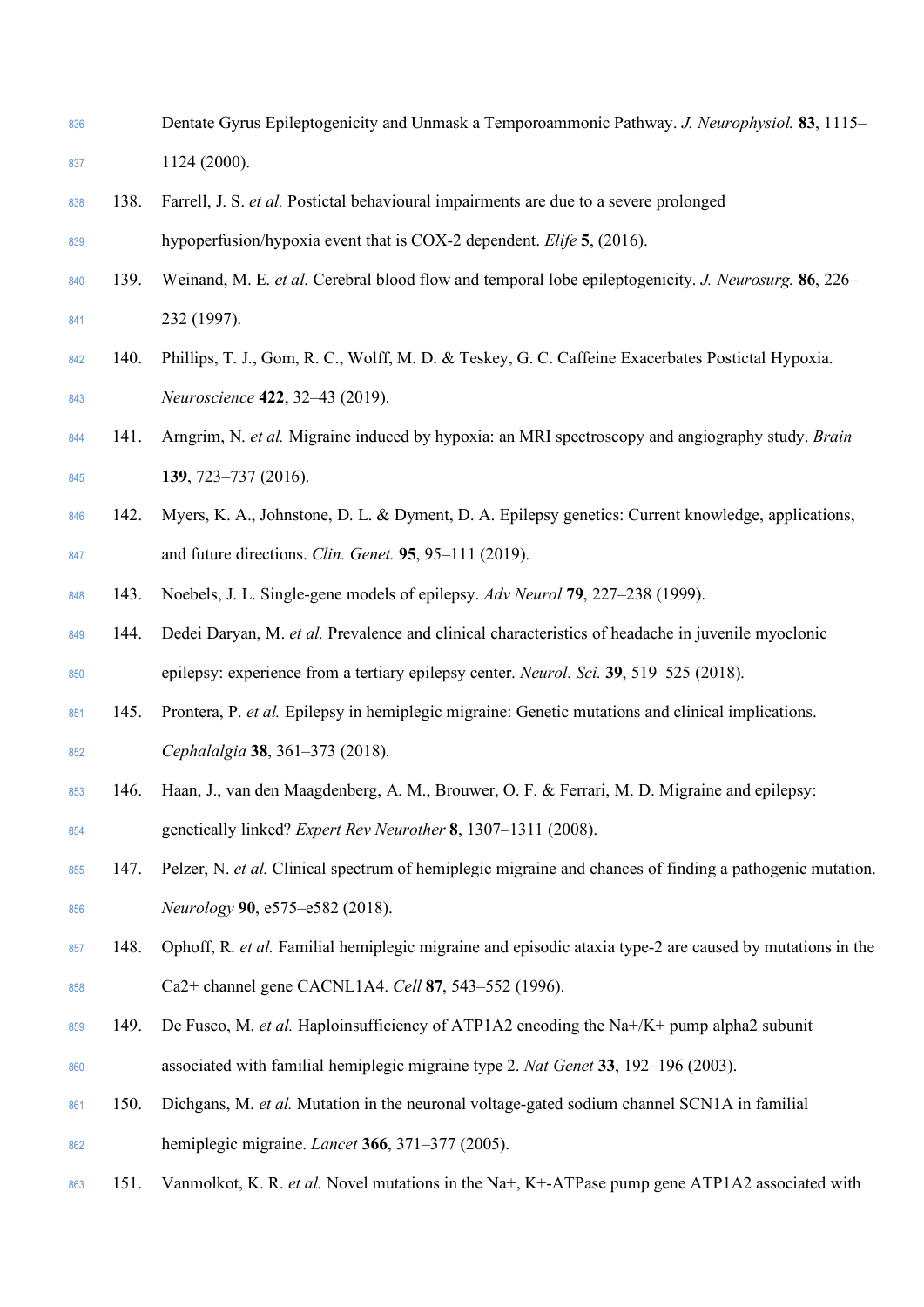| 864 |      | familial hemiplegic migraine and benign familial infantile convulsions. Ann Neurol 54, 360–366 (2003).    |
|-----|------|-----------------------------------------------------------------------------------------------------------|
| 865 | 152. | Stam, A. H. et al. Early seizures and cerebral oedema after trivial head trauma associated with the       |
| 866 |      | CACNA1A S218L mutation. J Neurol Neurosurg Psychiatry 80, 1125-1129 (2009).                               |
| 867 | 153. | Chirchiglia, D. et al. Hemiplegic migraine and late-onset photosensitive epileptic seizures. Neurol. Sci. |
| 868 |      | 37, 2009–2011 (2016).                                                                                     |
| 869 | 154. | Castro, M. J. et al. First mutation in the voltage-gated Nav1.1 subunit gene SCN1A with co-occurring      |
| 870 |      | familial hemiplegic migraine and epilepsy. Cephalalgia 29, 308-313 (2009).                                |
| 871 | 155. | Chen, S. P., Tolner, E. A. & Eikermann-Haerter, K. Animal models of monogenic migraine.                   |
| 872 |      | Cephalalgia 36, 704-721 (2016).                                                                           |
| 873 | 156. | Ferrari, M. D., Klever, R. R., Terwindt, G. M., Ayata, C. & van den Maagdenberg, A. M. J. M. Migraine     |
| 874 |      | pathophysiology: lessons from mouse models and human genetics. <i>Lancet Neurol</i> 14, 65–80 (2015).     |
| 875 | 157. | Bianchin, M. M., Londero, R. G., Lima, J. E. & Bigal, M. E. Migraine and epilepsy: a focus on             |
| 876 |      | overlapping clinical, pathophysiological, molecular, and therapeutic aspects. Curr Pain Headache Rep      |
| 877 |      | 14, 276-283 (2010).                                                                                       |
| 878 | 158. | Rogawski, M. A. Migraine and Epilepsy-Shared Mechanisms within the Family of Episodic Disorders.          |
| 879 |      | in Jasper's Basic Mechanisms of the Epilepsies (eds. Noebels, J. L., Avoli, M., Rogawski, M. A., Olsen,   |
| 880 |      | R. W. & Delgado-Escueta, A. V) (2012).                                                                    |
| 881 | 159. | Eikermann-Haerter, K. et al. Genetic and hormonal factors modulate spreading depression and transient     |
| 882 |      | hemiparesis in mouse models of familial hemiplegic migraine type 1. J Clin Invest 119, 99–109 (2009).     |
| 883 | 160. | van den Maagdenberg, A. M. J. M. et al. High cortical spreading depression susceptibility and migraine-   |
| 884 |      | associated symptoms in Ca(v)2.1 S218L mice. Ann. Neurol. $67$ , 85–98 (2010).                             |
| 885 | 161. | Vecchia, D., Tottene, A., van den Maagdenberg, A. M. & Pietrobon, D. Mechanism underlying                 |
| 886 |      | unaltered cortical inhibitory synaptic transmission in contrast with enhanced excitatory transmission in  |
| 887 |      | CaV2.1 knockin migraine mice. Neurobiol Dis 69, 225–234 (2014).                                           |
| 888 | 162. | Vecchia, D., Tottene, A., van den Maagdenberg, A. M. & Pietrobon, D. Abnormal cortical synaptic           |
| 889 |      | transmission in CaV2.1 knockin mice with the S218L missense mutation which causes a severe familial       |
| 890 |      | hemiplegic migraine syndrome in humans. Front Cell Neurosci 9, 8 (2015).                                  |
| 891 | 163. | Kahlig, K. M. et al. Divergent sodium channel defects in familial hemiplegic migraine. Proc Natl Acad     |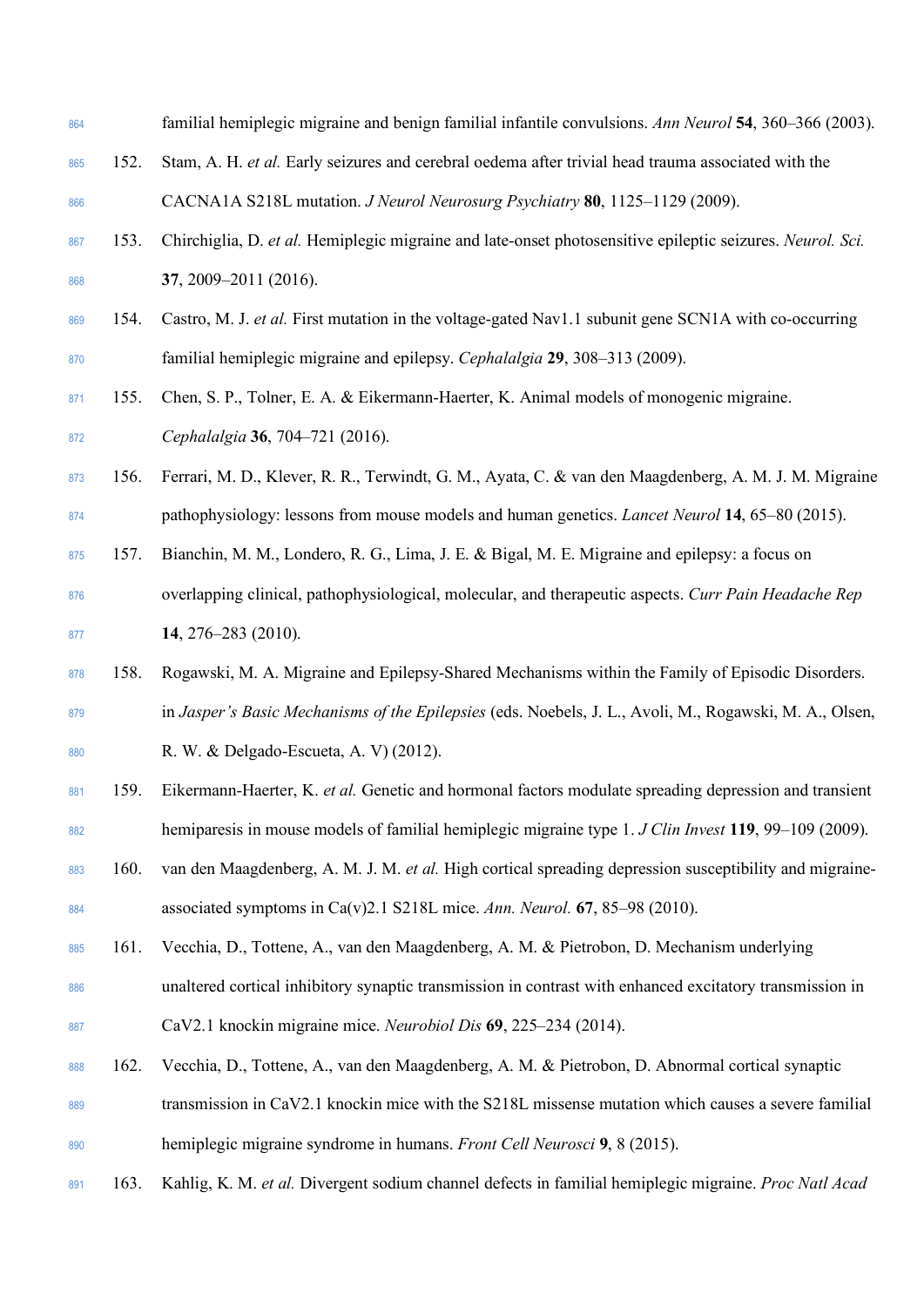- *Sci U S A* **105**, 9799–9804 (2008).
- 164. Bertelli, S., Barbieri, R., Pusch, M. & Gavazzo, P. Gain of function of sporadic/familial hemiplegic migraine-causing SCN1A mutations: Use of an optimized cDNA. *Cephalalgia* **39**, 477–488 (2019).
- 165. Yu, F. H. *et al.* Reduced sodium current in GABAergic interneurons in a mouse model of severe myoclonic epilepsy in infancy. *Nat Neurosci* **9**, 1142–1149 (2006).
- 166. Wei, Y., Ullah, G. & Schiff, S. J. Unification of neuronal spikes, seizures, and spreading depression. *J Neurosci* **34**, 11733–11743 (2014).
- 167. Riant, F. *et al.* De novo mutations in ATP1A2 and CACNA1A are frequent in early-onset sporadic hemiplegic migraine. *Neurology* **75**, 967–972 (2010).
- 168. Meneret, A. *et al.* PRRT2 mutations and paroxysmal disorders. *Eur J Neurol* **20**, 872–878 (2013).
- 169. Jen, J. C., Wan, J., Palos, T. P., Howard, B. D. & Baloh, R. W. Mutation in the glutamate transporter EAAT1 causes episodic ataxia, hemiplegia, and seizures. *Neurology* **65**, 529–534 (2005).
- 170. Tzoulis, C. *et al.* The spectrum of clinical disease caused by the A467T and W748S POLG mutations: a study of 26 cases. *Brain* **129**, 1685–1692 (2006).
- 171. Lonnqvist, T., Paetau, A., Valanne, L. & Pihko, H. Recessive twinkle mutations cause severe epileptic encephalopathy. *Brain* **132**, 1553–1562 (2009).
- 908 172. Kuwajima, M. *et al.* MELAS syndrome with m.4450 G & gt; A mutation in mitochondrial tRNAMet gene. *Brain Dev.* **41**, 465–469 (2019).
- 173. El-Hattab, A. W., Adesina, A. M., Jones, J. & Scaglia, F. MELAS syndrome: Clinical manifestations, pathogenesis, and treatment options. *Mol. Genet. Metab.* **116**, 4–12 (2015).
- 174. Winawer, M. R., Connors, R. & Investigators, E. Evidence for a shared genetic susceptibility to migraine and epilepsy. *Epilepsia* **54**, 288–295 (2013).
- 175. The Brainstorm Consortium. Analysis of shared heritability in common disorders of the brain. *Science (80-. ).* **13**, eaap8757 (2018).
- 176. Zaccara, G. & Perucca, E. Interactions between antiepileptic drugs, and between antiepileptic drugs and other drugs. *Epileptic Disord.* **16**, 409–431 (2014).
- 177. Patsalos, P. N. & Perucca, E. Clinically important drug interactions in epilepsy: Interactions between antiepileptic drugs and other drugs. *Lancet Neurol.* **2**, 473–481 (2003).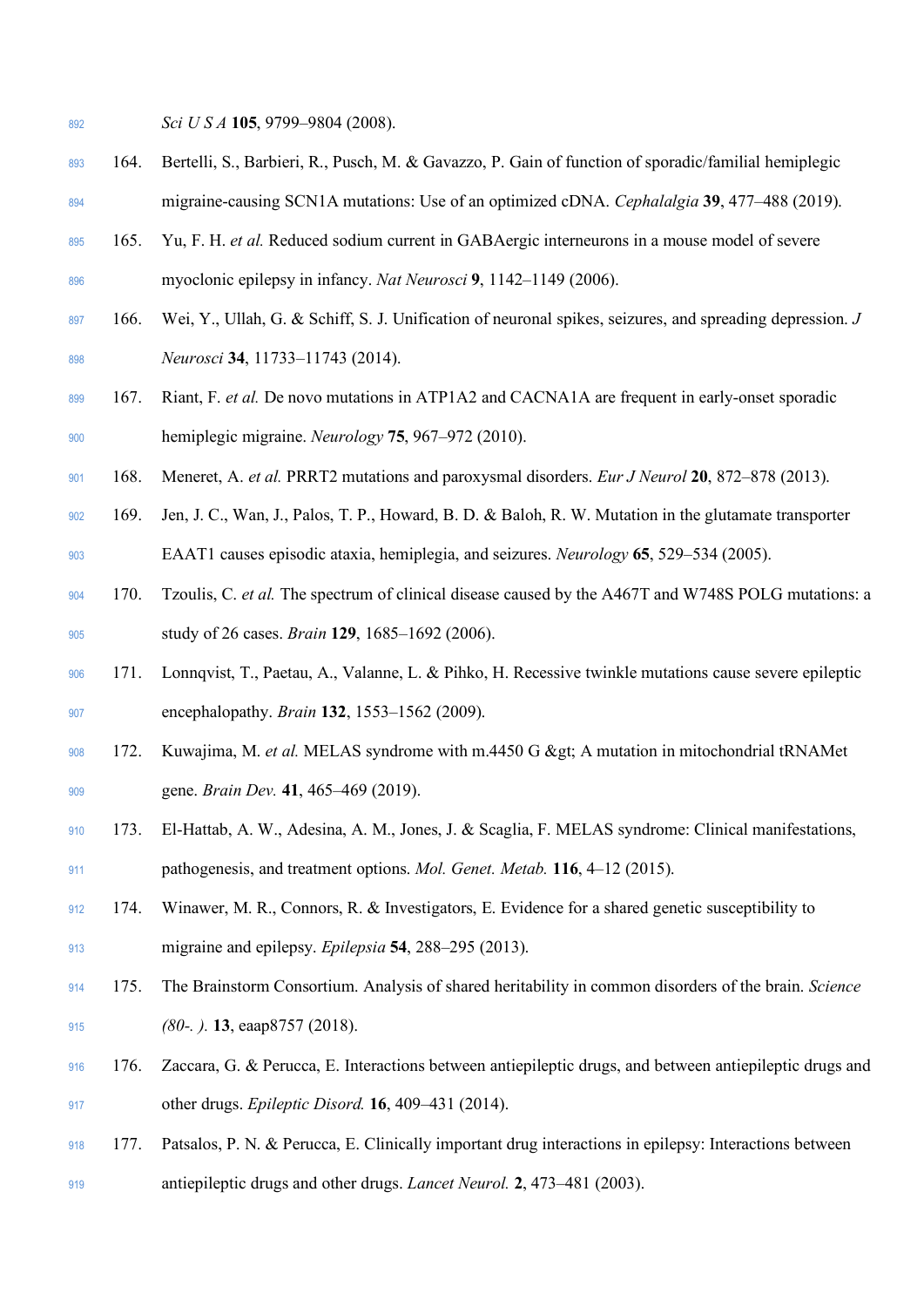- 178. Marmura, M. J. & Kumpinsky, A. S. Refining the Benefit/Risk Profile of Anti-Epileptic Drugs in Headache Disorders. *CNS Drugs* **32**, 735–746 (2018).
- 179. European Medicine Agency. Available at:
- https://www.ema.europa.eu/en/medicines/human/referrals/valproate-related-substances-0. (Accessed: 21st February 2021)
- 180. European Medicines Agency on Topiramate. Available at:
- https://www.ema.europa.eu/en/medicines/human/referrals/topamax. (Accessed: 21st February 2021)
- 181. Tomson, T. *et al.* Valproate in the treatment of epilepsy in girls and women of childbearing potential. *Epilepsia* **56**, 1006–1019 (2015).
- 182. Hernandez-Diaz, S. *et al.* Topiramate use early in pregnancy and the risk of oral clefts. *Neurology* **90**, 930 e342–e351 (2018).
- 183. Vatzaki, E. *et al.* Latest clinical recommendations on valproate use for migraine prophylaxis in women of childbearing age: overview from European Medicines Agency and European Headache Federation. *J. Headache Pain* **19**, 68 (2018).
- 184. Buch, D. & Chabriat, H. Lamotrigine in the Prevention of Migraine With Aura: A Narrative Review. *Headache J. Head Face Pain* **59**, 1187–1197 (2019).
- 185. Nevitt, S., Sudell, M., Weston, J., Tudur Smith, C. & Marson, A. Antiepileptic drug monotherapy for epilepsy: A network meta-analysis of individual participant data. *Cochrane Database Syst. Rev.* **6**, (2017).
- 186. Romoli, M. *et al.* Antiepileptic drugs in migraine and epilepsy: Who is at increased risk of adverse events? *Cephalalgia* **38**, 274–282 (2018).
- 187. Jobst, B. C. & Cascino, G. D. Resective epilepsy surgery for drug-resistant focal epilepsy. *JAMA* **313**, 942 285–293 (2015).
- 188. Kaur, A., Selwa, L., Fromes, G. & Ross, D. A. Persistent headache after supratentorial craniotomy. *Neurosurgery* **47**, 633–636 (2000).
- 189. Russell, F. A., King, R., Smillie, S.-J., Kodji, X. & Brain, S. D. Calcitonin Gene-Related Peptide: Physiology and Pathophysiology. *Physiol. Rev.* **94**, 1099–1142 (2014).
- 190. Haanes, K. A. & Edvinsson, L. Pathophysiological Mechanisms in Migraine and the Identification of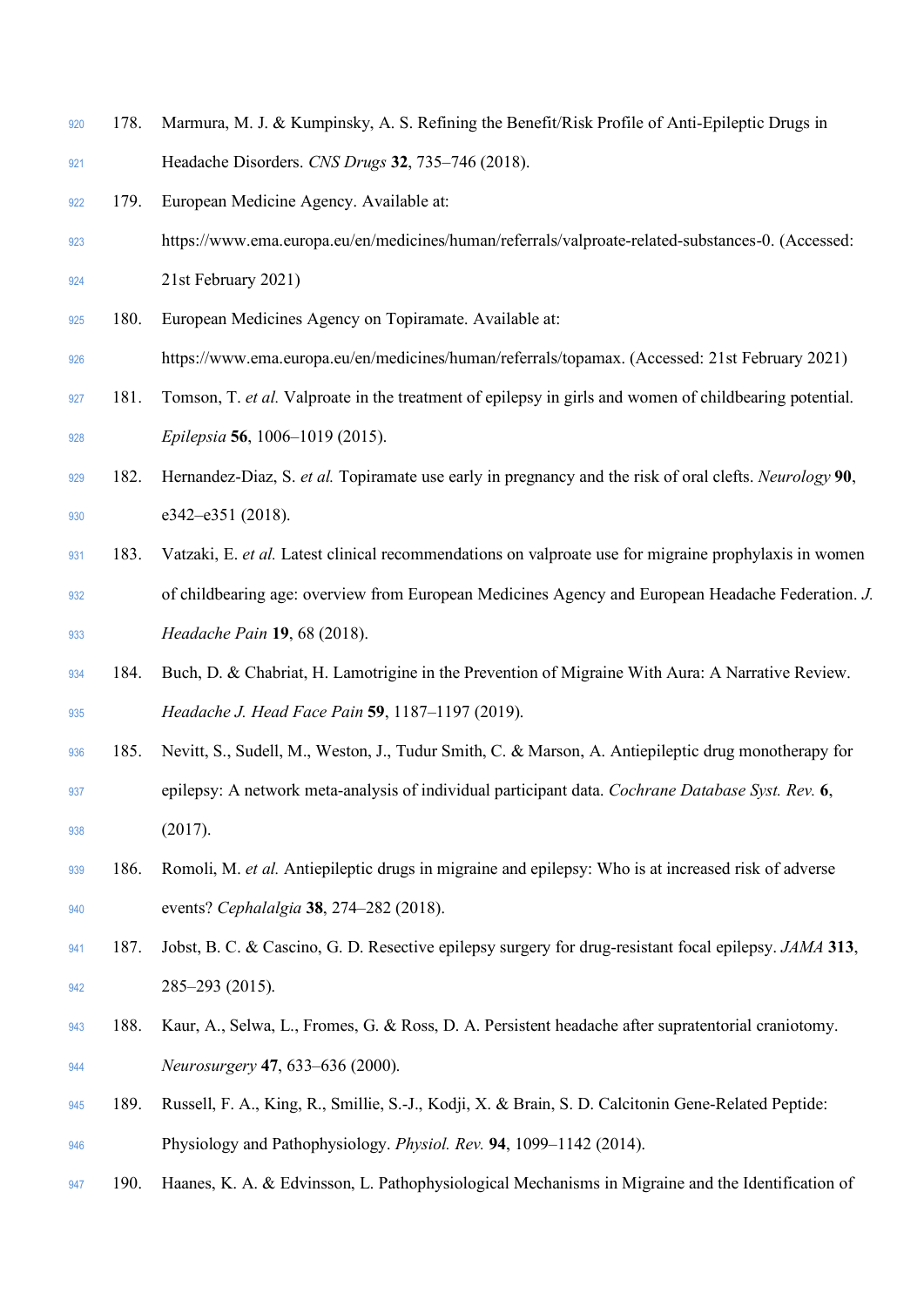| 948 |      | New Therapeutic Targets. CNS Drugs 33, 525–537 (2019).                                                  |
|-----|------|---------------------------------------------------------------------------------------------------------|
| 949 | 191. | Ferrari, M. D. et al. Fremanezumab versus placebo for migraine prevention in patients with documented   |
| 950 |      | failure to up to four migraine preventive medication classes (FOCUS): a randomised, double-blind,       |
| 951 |      | placebo-controlled, phase 3b trial. Lancet 394, 1030-1040 (2019).                                       |
| 952 | 192. | Edvinsson, L., Haanes, K. A., Warfvinge, K. & Krause, D. N. CGRP as the target of new migraine          |
| 953 |      | therapies — successful translation from bench to clinic. Nat. Rev. Neurol. 14, 338-350 (2018).          |
| 954 | 193. | Charles, A. & Pozo-Rosich, P. Targeting calcitonin gene-related peptide: a new era in migraine therapy. |
| 955 |      | Lancet 394, 1765-1774 (2019).                                                                           |
| 956 | 194. | Deng, P.-Y. & Li, Y.-J. Calcitonin gene-related peptide and hypertension. Peptides 26, 1676–1685        |
| 957 |      | (2005).                                                                                                 |
| 958 | 195. | Deen, M. et al. Blocking CGRP in migraine patients – a review of pros and cons. J. Headache Pain 18,    |
| 959 |      | $1 - 9(2017)$ .                                                                                         |
| 960 | 196. | Tringali, G., Currò, D. & Navarra, P. Perampanel inhibits calcitonin gene-related peptide release from  |
| 961 |      | rat brainstem in vitro. J. Headache Pain 19, 107 (2018).                                                |
| 962 | 197. | Gupta, S. CNN: How medical marijuana changed Charlotte Figi's daily life (2014). (2014). Available at:  |
| 963 |      | https://edition.cnn.com/videos/bestoftv/2014/08/01/robin-hoods-of-marijuana.cnn. (Accessed: 20th        |
| 964 |      | February 2021)                                                                                          |
| 965 | 198. | Kollewe, J. Cannabis-based drug for childhood epilepsy approved for use in UK. The Guardian (2019).     |
| 966 | 199. | Velasquez-Manoff, M. Can CBD Really Do All That? How one molecule from the cannabis plant came          |
| 967 |      | to be seen as a therapeutic cure-all. The New York Times Magazine (2019).                               |
| 968 | 200. | Maa, E. & Figi, P. The case for medical marijuana in epilepsy. <i>Epilepsia</i> 55, 783–786 (2014).     |
| 969 | 201. | Devinsky, O. et al. Trial of Cannabidiol for Drug-Resistant Seizures in the Dravet Syndrome. N Engl J   |
| 970 |      | Med 376, 2011-2020 (2017).                                                                              |
| 971 | 202. | Devinsky, O. et al. Randomized, dose-ranging safety trial of cannabidiol in Dravet syndrome. Neurology  |
| 972 |      | 90, e1204-e1211 (2018).                                                                                 |
| 973 | 203. | Devinsky, O. et al. Long-term cannabidiol treatment in patients with Dravet syndrome: An open-label     |
| 974 |      | extension trial. Epilepsia 60, 294-302 (2019).                                                          |
| 975 | 204. | Thiele, E. et al. Cannabidiol in patients with Lennox-Gastaut syndrome: Interim analysis of an open-    |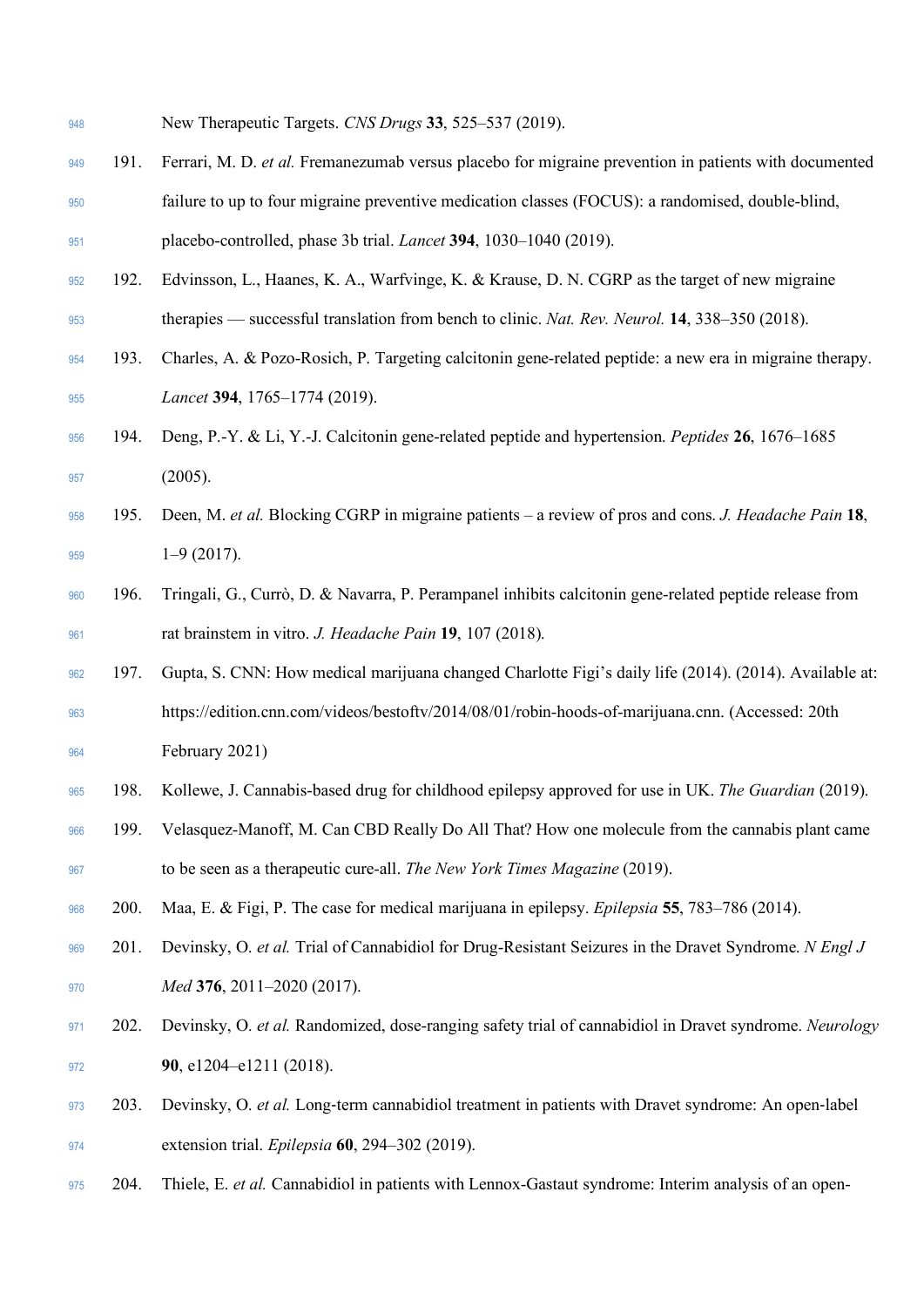- label extension study. *Epilepsia* **60**, 419–428 (2019).
- 205. Devinsky, O. *et al.* Effect of Cannabidiol on Drop Seizures in the Lennox–Gastaut Syndrome. *N. Engl. J. Med.* **378**, 1888–1897 (2018).
- 206. O'Connell, B. K., Gloss, D. & Devinsky, O. Cannabinoids in treatment-resistant epilepsy: A review. *Epilepsy Behav.* **70**, 341–348 (2017).
- 207. Ingram, J. B. Cannabidiol for Drug Resistant Pediatric Epilepsy (Expanded Access Use)
- (Clinicaltrial.gov NCT03676049). Available at: https://clinicaltrials.gov/ct2/show/NCT03676049.

(Accessed: 21st February 2021)

- 208. Phillips, S. Expanded Use of Cannabidiol Oral Solution (Clinicaltrial.gov NCT03196934). Available at: https://clinicaltrials.gov/ct2/show/NCT03196934. (Accessed: 22nd February 2021)
- 209. Park, Y. Epidiolex and Drug Resistant Epilepsy in Children (CBD) (Clinicaltrials.gov NCT02397863).
- Available at: https://clinicaltrials.gov/ct2/show/NCT02397863. (Accessed: 22nd February 2021)
- 210. Felberbaum, M. FDA Approves First Drug Comprised of an Active Ingredient Derived from Marijuana
- to Treat Rare, Severe Forms of Epilepsy. (2018). Available at: https://www.fda.gov/news-events/press-

announcements/fda-approves-first-drug-comprised-active-ingredient-derived-marijuana-treat-rare-

- severe-forms.
- 211. EMA decision on Epidyolex. Available at:
- https://www.ema.europa.eu/en/medicines/human/EPAR/epidyolex. (Accessed: 23rd February 2021)
- 212. Schuster, N. Efficacy of Inhaled Cannabis for Acute Migraine Treatment (Clinicaltrial.gov
- NCT04360044). Available at: https://clinicaltrials.gov/ct2/show/NCT04360044. (Accessed: 23rd February 2021)
- 213. Amoozegar, F. Cannabis for the Prophylactic Treatment of Migraine (Clinicaltrial.gov NCT03972124).
- 214. Cooper, Y. A. *et al.* Repetitive transcranial magnetic stimulation for the treatment of drug-resistant epilepsy: A systematic review and individual participant data meta-analysis of real-world evidence. *Epilepsia Open* **3**, 55–65 (2017).
- 215. Stilling, J. M., Monchi, O., Amoozegar, F. & Debert, C. T. Transcranial Magnetic and Direct Current Stimulation (TMS/tDCS) for the Treatment of Headache: A Systematic Review. *Headache* **59**, 339–357 (2019).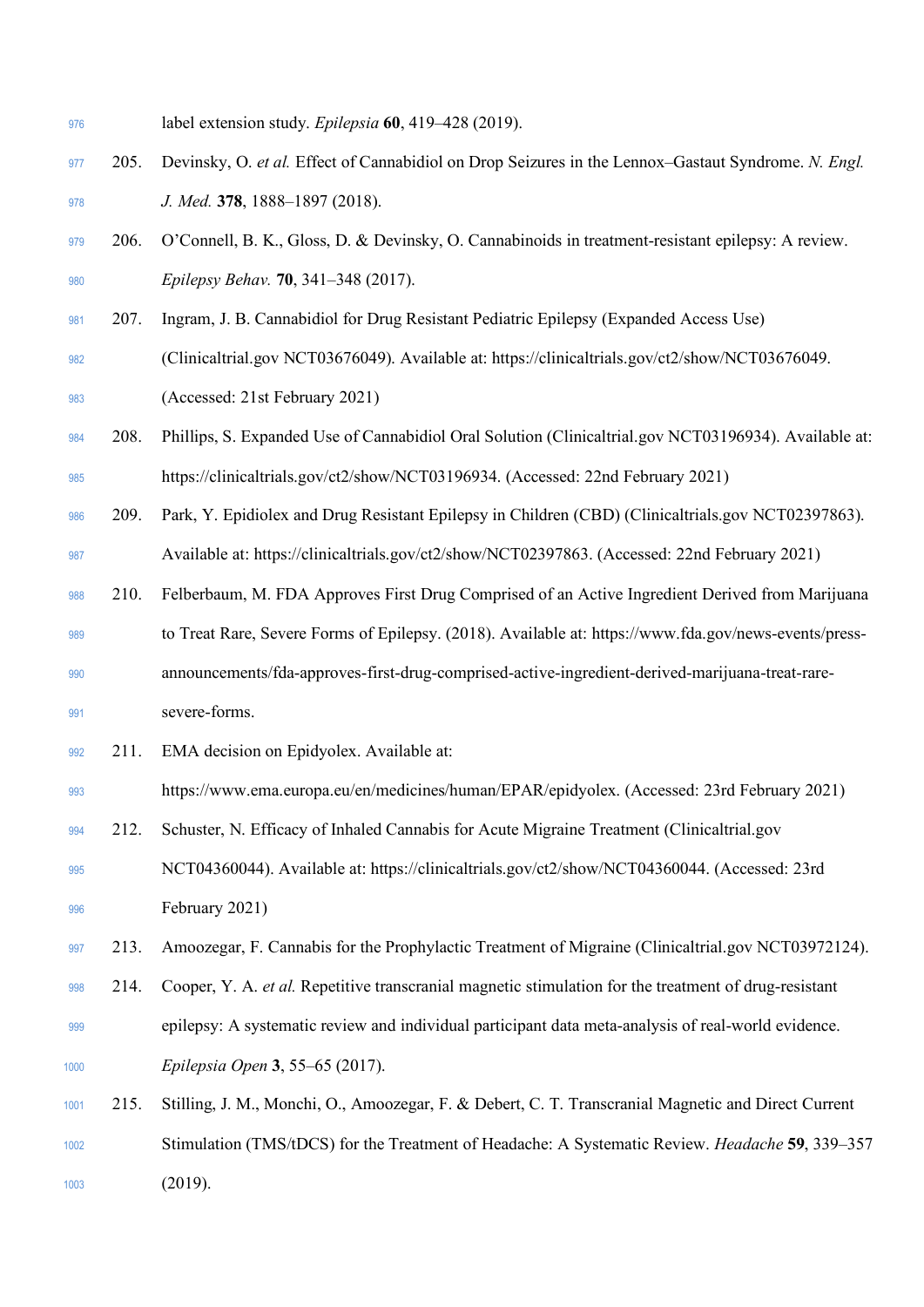- 216. Lipton, R. B. *et al.* Single-pulse transcranial magnetic stimulation for acute treatment of migraine with aura: a randomised, double-blind, parallel-group, sham-controlled trial. *Lancet Neurol* **9**, 373–380 (2010).
- 217. Starling, A. J. *et al.* A multicenter, prospective, single arm, open label, observational study of sTMS for migraine prevention (ESPOUSE Study). *Cephalalgia* **38**, 1038–1048 (2018).
- 218. Lan, L., Zhang, X., Li, X., Rong, X. & Peng, Y. The efficacy of transcranial magnetic stimulation on migraine: a meta-analysis of randomized controlled trails. *J. Headache Pain* **18**, (2017).
- 219. US FDA. Transcranial magnetic stimulator for the treatment of migraine headache (K140094). (2014).
- 220. Andreou, A. P. *et al.* Transcranial magnetic stimulation and potential cortical and trigeminothalamic mechanisms in migraine. *Brain* **139**, 2002–2014 (2016).
- 221. Chou, D. E. *et al.* Acute migraine therapy with external trigeminal neurostimulation (ACME): A randomized controlled trial. *Cephalalgia* **39**, 3–14 (2019).
- 222. Schoenen, J. *et al.* Migraine prevention with a supraorbital transcutaneous stimulator: A randomized controlled trial. *Neurology* **80**, 697–704 (2013).
- 223. Tassorelli, C. *et al.* Noninvasive vagus nerve stimulation as acute therapy for migraine. *Neurology* **91**, **e364–e373 (2018)**.
- 224. Silberstein, S. D. *et al.* Chronic migraine headache prevention with noninvasive vagus nerve stimulation. *Neurology* **87**, 529–538 (2016).
- 225. Aihua, L. *et al.* A controlled trial of transcutaneous vagus nerve stimulation for the treatment of pharmacoresistant epilepsy. *Epilepsy Behav.* **39**, 105–110 (2014).
- 226. Rong, P. *et al.* Transcutaneous vagus nerve stimulation for refractory epilepsy: a randomized controlled trial. *Clin. Sci.* (2014). doi:10.1042/CS20130518
- 227. Bauer, S. *et al.* Transcutaneous Vagus Nerve Stimulation (tVNS) for Treatment of Drug-Resistant Epilepsy: A Randomized, Double-Blind Clinical Trial (cMPsE02). *Brain Stimul.* **9**, 356–363 (2016).
- 228. Lee, H. J., Lee, J. H., Cho, E. Y., Kim, S. M. & Yoon, S. Efficacy of psychological treatment for
- headache disorder: A systematic review and meta-analysis. *J. Headache Pain* **20**, (2019).
- 229. Probyn, K. *et al.* Non-pharmacological self-management for people living with migraine or tension-type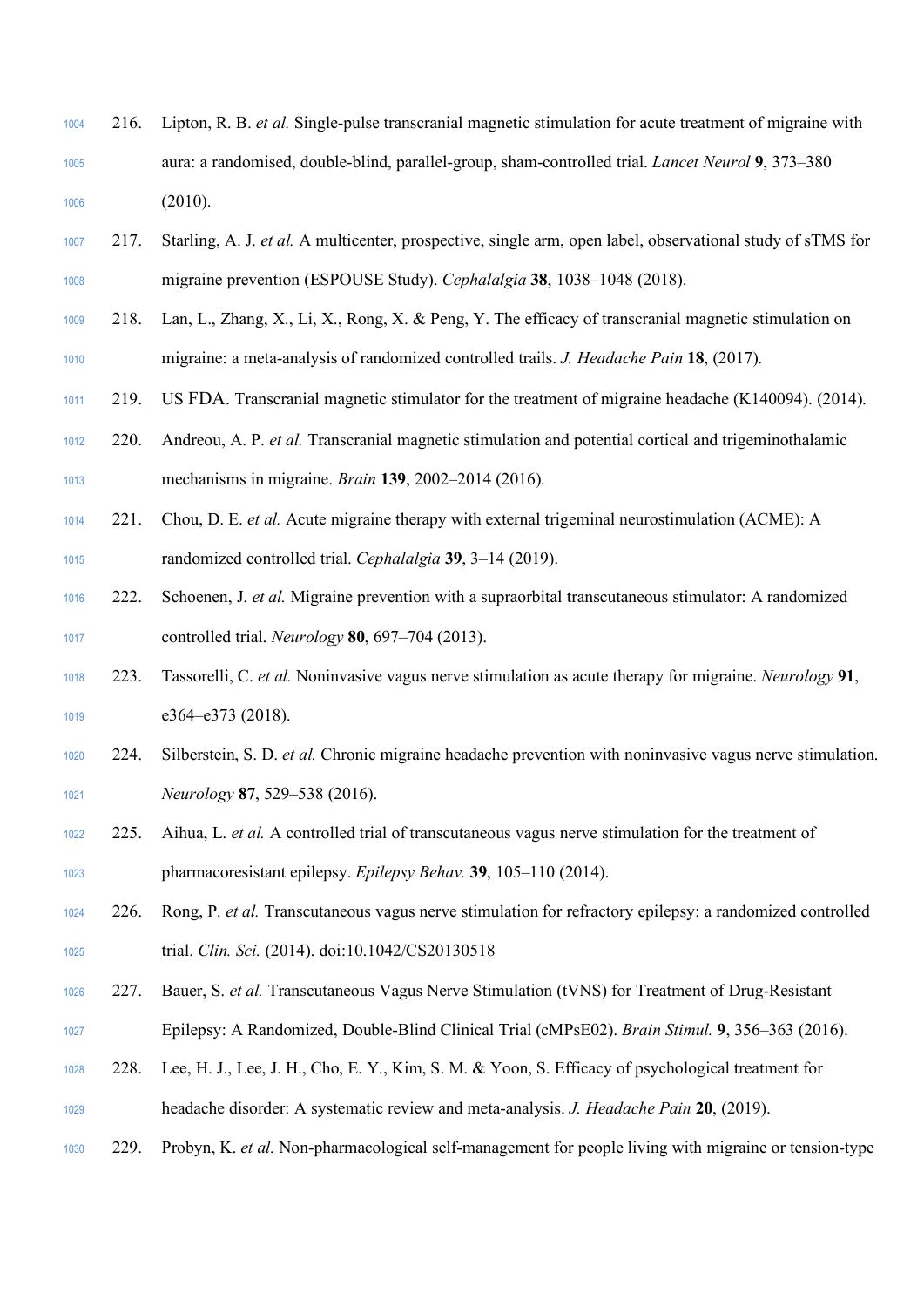headache: A systematic review including analysis of intervention components. *BMJ Open* **7**, 1–12 (2017).

- 230. Simshäuser, K., Lüking, M., Kaube, H., Schultz, C. & Schmidt, S. Is Mindfulness-Based Stress Reduction a Promising and Feasible Intervention for Patients Suffering from Migraine? A Randomized Controlled Pilot Trial. *Complement. Med. Res.* **27**, 19–30 (2020).
- 231. Seng, E. K. *et al.* Does Mindfulness-Based Cognitive Therapy for Migraine Reduce Migraine-Related Disability in People with Episodic and Chronic Migraine? A Phase 2b Pilot Randomized Clinical Trial. *Headache J. Head Face Pain* **59**, 1448–1467 (2019).
- 232. Wells, R. E., Beuthin, J. & Granetzke, L. Complementary and Integrative Medicine for Episodic Migraine: an Update of Evidence from the Last 3 Years. *Curr. Pain Headache Rep.* **23**, 1–10 (2019).
- 233. Michaelis, R. *et al.* Psychological treatments for adults and children with epilepsy: Evidence-based recommendations by the International League Against Epilepsy Psychology Task Force. *Epilepsia* **59**, 1282–1302 (2018).
- 234. Haut, S. R. *et al.* Behavioral interventions as a treatment for epilepsy. *Neurology* **90**, e963–e970 (2018).
- 235. Hesdorffer, D. C. Comorbidity between neurological illness and psychiatric disorders. *CNS Spectr.* **21**, 230–238 (2016).
- 236. Boison, D. & Aronica, E. Comorbidities in Neurology: Is adenosine the common link? *Neuropharmacology* **97**, 18–34 (2015).
- 237. Kros, L., Lykke-Hartmann, K. & Khodakhah, K. Increased susceptibility to cortical spreading depression and epileptiform activity in a mouse model for FHM2. *Sci. Rep.* **8**, 16959 (2018).
- 238. Somjen, G. G. Mechanisms of spreading depression and hypoxic spreading depression-like depolarization. *Physiol Rev* **81**, 1065–1096 (2001).
- 239. Lauritzen, M. *et al.* Clinical relevance of cortical spreading depression in neurological disorders: migraine, malignant stroke, subarachnoid and intracranial hemorrhage, and traumatic brain injury. *J Cereb Blood Flow Metab* **31**, 17–35 (2011).
- 240. Enger, R. *et al.* Dynamics of Ionic Shifts in Cortical Spreading Depression. *Cereb Cortex* **25**, 4469– 4476 (2015).
- 241. Kramer, D. R., Fujii, T., Ohiorhenuan, I. & Liu, C. Y. Interplay between Cortical Spreading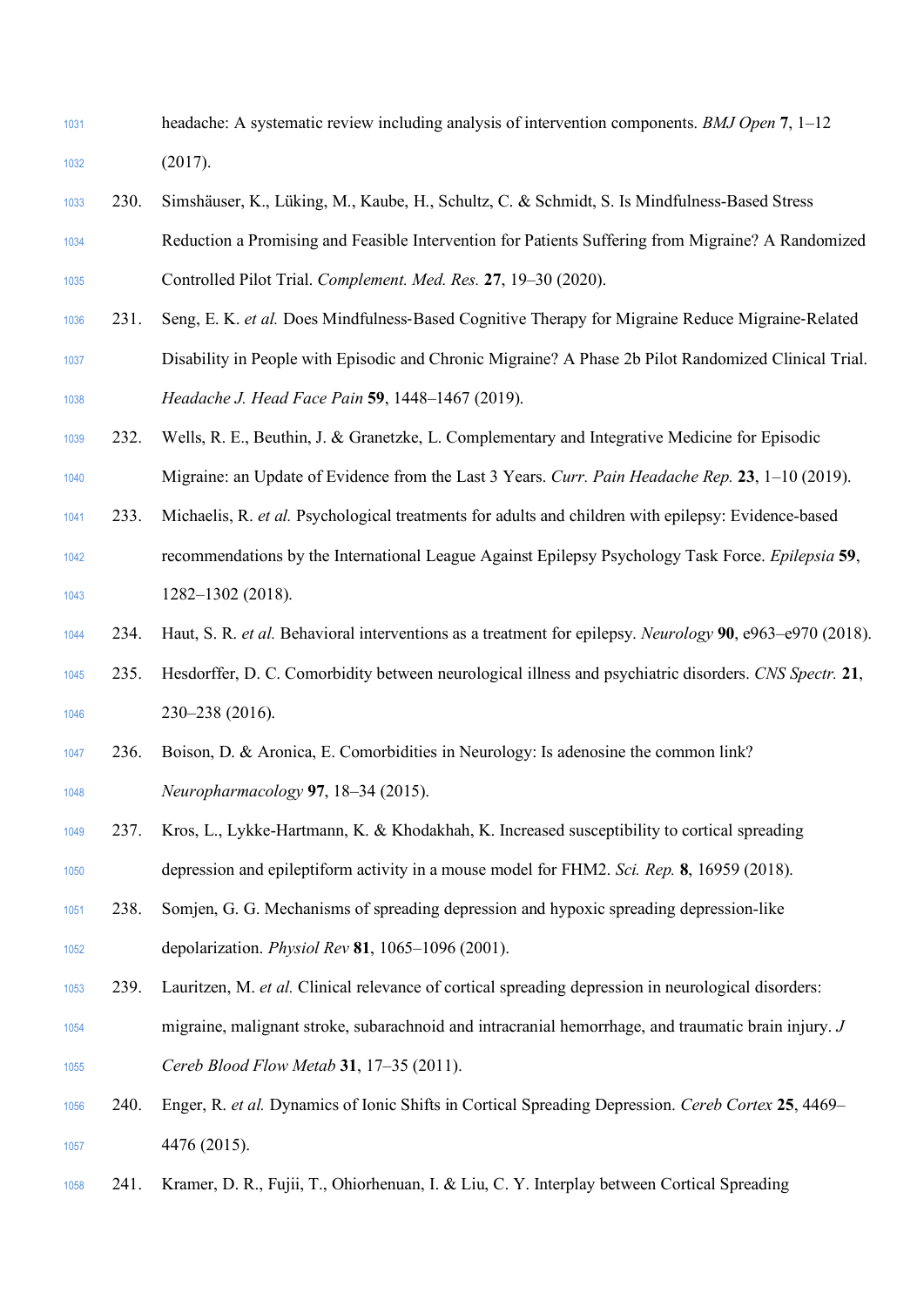| 1059 |      | Depolarization and Seizures. Stereotact Funct Neurosurg 95, 1–5 (2017).                                    |
|------|------|------------------------------------------------------------------------------------------------------------|
| 1060 | 242. | So, N. K. & Blume, W. T. The postictal EEG. Epilepsy Behav 19, 121-126 (2010).                             |
| 1061 | 243. | Lhatoo, S. D. et al. An electroclinical case-control study of sudden unexpected death in epilepsy. Ann     |
| 1062 |      | Neurol 68, 787-796 (2010).                                                                                 |
| 1063 | 244. | Surges, R., Strzelczyk, A., Scott, C. A., Walker, M. C. & Sander, J. W. Postictal generalized              |
| 1064 |      | electroencephalographic suppression is associated with generalized seizures. Epilepsy Behav 21, 271–       |
| 1065 |      | 274 (2011).                                                                                                |
| 1066 | 245. | Lhatoo, S. D. et al. An electroclinical case-control study of sudden unexpected death in epilepsy. Ann     |
| 1067 |      | Neurol 68, 787-796 (2010).                                                                                 |
| 1068 | 246. | Sarkis, R. A. et al. Autonomic changes following generalized tonic clonic seizures: An analysis of adult   |
| 1069 |      | and pediatric patients with epilepsy. Epilepsy Res. 115, 113-118 (2015).                                   |
| 1070 | 247. | Bolay, H. et al. Intrinsic brain activity triggers trigeminal meningeal afferents in a migraine model. Nat |
| 1071 |      | Med 8, 136-142 (2002).                                                                                     |
| 1072 | 248. | Dreier, J. P. & Reiffurth, C. The stroke-migraine depolarization continuum. Neuron 86, 902–922 (2015).     |
| 1073 | 249. | Jackson J. (1875) Hospital for the epileptic and paralyzed: Case illustrating the relation between certain |
| 1074 |      | cases of migraine and epilepsy. Lancet.; 106:244-245.                                                      |
| 1075 | 250. | Gowers WR. (1906) Clinical Lectures on the borderland of epilepsy. III Migraine. Br Med J.;2:1617-         |
| 1076 |      | 1622                                                                                                       |
| 1077 | 251. | Lennox WG, Lennox MA. (1960) Epilepsy and related disorders. Boston: Little, Brown & Company,              |
| 1078 |      | Boston.                                                                                                    |
| 1079 | 252. | Laplante P, Saint-Hilaire JM, Bouvier G (1983). Headache as an epileptic manifestation.                    |
| 1080 |      | Neurology.33(11):1493-1493.                                                                                |
| 1081 | 253. | Andermann F. (1987) Migraine-epilepsy relationships Epilepsy Res. l: 213-226                               |
| 1082 | 254. | Schon F, Blau JN. (1987) Post-epileptic headache and migraine. J Neurol Neurosurg Psychiatry.              |
| 1083 |      | Sep;50(9):1148-52. doi: 10.1136/jnnp.50.9.1148                                                             |
| 1084 | 255. | Hablitz JJ, Heinemann U. (1989) Alterations in the microenvironment during spreading depression            |
| 1085 |      | associated with epileptiform activity in the immature neocortex. Brain Res Dev Brain Res. 1989 Apr         |
| 1086 |      | 1;46(2):243-52. doi: 10.1016/0165-3806(89)90288-5.                                                         |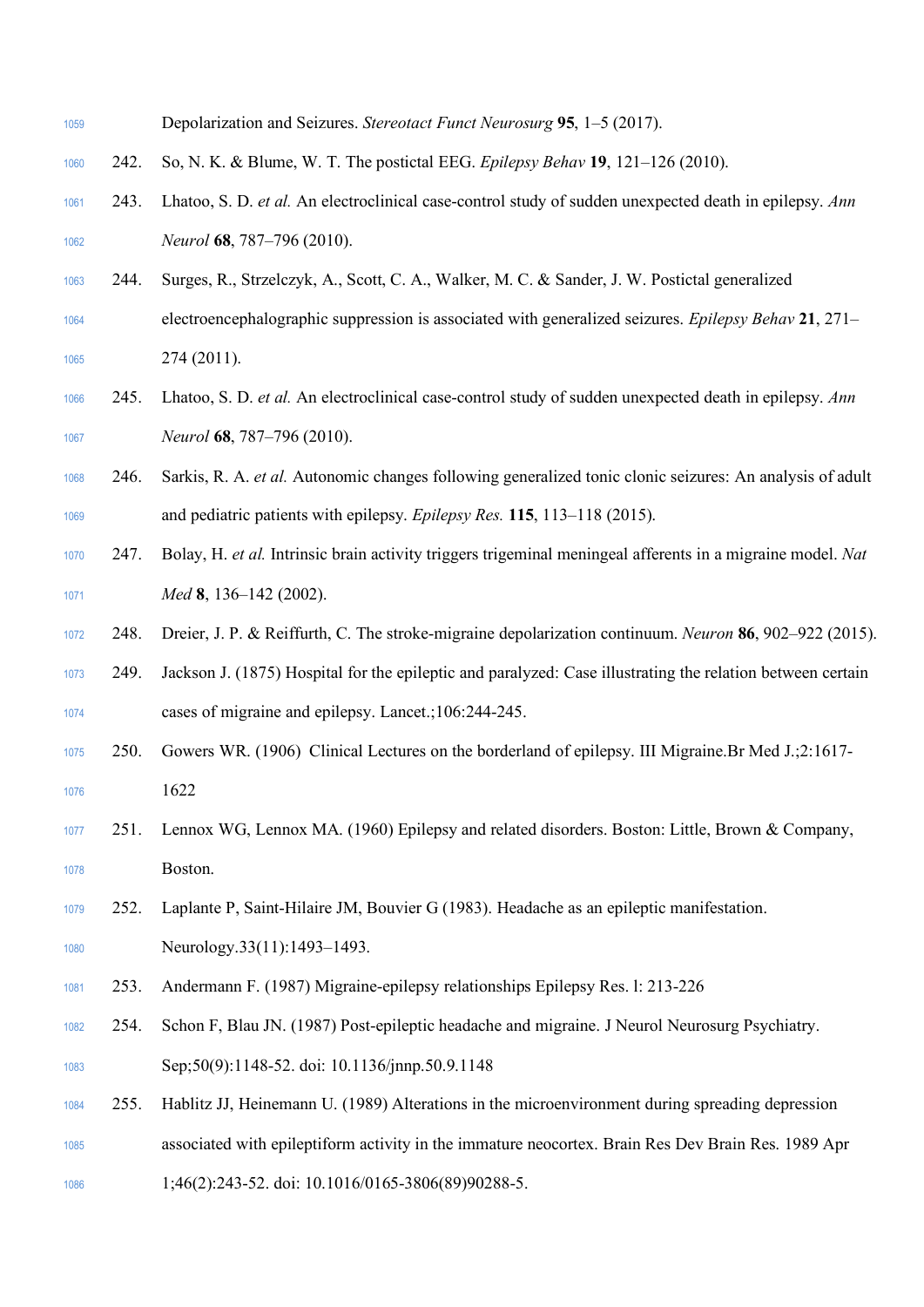| 1087 | 256. | Ottman, R. & Lipton, R.B. (1994) Comorbidity of migraine and epilepsy. Neurology 44: 2105–2110       |
|------|------|------------------------------------------------------------------------------------------------------|
| 1088 | 257. | Herreras O, Largo C, Ibarz JM, Somjen GG, Martín del Río R. (1994) Role of neuronal synchronizing    |
| 1089 |      | mechanisms in the propagation of spreading depression in the in vivo hippocampus. J Neurosci. 14(11) |
| 1090 |      | Pt 2):7087-7098.                                                                                     |
| 1091 | 258. | Panayiotopoulos CP. (1999) Visual phenomena and headache in occipital epilepsy: a review, a          |
| 1092 |      | systematic study and differentiation from migraine. Epileptic Disord. 1:205-216.                     |
| 1093 | 259. | Gorji A, Scheller D, Straub H, Tegtmeier F, Köhling R, Höhling JM, Tuxhorn I, Ebner A, Wolf P,       |
| 1094 |      | Werner Panneck H, Oppel F, Speckmann EJ. (2001) Spreading depression in human neocortical slices.    |
| 1095 |      | Brain Res. 6:74-83. doi: 10.1016/s0006-8993(01)02557-4                                               |
| 1096 | 260. | Leniger T, von den Driesch S, Isbruch K, Diener HC, Hufnagel A. (2003) Clinical characteristics of   |
| 1097 |      | patients with comorbidity of migraine and epilepsy. Headache.43:672-7. doi: 10.1046/j.1526-          |
| 1098 |      | 4610.2003.03111.x.                                                                                   |
| 1099 | 261. | Rogawski MA, Löscher W. (2004) The neurobiology of antiepileptic drugs for the treatment of          |
| 1100 |      | nonepileptic conditions. Nat Med. 10(7):685-92. doi: 10.1038/nm1074. PMID: 15229516.                 |
| 1101 | 262. | Welch KM. (2005) Brain hyperexcitability: the basis for antiepileptic drugs in migraine prevention.  |
| 1102 |      | Headache. 45 Suppl 1:S25-32. doi: 10.1111/j.1526-4610.2005.4501008.x.                                |
| 1103 | 263. | Haut SR, Bigal ME, Lipton RB. (2006) Chronic disorders with episodic manifestations: focus on        |
| 1104 |      | epilepsy and migraine. Lancet Neurol.5:148-157. doi: 10.1016/S1474-4422(06)70348-9.                  |
| 1105 | 264. | Cai S, Hamiwka LD, Wirrell EC. (2008) Peri-Ictal Headache in Children: Prevalence and Character.     |
| 1106 |      | Pediatr Neurol; 39(2): 91-6.                                                                         |
| 1107 |      | Acknowledgements                                                                                     |
|      |      |                                                                                                      |

 P. R. B. is funded by the Berta Ottenstein program of the University of Freiburg, Germany. This work was partly undertaken at NIHR University College London Hospitals Comprehensive Bio-Medical Research Centre, which received a proportion of funding from the Department of Health's Research Centres funding scheme. M. D. F. receives research support from the Dutch national science prize, Spinoza Award. E. A. T. receives research support from a grant from Dutch National Science Foundation (NWO-ZonMW, project "Brain@home"). J. W. 1113 S. receives research support from the Dr. Marvin Weil Epilepsy Research Fund and UK Epilepsy Society.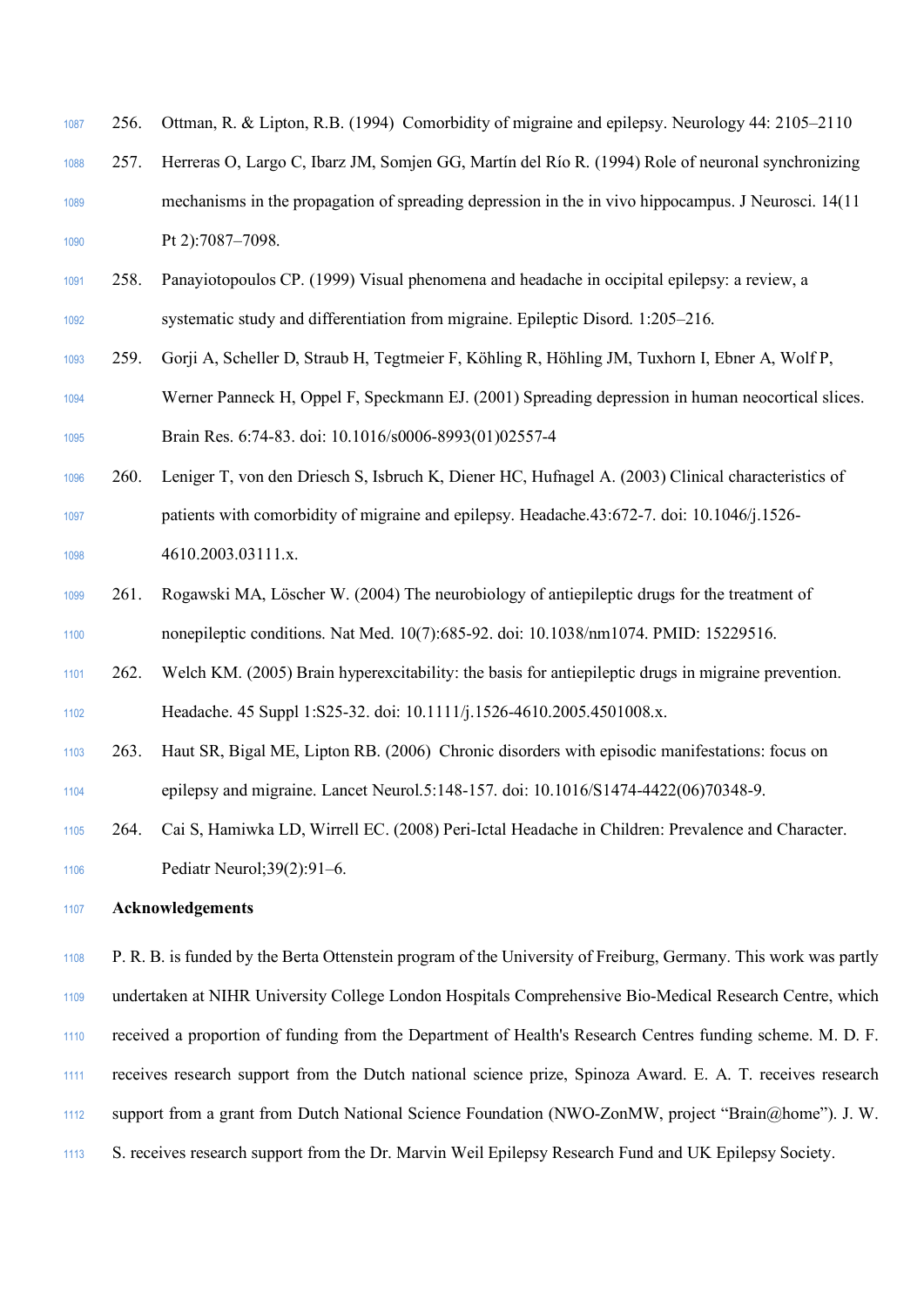#### **Competing interests**

 M. R. K. reports advisory fees for Eisai, Elsevier, Novartis, Sage Therapeutics, Sunovion, and UCB; unrestricted educational grants from Eisai and UCB; and research grants from Eisai and UCB. J. W. S. has been consulted by and received fees for lectures from Arvelle, Eisai, UCB Pharma and Zogenix. The other authors declare no competing interests.

# **Review criteria**

 We searched PubMed for articles with the MeSH terms and keywords "headache", "migraine" "epilepsy" and "treatment" in the title, abstract or keywords. The search focused on primary studies published in the last 5 years (April 2015 – April 2020). Additional articles were identified from the authors' own files and from chosen bibliographies. The articles in this Review were included at the authors' discretion on the basis of originality and relevance of the publication. Selected key works from before 2015 are shown in figure 1.

**Informed consent**

- The authors affirm that human research participants provided informed consent for publication of the video in Supplementary Video 1.
- 

# **Key points**

- <sup>1131</sup> The lifetime prevalence of migraine is 52% greater in individuals with epilepsy than in individuals without epilepsy.
- <sup>1133</sup> The symptoms of epilepsy and headache can present diagnostic challenges; a detailed history and EEG recording of the epileptic and/or headache event are important for classification and management.
- Enhanced neuronal excitability might be the mechanistic link between headaches and seizures.
- Several genetic mutations can cause epilepsy and migraine, but the genetic association between polygenic forms of epilepsy and migraine remains unclear.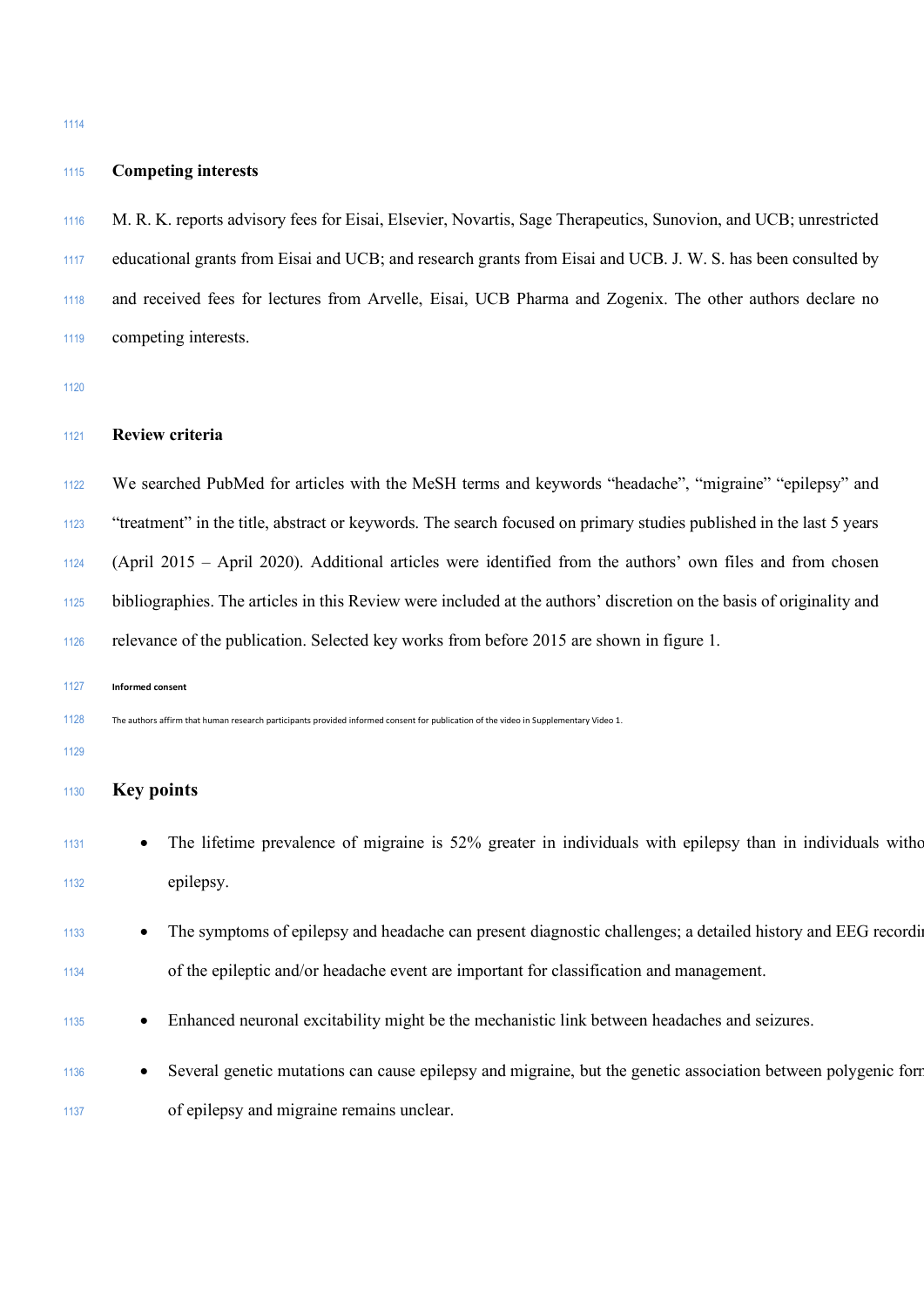• Novel therapies include calcitonin gene-related peptide-blocking drugs for migraine and neuromodulative non-pharmacological approaches for migraine and epilepsy; behavioural and self-management approaches are increasing in popularity.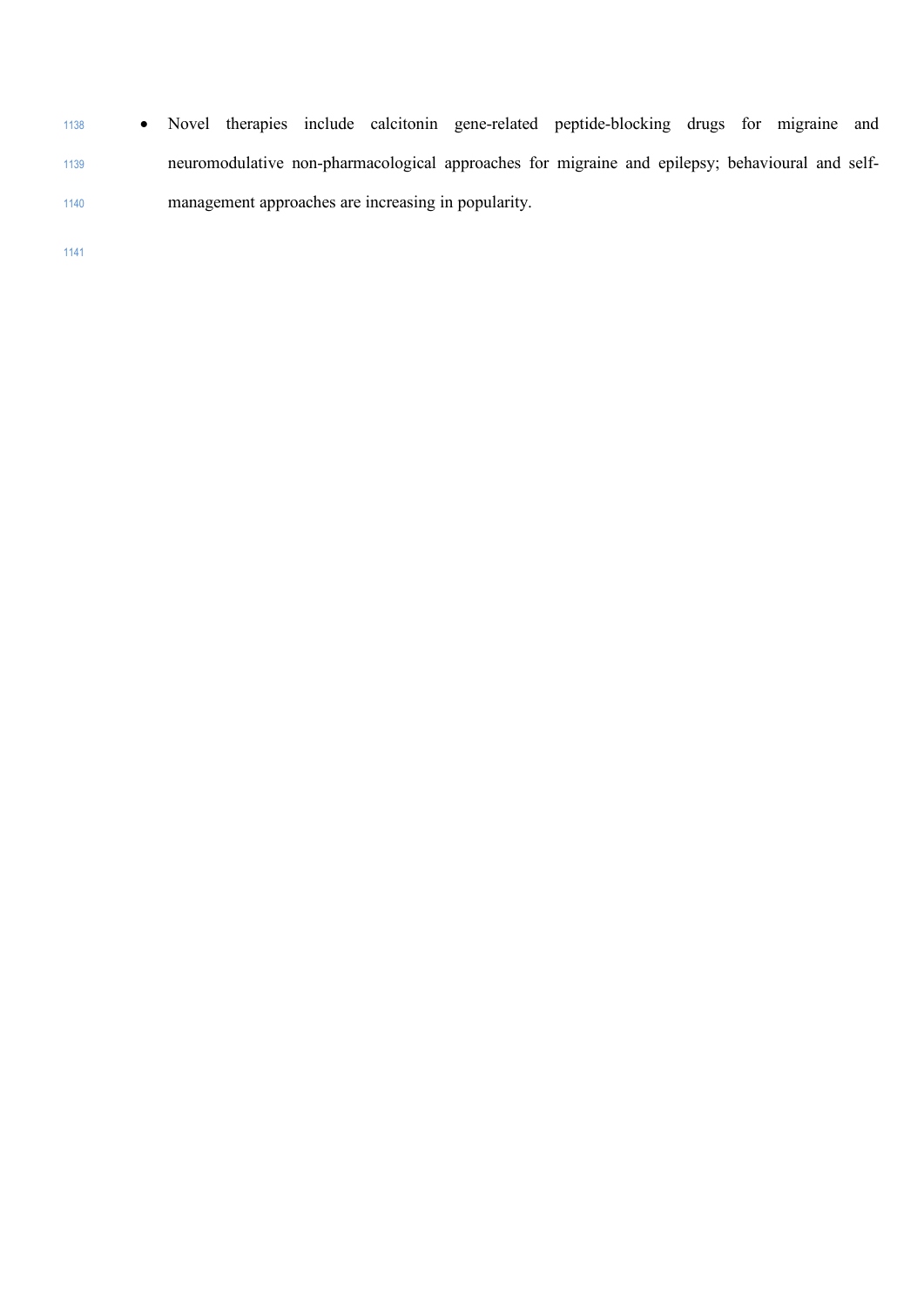# <sup>1142</sup> **Table 1 | Studies of epilepsy and headache comorbidity published 2014–2019**

| <b>Study</b>                        | <b>Cohort</b> size<br>and type                                                                                                                                       | Case<br>ascertainm<br>ent                                                                                     |                                                      |                                              | Number reporting headache                                                                                              |                                                               |                                                                           |                                               |                                                                     |                                          |                                                                |
|-------------------------------------|----------------------------------------------------------------------------------------------------------------------------------------------------------------------|---------------------------------------------------------------------------------------------------------------|------------------------------------------------------|----------------------------------------------|------------------------------------------------------------------------------------------------------------------------|---------------------------------------------------------------|---------------------------------------------------------------------------|-----------------------------------------------|---------------------------------------------------------------------|------------------------------------------|----------------------------------------------------------------|
|                                     |                                                                                                                                                                      |                                                                                                               | <b>Total</b>                                         | Pre-<br>ictal                                | Ictal                                                                                                                  | Post-ictal                                                    | Inter-<br>ictal                                                           | Inte<br>$r-$<br>ictal<br>and<br>pre-<br>ictal | Pre<br>$\overline{a}$<br>icta<br>1<br>and<br>pos<br>t-<br>icta<br>1 | Post-<br>ictal<br>and<br>inter-<br>ictal | Pre-<br>ictal<br>post<br>ictal<br>and<br>inte<br>$r-$<br>ictal |
| Begasse de<br>Dhaem<br>201918       | 349 (209)<br>female);<br>new-onset<br>focal<br>epilepsy                                                                                                              | Validated<br>headache<br>questionnair<br>$e$ (ICHD)                                                           | 74<br>(21.2)<br>$\frac{0}{0}$<br>migrai<br>ne        | NA                                           | <b>NA</b>                                                                                                              | NA                                                            | <b>NA</b>                                                                 | <b>NA</b>                                     | <b>NA</b>                                                           | <b>NA</b>                                | $\rm NA$                                                       |
| Cililer<br>201710                   | 349 (190)<br>female);<br>consecutive<br>epilepsy<br>cases $(69)$<br>partial<br>seizures; 209<br>generalised<br>seizures; 71<br>secondary<br>generalised<br>seizures) | Interview<br>with<br>questionnair<br>$e$ (ICHD-2)                                                             | 152<br>(94)<br>MI; 60<br>TTH;<br>43 U)               | 19(12)<br>$MI$ ; 4<br>TTH;<br>3 <sub>U</sub> | NA                                                                                                                     | 82 (30<br>MI; 25<br><b>TTH, 27</b><br>U                       | 17(8)<br>MI;<br>7TTH,<br>2 U                                              | <b>NA</b>                                     | 33                                                                  | 26                                       | 16                                                             |
| Hofstra<br>2015 <sup>13</sup>       | 255 (126)<br>female);<br>cross-<br>sectional                                                                                                                         | Questionnai<br>re, ICHD-2<br>criteria                                                                         | 186<br>(65)<br>MI; 97<br>TTH;<br>15 U)               | $\overline{3}$                               | <b>NA</b>                                                                                                              | 28                                                            | 92                                                                        | <b>NA</b>                                     | <b>NA</b>                                                           | <b>NA</b>                                | NA                                                             |
| Kim 2016 <sup>17</sup>              | 831 (391<br>female);<br>consecutive<br>video EEG<br>cases (775<br>partial<br>seizures; 55<br>generalised<br>seizures)                                                | Epileptic<br>aura<br>description,<br>follow-up<br>by phone<br>interview<br>(457 no<br>aura; 374<br>with aura) | NA                                                   | $25$ (all<br>partial<br>seizure<br>s)        | $\overline{6(2)}$<br>hemicra<br>nia<br>epileptic<br>a, 4 R-<br>TLE, 1<br>L-TLE,<br>$\mathbf{1}$<br>Central<br>seizure) | 257 (238)<br>partial <sup>b</sup> ;<br>18<br>generalis<br>ed) | <b>NA</b>                                                                 | NA                                            | <b>NA</b>                                                           | <b>NA</b>                                | NA                                                             |
| Mainieri<br>2015 <sup>12</sup>      | 388 (209<br>female);<br>consecutive<br>cases with<br>epilepsy (101<br>generalised<br>epilepsy; 280<br>focal<br>epilepsy; 7<br>U)                                     | Self-report<br>and<br>structured<br>interview                                                                 | 209                                                  | 26(16)<br>MI; 5<br>TTH;<br>5<br>other)       | $\mathfrak{Z}$                                                                                                         | 74 (37<br>MI; 30<br>TTH)                                      | 188<br>(102)<br>$MId$ ;<br>74<br>TTH;<br>$\overline{2}$<br>cluster<br>;9U | NA                                            | <b>NA</b>                                                           | NA                                       | NA                                                             |
| Mameniški<br>enė 2016 <sup>21</sup> | 289 (172<br>female);<br>adults with<br>epilepsy<br>treated in<br>epilepsy<br>center                                                                                  | Self-report<br>and<br>structured<br>interview                                                                 | 233<br>(69)<br>MI,<br><b>85TT</b><br>H, 79<br>other) | 23                                           | $\mathbf 1$                                                                                                            | 46                                                            | 218<br>(69)<br>MI, 85<br>TTH,<br>52<br>other                              | NA                                            | <b>NA</b>                                                           | NA                                       | <b>NA</b>                                                      |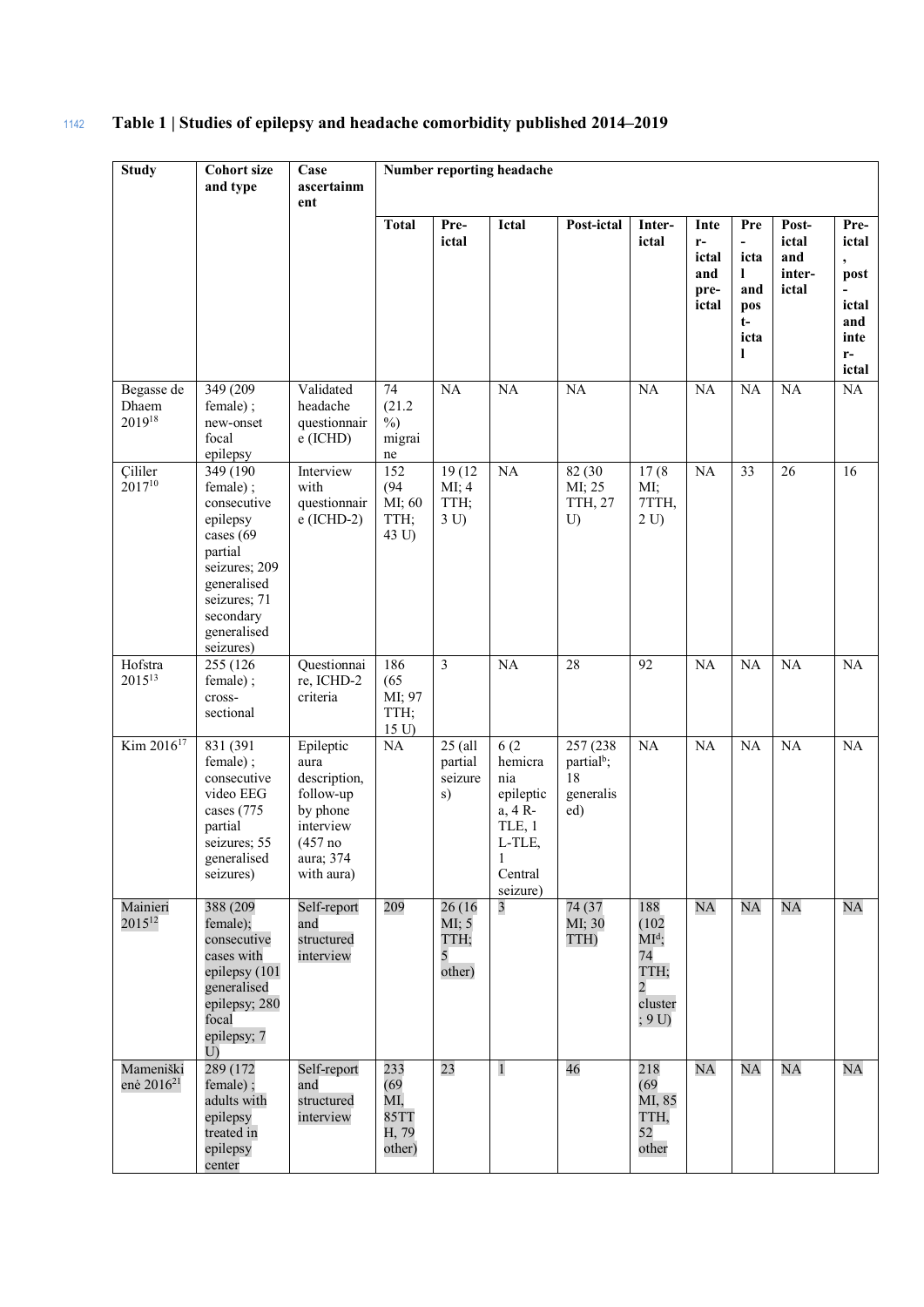| Mutlu<br>2018 <sup>14</sup> | $420^{\circ}$ ;<br>consecutive<br>outpatient<br>$\mbox{cases}$                                                                         | Interview<br>(ICHD)                            | 111<br>(63)<br>MI) | 29(9)<br>M <sub>1</sub> | NA                                    | 32 (5 MI)                                                                                                     | 83 (58)<br>MD                                                                                                             | 15<br>(5)<br>MD | 17<br>(3)<br>MD | NA                                            | NA              |
|-----------------------------|----------------------------------------------------------------------------------------------------------------------------------------|------------------------------------------------|--------------------|-------------------------|---------------------------------------|---------------------------------------------------------------------------------------------------------------|---------------------------------------------------------------------------------------------------------------------------|-----------------|-----------------|-----------------------------------------------|-----------------|
| Salma<br>201919             | 47 (28)<br>female);<br>cases with<br>epilepsy or<br>unusual<br>headache (33<br>focal<br>epilepsy; 6<br>generalised<br>epilepsy; 8<br>U | Interview<br>(ICHD)                            | 37                 | $\overline{2}$          | 22(5)<br>isolated<br>IEH <sup>a</sup> | 10 (focal<br>seizures)                                                                                        | $\overline{15}$                                                                                                           | NA              | NA              | $\overline{NA}$                               | $\overline{NA}$ |
| Seo 2016 <sup>15</sup>      | 177(85)<br>female);<br>consecutive<br>individuals<br>with epilepsy<br>diagnosis                                                        | Interview                                      | $\overline{73}$    | 3(1)<br>MD              | $\overline{NA}$                       | 48 (17)<br>MI; 24<br>TTH; 7 U<br>$\mathcal{E}$                                                                | $\overline{34}$                                                                                                           | $\overline{NA}$ | $\overline{NA}$ | $\overline{NA}$                               | $\overline{NA}$ |
| Wang<br>$2014^{11}$         | 1109(502)<br>female)<br>(856 partial<br>seizures; 195<br>generalised<br>seizures; 58<br>unclassified<br>seizures)                      | Questionnai<br>re, then<br>interview<br>(ICHD) | 667                | 59 (38)<br>MD           | <b>NA</b>                             | 469 (314<br>MD                                                                                                | 231<br>(139)<br>MI)                                                                                                       | <b>NA</b>       | 9               | 45<br><i>(interict</i><br>al<br>migrain<br>e) | 9               |
| Whealy<br>$2019^{16}$       | 120 (67)<br>female);epile<br>psy<br>monitoring<br>unit                                                                                 | Questionnai<br>$re$ (ICHD 3)                   | $\overline{NA}$    | $\overline{NA}$         | $\overline{NA}$                       | 75(15)<br>definite<br>MI; 23<br>probable<br>MI; 10<br>definite<br><b>TTH</b> ; 3<br>probable<br>TTH; 24<br>U) | 97(22)<br>definit<br>e MI;<br>26<br>probab<br>le MI;<br>14<br>definit<br>e<br>TTH;<br>13<br>probab<br>le<br>TTH;<br>22 U) | $\overline{NA}$ | $\overline{NA}$ | $\overline{NA}$                               | $\overline{NA}$ |

Table includes only studies published between 2014 and 2019 that were not included in the two meta-analyses<sup>8,9</sup>, except for the studies

highlighted in grey. <sup>a</sup> associated with focal onset, most often temporal lobe, <sup>b</sup> discrepancy in the original study, <sup>c</sup> Sex of participants not

1145 reported. d. of which, 6 with aura. ICHD=International Classification of Headache Disorders. TTH=tension type headache, U=

1146 unclassified, TLE=temporal lobe epilepsy, FLE=frontal lobe epilepsy, OLE=occipital lobe epilepsy; MI, migraine.

1147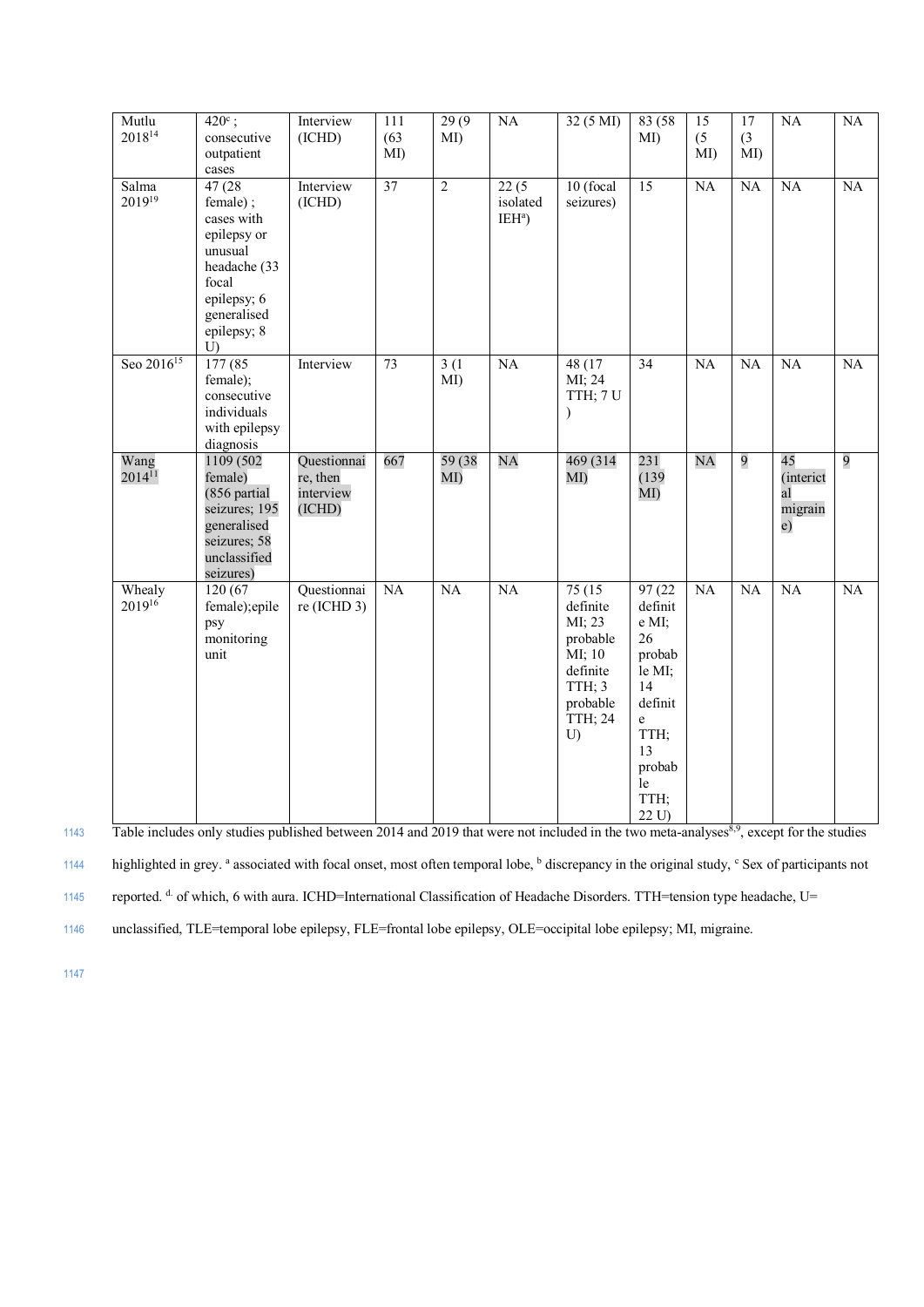# <sup>1148</sup> **Table 2 | Features of migraine aura and occipital seizures**

| Feature                     | Migraine                   | <b>Occipital lobe seizure</b>    | 1149 |
|-----------------------------|----------------------------|----------------------------------|------|
| Main symptoms               | Foggy or blurred vision    | Visual hallucinations            |      |
|                             | Zigzag or jagged lines     | Visual illusions                 |      |
|                             | Scotoma                    | <b>Blindness</b>                 |      |
|                             | Phosphenes                 | Palinopsia                       |      |
|                             | Flickering light           | Sensory hallucinations of ocular |      |
|                             |                            | movement                         |      |
|                             |                            | Ocular pain                      |      |
|                             |                            | Nystagmus, eyelid closure and/or |      |
|                             |                            | fluttering                       |      |
|                             |                            |                                  |      |
| Duration                    | $10 - 60$ minutes          | $<$ 1 minute                     |      |
| Progression                 | Centrifugal or centripetal | No centrifugal or centripetal    |      |
|                             | progression of visual      | progression of visual symptoms   |      |
|                             | symptoms                   |                                  |      |
| Accompanying symptoms (e.g. | Common                     | Rare                             |      |
| nausea, vomiting, photo-    |                            |                                  |      |
| phonophobia)                |                            |                                  |      |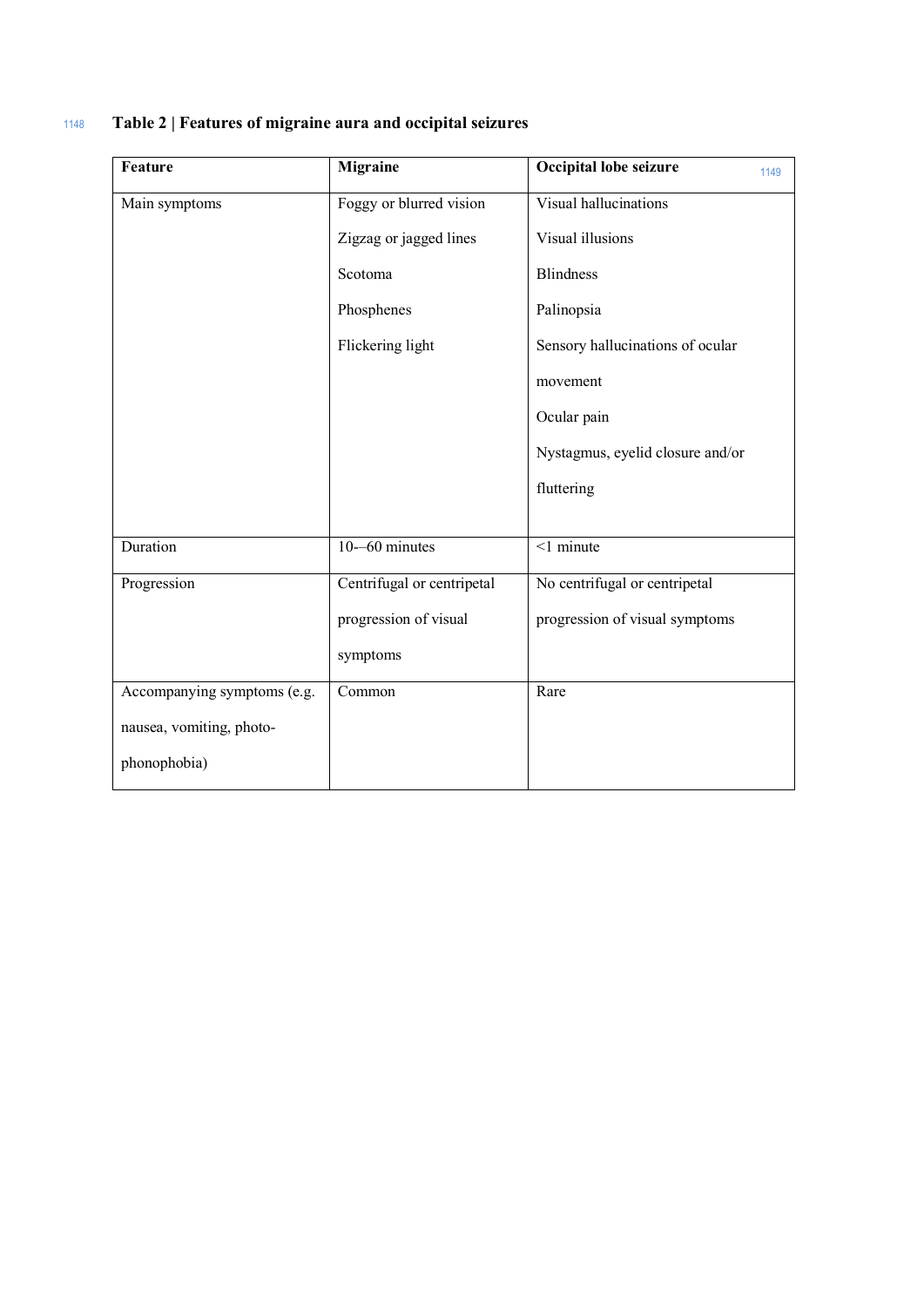#### **Figure 1 | A selection of key publications on headache in epilepsy from before 2015**.

 This timeline shows milestone publications in the field of headache in epilepsy. We selected publications that were particularly notable, for example, the first publication to report a specific finding, or a publication that had a large influence on subsequent research. The first reports of an overlap between epilepsy and headache were published at the end of the  $19<sup>th</sup>$  century. From the 1960's onward, epilepsy was increasingly seen as a systemic disorder with many comorbidities. Technical advances in the 1980's spurred on research in this area, including studies that used animal models, in vitro approaches and depth electrodes in patients. From the early 2000's, there was an increased interest in the molecular mechanisms of anti-seizure medication and their effect on associated conditions such as migraine, and in the molecular genetics of epilepsy and migraine.

# **Figure 2** | **A timeline showing the different types of peri-ictal headaches***.*

 The timing of pre-ictal, ictal and post-ictal headaches is shown in relation to the seizure. Pre-ictal headaches occur < 24 hours before a seizure and last until seizure onset. Ictal headaches develop simultaneously with the seizure. Post-ictal headaches occur < 3 hours after the end of the seizure event and remit spontaneously < 72 hours after seizure termination. Specific types of seizure-related headaches are also illustrated, including migraine as seizure trigger, hemicrania epileptica and headache as seizure aura.

 **Figure 3 | Putative pathophysiological mechanisms linking seizures and headache. a |** Hyperexcitability in epilepsy often involves impaired GABAergic transmission, facilitating hypersynchronous seizure bursts. In migraine, hyperexcitability seems to be largely the result of enhanced glutamatergic transmission, which could facilitate pain pathway activation via inflammatory changes and calcitonin gene-related peptide (CGRP) release in the absence or presence of CSD. In migraine, GABAergic transmission seems to be unaltered or could be dynamically enhanced, as indicated by the results of preclinical studies on the effects of mutations associated with familial hemiplegic migraine (FHM) type 3. Strongly enhanced glutamatergic transmission in migraine resulting from pathogenic mutations, as is known to occur in FHM type 1, will increase the likelihood of co-morbid epilepsy. **b |**  Cortical spreading depolarization (CSD) is likely to be the neurophysiological mechanism underlying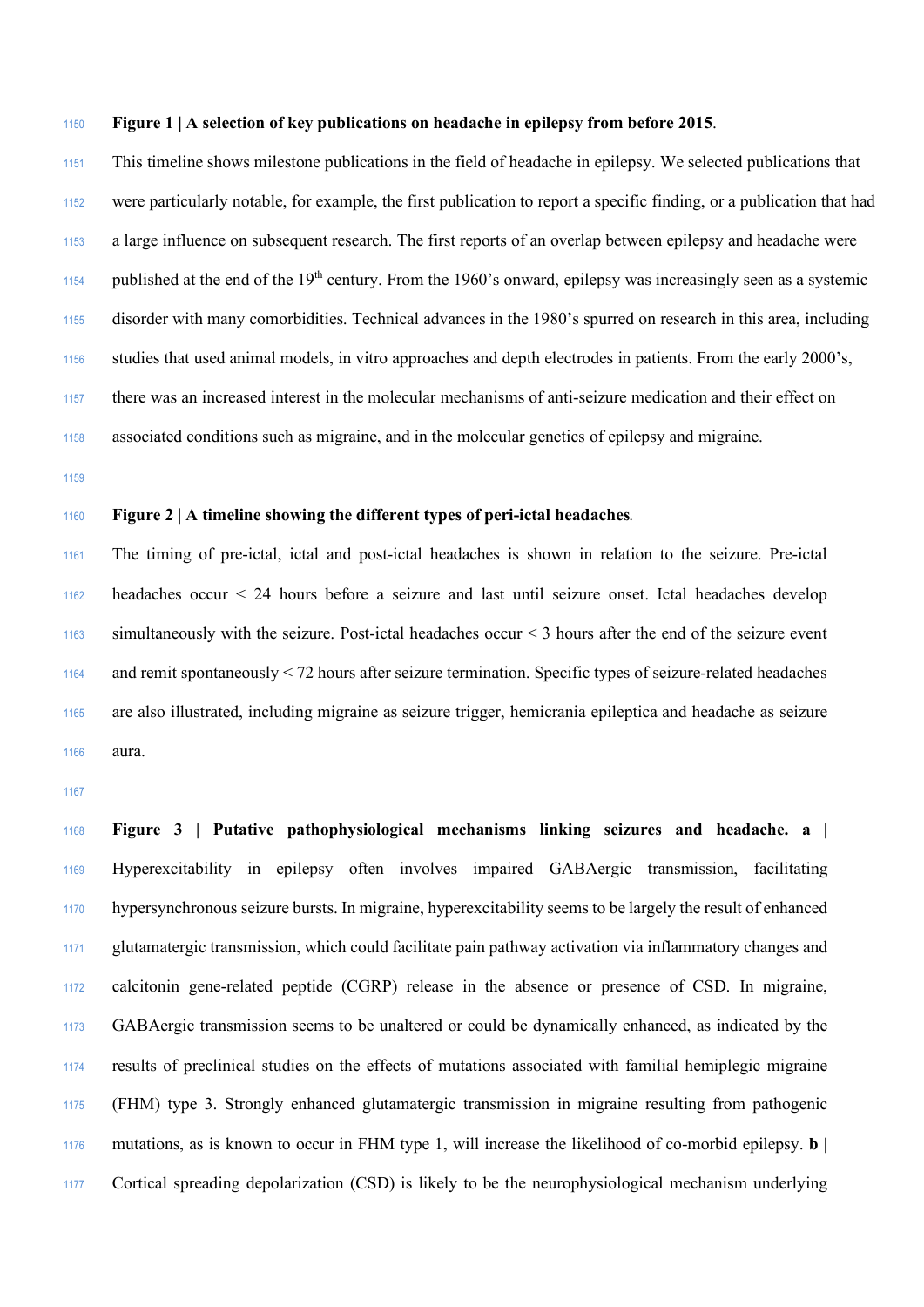migraine aura. CSD could also trigger migraine headache originating in the trigeminovascular system. CSD consists of a slowly propagating wave of network depolarization that is presumably caused by cortical hyperexcitability. CSD-associated increases in the concentration of potentially noxious molecules, including  $K^+$  and  $H^+$  (i.e. low pH), in the extracellular space could reach pial, arachnoid, and dural surfaces and activate perivascular sensory afferents from trigeminal ganglion (TG) neurons. Inflammatory changes, involving neuronal release of high mobility group protein 1 (HMBG1) following CSD-induced pannexin channel opening, provide a mechanistic link between CSD and pain pathway activation. Signals from activated meningeal nociceptors are relayed through TG nerve processes to the brainstem trigeminal cervical complex (TCC) and subsequently to thalamic and cortical areas (including cingulate cortex, CC) and produce sensations of pain. Adapted from Chen et al, Cephalalgia 2019 and Ferrari et al Lancet Neurology 2015.

- 
- **Box 1** | ICHD-3 diagnostic criteria relevant to epilepsy

# **Migraine aura-triggered seizure (ICHD-3 code 1.4.4.)**

- A. A seizure fulfilling diagnostic criteria for one type of epileptic attack and criterion B below
- B. Occurring in a patient with 1.2 Migraine with aura, and during or within one hour after an attack of migraine with aura
- C. Not better accounted for by another ICHD-3 diagnosis.

 While migraine-like headaches are quite frequently seen in the epileptic post-ictal period, sometimes a seizure occurs during or following a migraine attack.

- This phenomenon, sometimes referred to as migralepsy, is a rare event, originally described in patients with 1.2
- Migraine with aura. Evidence of an association with Migraine without aura is lacking.
- **Ictal epileptic headache (ICHD-3 code 7.6.1)**
- A. Any headache fulfilling criterion C
- B. The patient is having a partial epileptic seizure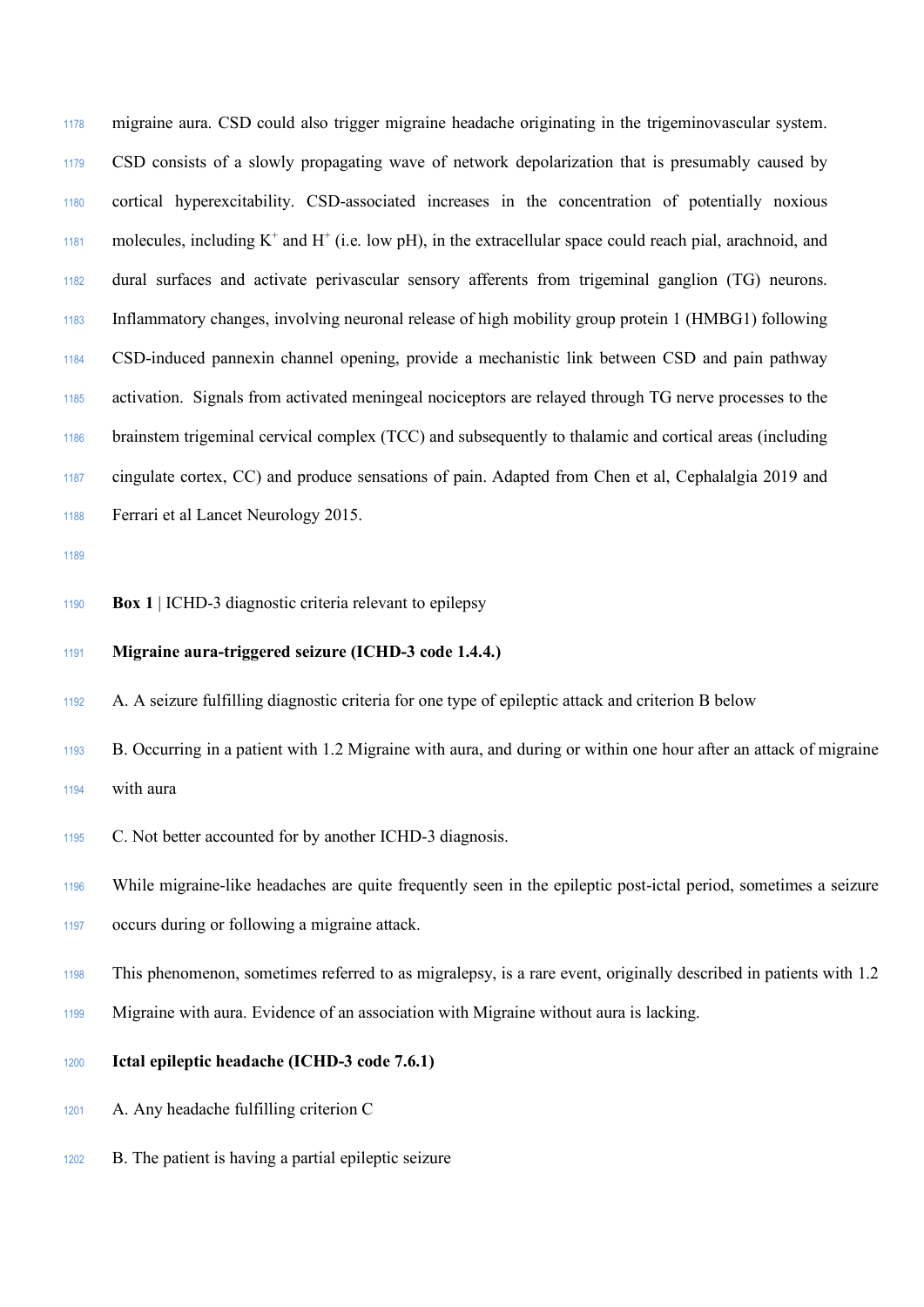- C. Evidence of causation demonstrated by both of the following:
- 1. headache has developed simultaneously with onset of the partial seizure
- 2. either or both of the following: a) headache is ipsilateral to the ictal discharge. b) headache significantly improves or remits immediately after the partial seizure has terminated
- D. Not better accounted for by another ICHD-3 diagnosis.

# **Hemicrania epileptica (ICHD-3 code 7.6.1.)**

- (if confirmed to exist) is a very rare variant of 7.6.1 Ictal epileptic headache characterized by ipsilateral location of headache and ictal EEG paroxysms.
- **Postictal headache (ICHD-3 code 7.6.2)**
- A. Any headache fulfilling criterion C
- B. The patient has recently had a partial or generalized epileptic seizure
- C. Evidence of causation demonstrated by both of the following:
- 1. headache has developed within three hours after the epileptic seizure has terminated
- 2. headache has resolved within 72 hours after the epileptic seizure has terminated
- D. Not better accounted for by another ICHD-3 diagnosis.
- 

# **Box 2| Spreading depolarization and seizures – a missing link underlying headache in epilepsy?**

Migraine aura<sup>5</sup> is likely to be caused by cortical spreading depolarisation, a slow-spreading ( $\sim$  2–6 mm per min) wave of neuronal and glial depolarisation followed by neuronal silencing (evident from suppression of local field potential (LFP) or EEG activity) lasting a couple of minutes<sup>238–240</sup>. Neuronal hyperexcitability predisposes to spreading depolarisation and seizures, and might be a key shared mechanism of epilepsy and migraine<sup>158,241</sup>. Changes in ion concentration can shift neurons towards moderate depolarisation leading to synchronous epileptiform firing (part a of the figure), or — if extracellular  $K^+$  ( $[K^+]_{out}$ ) rises above ~12 mM — towards nearcomplete depolarisation, yielding spreading depolarisation<sup>122,166</sup> (part b of the figure shows a hypothetical seizure